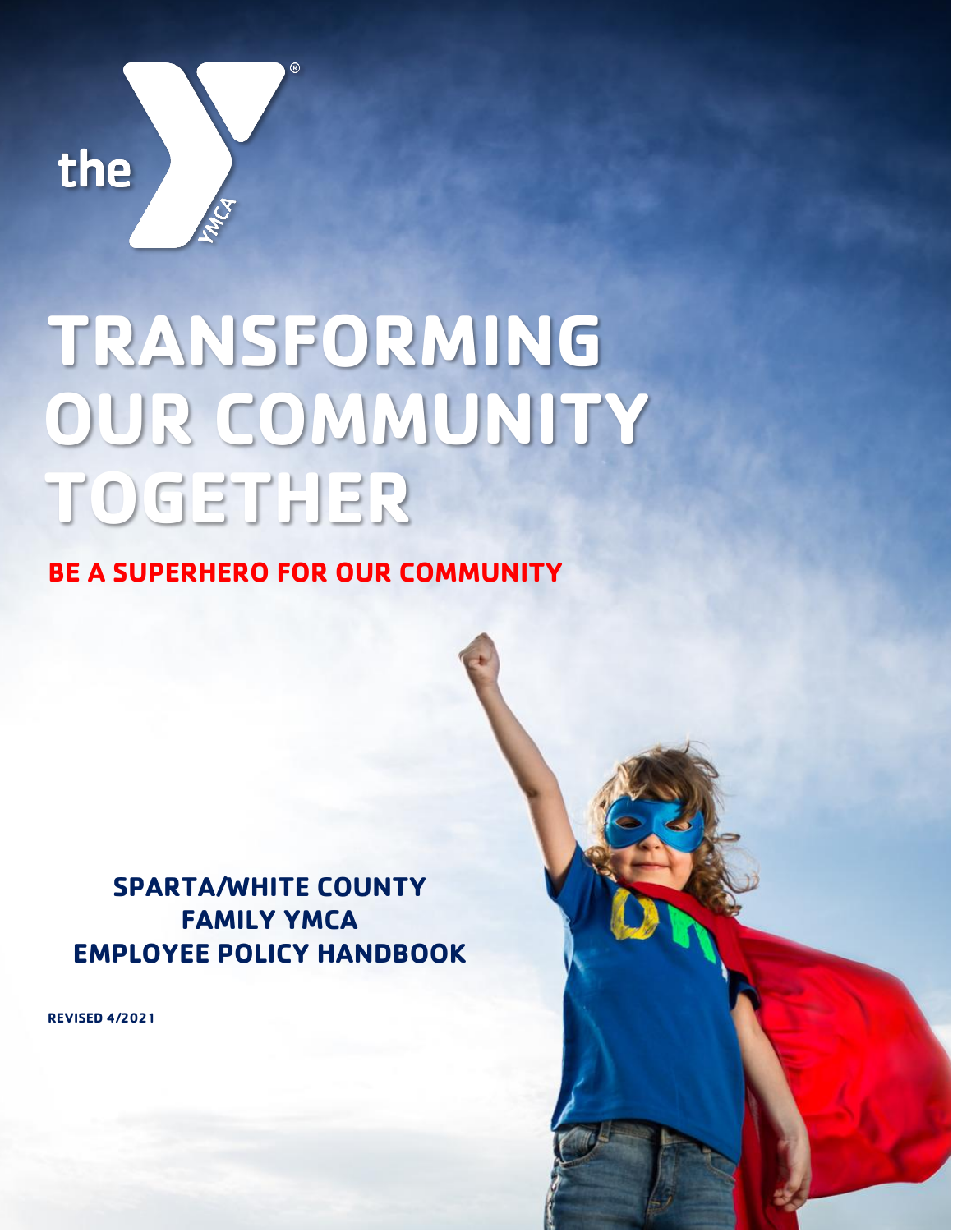## **TABLE OF CONTENTS**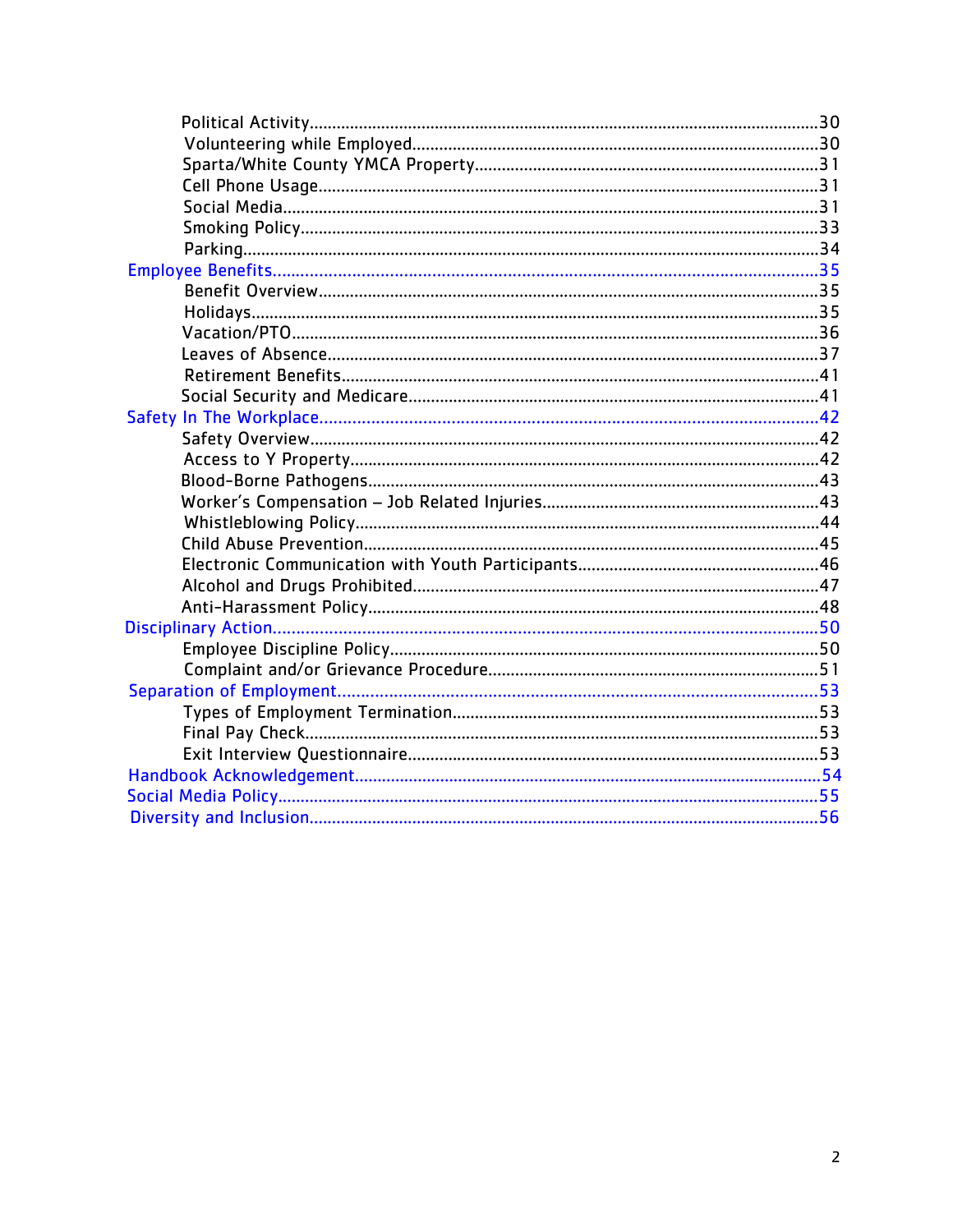## <span id="page-3-0"></span>WELCOME FROM THE CEO

Welcome to the Sparta-White County Family YMCA!

The YMCA has earned a reputation of caring for the communities where we work and live. We believe in the YMCA's mission and are encouraged to bring people and resources together to build a stronger and healthier community. As part of our commitment to the Y, we want to give you the opportunity to learn more about the organization and its purpose. Since 1992, the Sparta-White County Family YMCA has been honored to serve its community. As one of the longest running community organizations, it is our distinct privilege to be part of a cause-driven association of men, women and children committed to bringing about lasting personal and social change. With a focus on nurturing the potential of children, improving our community's health and well-being, and providing opportunities to give back and support others, our Y enables youth, adults, families and communities to be healthy, confident, connected and secure. Deeply rooted in our community, the Y is a valuable community asset that works to ensure that everyone – regardless of age, income or background – has the opportunity to learn, grow, and thrive. WE'RE MORE THAN A GYM. WE'RE A CAUSE! There is no other non-profit quite like the Y! That's because in 10,000 neighborhoods across the nation, we have the presence and partnerships to not just promise, but to deliver, lasting personal and social change.

Welcome to the team!

Sincerely,

Kyle Joff

Kyle Goff CEO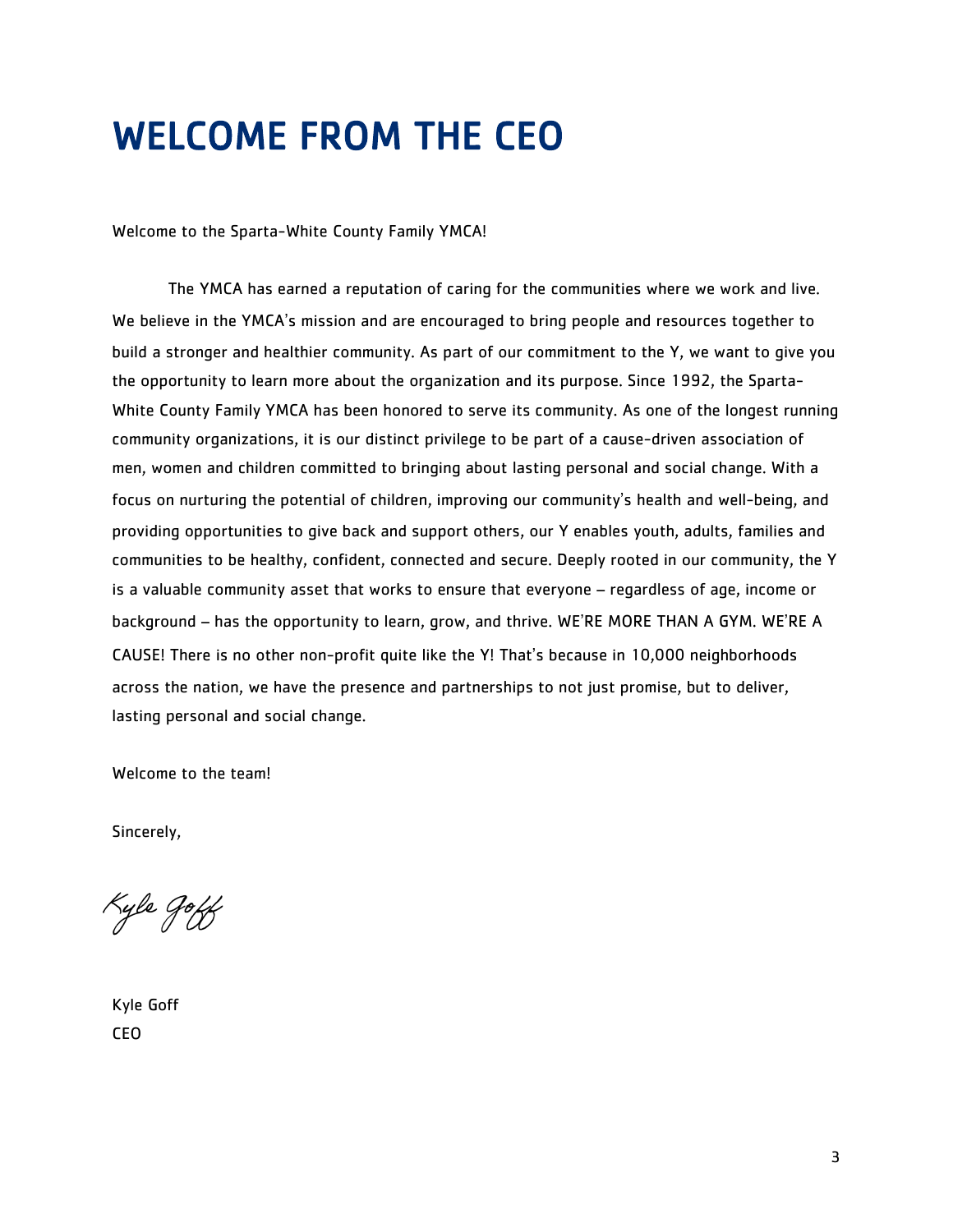## <span id="page-4-0"></span>PURPOSE OF THIS HANDBOOK

The purpose of this handbook is to support the mission and vision of the Sparta-White County Family YMCA through its personnel practices and relationships. These guidelines outline what you can expect from us, the employer, and what we can expect from you, the employee. If you have any questions concerning the applicability of a policy or procedure, you should address your specific questions or concerns to your supervisor or department director. The Sparta-White County YMCA reserves the right to revise, suspend, revoke, terminate or change any of its policies, in whole or in part, whether described within this handbook or elsewhere, in its sole discretion.

#### **Notes**

- For the purpose of this handbook terminology such as "the Y", "Y", "the YMCA", and/or "YMCA" is referring to only association: the Sparta/White County Family YMCA.
- References to Sparta/White County Family YMCA property, assets and equipment also includes any and all property, assets and equipment of the City of Sparta.
- Upon signing off on this handbook, all policies and guidelines within it will be active, full-force for all employees. No employees will have legacy rights to past handbooks or prior policies under any circumstances.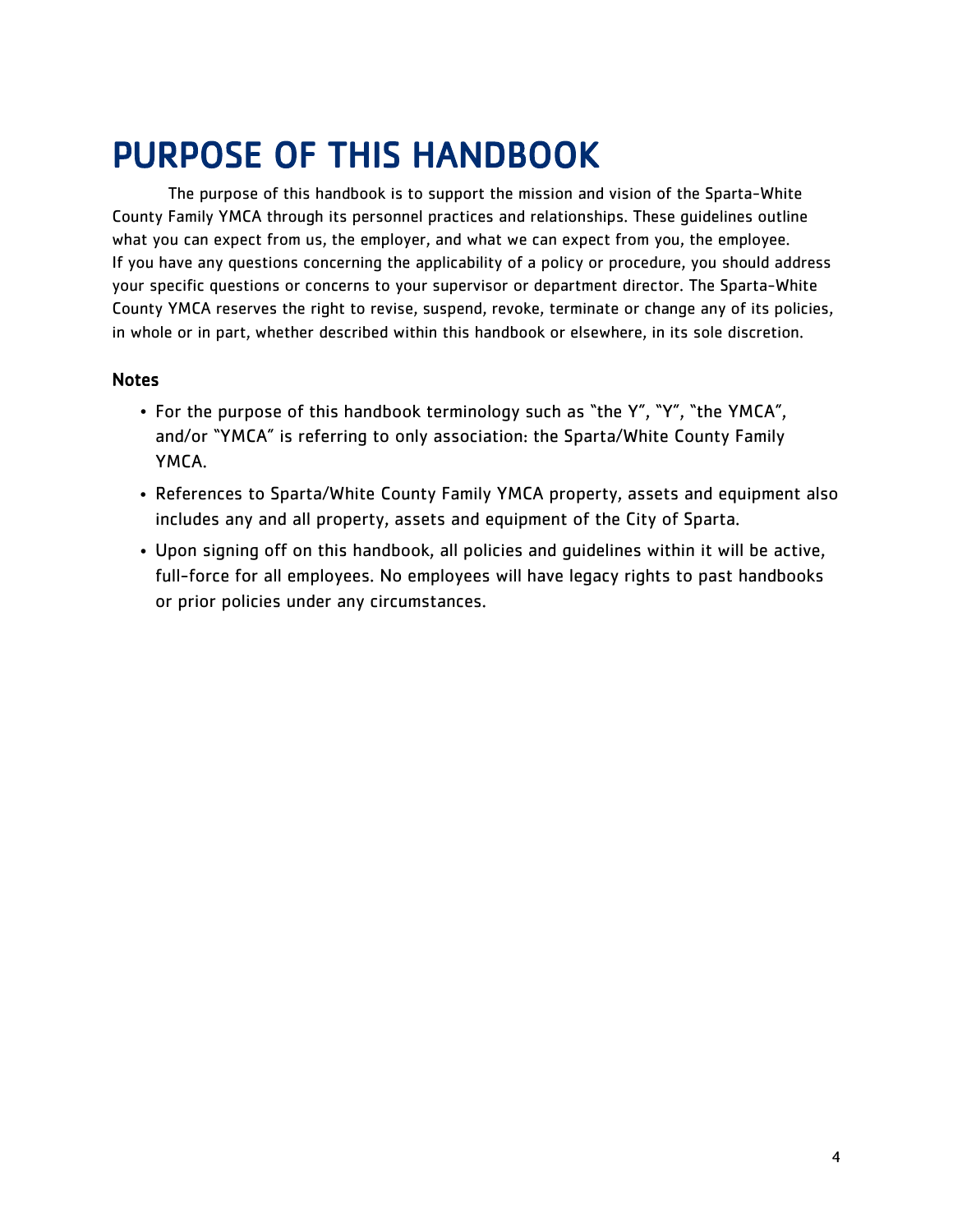## <span id="page-5-0"></span>ABOUT US

## History of the YMCA

#### From Small Beginnings to a Major Force

The Y was founded in London, England, in 1844 as the Young Men's Christian Association to help young men develop character and avoid the unhealthy social conditions of the times. The Y Movement reached the United States by 1851. By the early 1900s, the Y began serving boys and older men in addition to young men. After World War I, women and girls became an active part of the Y Movement, and in the 1960s and 1970s, families became a major focus. Today, more than half of all YMCA members and staff are women and girls.

Today, the Y engages more than 10,000 neighborhoods across the U.S. As the nation's leading nonprofit committed to helping people and communities learn, grow and thrive, our contributions are both far-reaching and intimate—from influencing our nation's culture during times of profound social change to the individual support we provide an adult learning to read. By nurturing the potential of every child and teen, improving the nation's health and well-being and supporting and serving our neighbors, the Y ensures that everyone has the opportunity to become healthier and more confident, connected and secure.

Since its founding, the Y has grown into one of the largest volunteer organizations in the world, serving more than 45 million people in 120 countries. Ys in the U.S. have played a key role in the growth and strength of our global organization and continue to partner with Ys around the world to address critical social issues. Collectively, we use the knowledge and resources of our global network to help people reach their potential. From welcoming newcomers in the U.S. to working to prevent the spread of HIV/AIDS in Ethiopia, Ys have the expertise and commitment to strengthen communities and bring about positive change.

## History of the Sparta-White County Family YMCA

In 1990, Mayor Bob Breeding and Vice-Mayor Margaret Pearson lead the way in transforming the original building of West Sparta Elementary School, built in 1948, in to the City of Sparta Recreational Center. On March 24th, 1992 our local city government chartered the YMCA which made the Sparta-White County Family YMCA officially validated to function under the name of the YMCA.

## Mission, Values and Cause

#### **Overview**

There is the YUSA, the governing organization of all Ys, but each YMCA is independently operated and develops its own brand. Each Y is welcomed to create their own purpose, practices, and core values.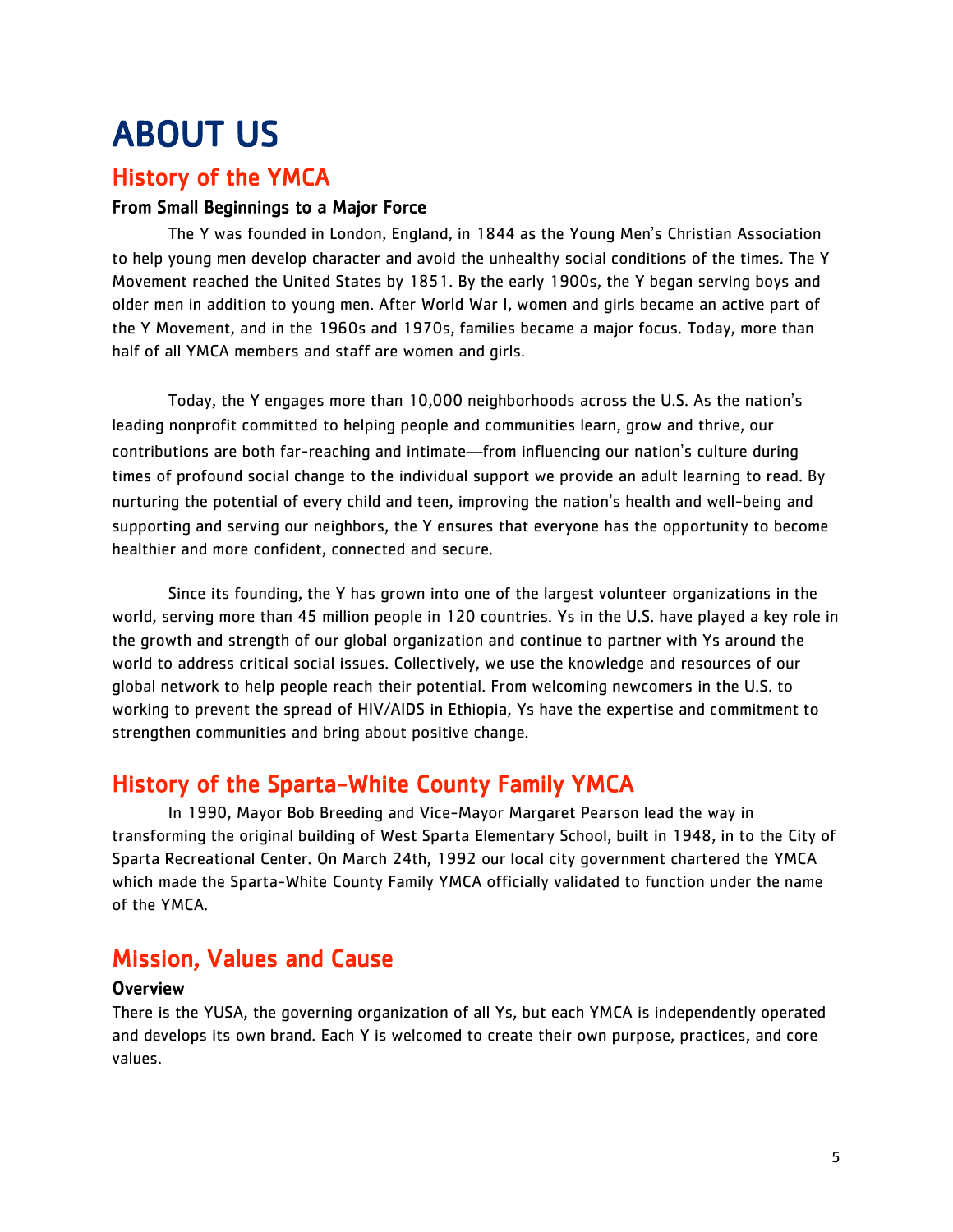#### Mission Statement

To serve as a positive catalyst for our community by providing quality programs that promote lifelong personal growth for all. We aim to glorify God by being faithful stewards of everything that has is entrusted to us and help people love and remember their experience in Sparta.

#### Our Values

- Relentlessly do the right thing for our community
- Communicate and lead for God's purposes and not our own
- Love our members actively and intentionally

#### How Do We Live Out Our Values

Values come alive through service in 3 areas:

- 1. Youth Development
- 2. Healthy Living
- 3. Social Responsibility

Bravery around our goals and humility to operate for the community gives us the impetus for a committed group of servant-leaders who are committed to our cause.

#### Why Do We Exist?

- Advancement of religion
- Relief of the poor, distressed or the underprivileged
- Lessening the burdens of government
- Ease of neighborhood tensions
- Eliminating prejudice and discrimination
- Defending human and civil rights secured by law
- Promoting health and wellness, fighting epidemics

#### Where Are We Going? Long-term Vision.

Daring destination of transforming this organization into a top-performing community service provider.

#### Our Commitment Is to Social Good

The Sparta-White County Family YMCA is an independent 501(c)(3) tax-exempt organization under the IRS code, which means that donations to the Y are tax deductible. It is the goal of the Y to provide programs and services regardless of an individual's or family's financial ability to pay for participation. Every day, the Y brings together people of all ages and from all walks of life with a shared commitment to ensuring that everyone has the opportunity to live life to its fullest.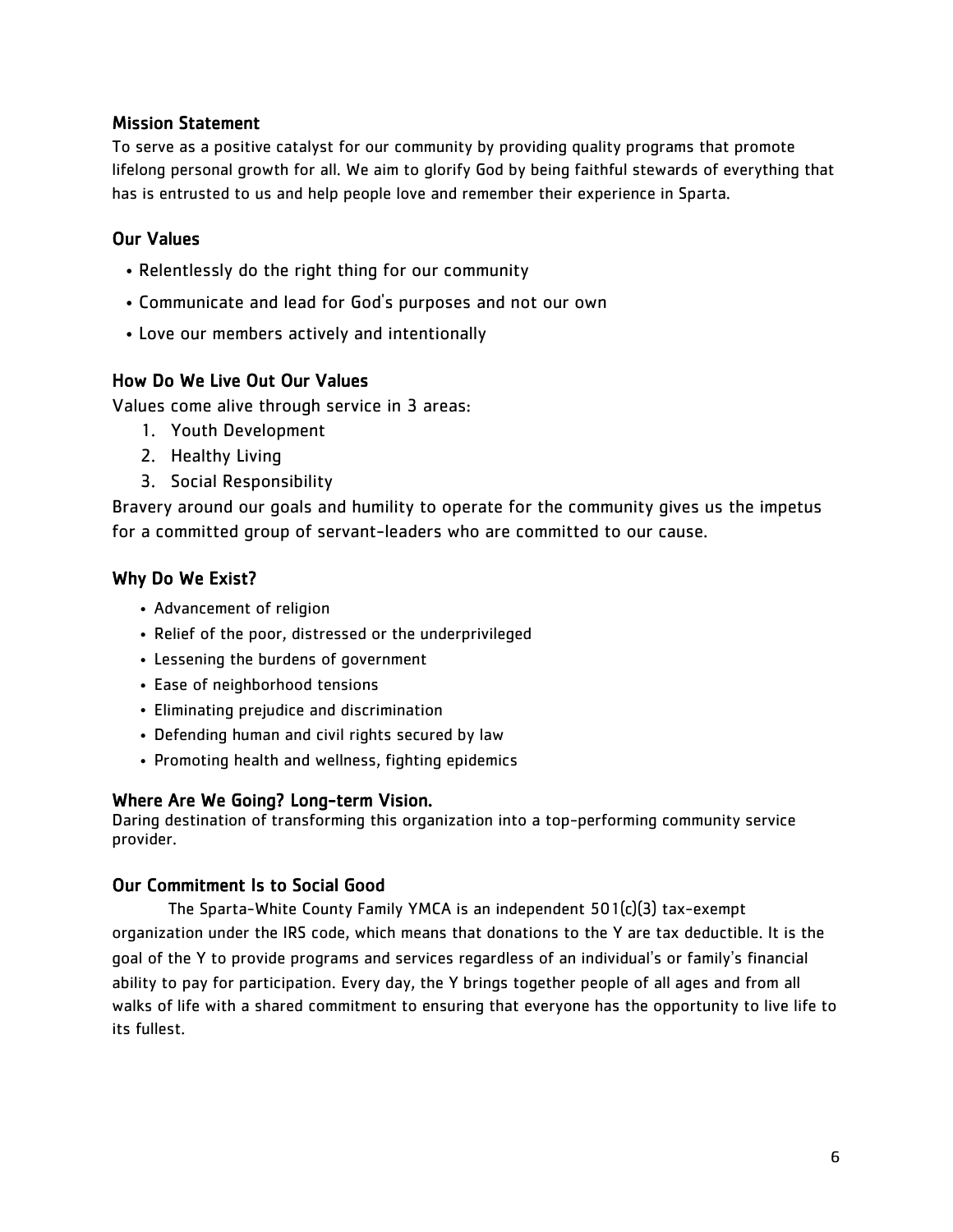## Areas of Focus

Through YOUTH DEVELOPMENT, we nurture children's potential by helping them build skills and develop belief in themselves. Our support helps guide young people discover who they are meant to be.

Through HEALTHY LIVING, we improve the nation's health & well-being one member at a time. We have health & wellness programs, disease prevention programs, and opportunities for one-on-one consulting with a Wellness Coach or Personal Trainer.

Through SOCIAL RESPONSIBILITY, we give back and provide support to our neighbors and friends who otherwise would not have the opportunity to participate at the Y.

### Structure

#### Organizational Hierarchy

To establish a proper chain of command and streamline communication, the YMCA is divided into different departments. Each employee works inside a department, which has a director. The employee will report to and be held responsible by the department director. Current departments:

- Welcome Center
- Fitness and Wellness
- Childwatch
- Aquatics
- After-school Child Care
- Sports

Department directors will perform job evaluations, coordinate scheduling, handle hiring and firing within the department, and make pay recommendations to the CEO. Department directors collectively make-up the leadership team. All department directors report directly to the CEO. Departments can be added temporarily to accommodate grant funding or achieve a particular short-term task. Departments can be absolved at any moment, for any reason deemed appropriate by the CEO, leading to the lay-off of all employees inside the department.

#### Whole is Greater Than The Sum of Our Parts

We are classified as a "Small Y" by YUSA. At a small organization, we rely on each other. Supervisors may occasionally ask you to assist with projects, special events, or programs that fall outside your direct job description. Special circumstances could arise that our staff has to pull together to accomplish a task. We ask for the trust and psychological safety of your teammates, as well as the best interest of the YMCA, that you be willing to venture off your formal job description and help the team in any way possible.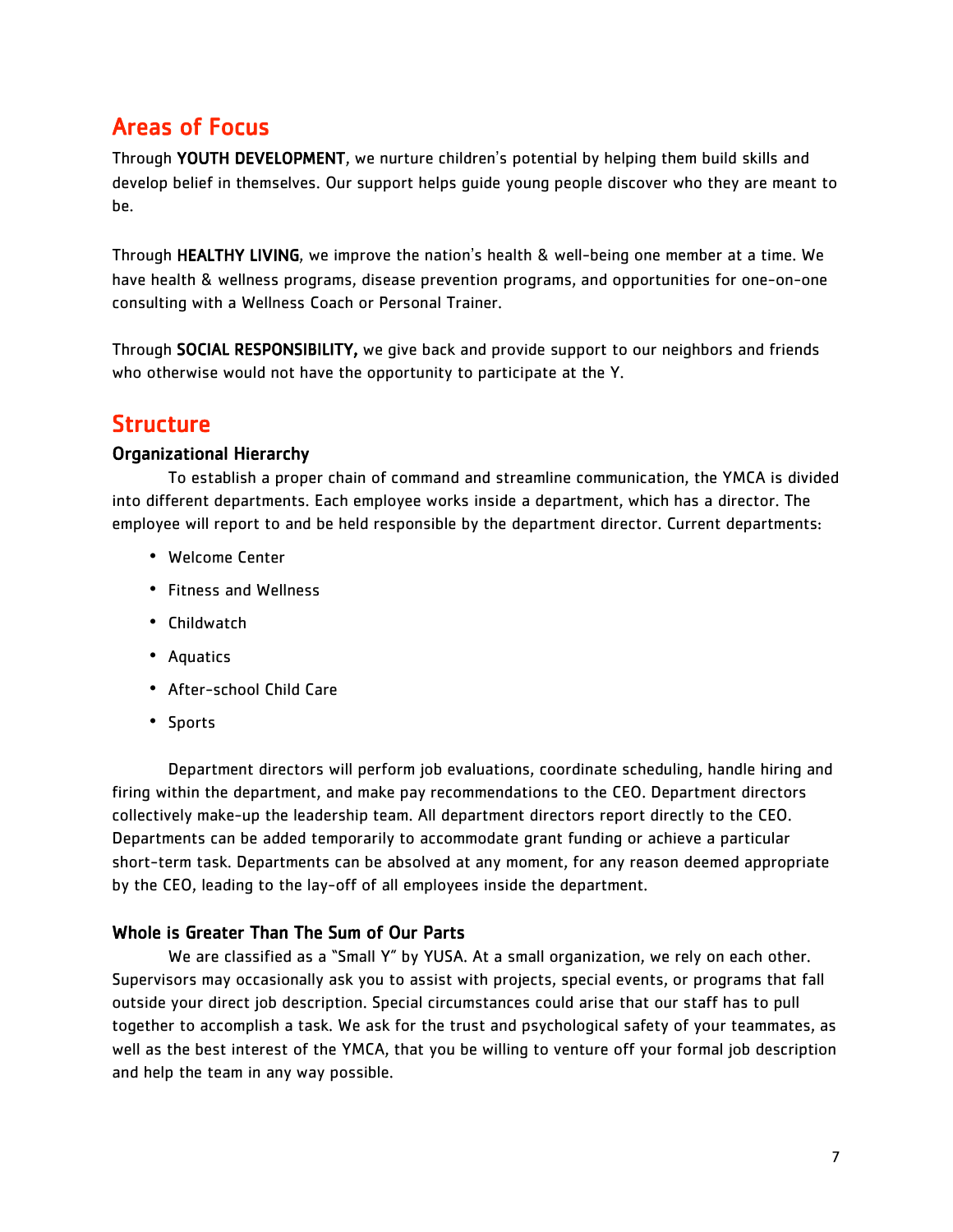#### Open Door Policy

All department directors, the Office Administrator, and CEO keep an open door policy. Any concern, question, or recommendation can be taken to anyone on the leadership team, including the CEO, at any time. However, to provide clarity and effective communication, as well as build trust and accountability, we ask that you raise all concerns, questions, and recommendations to your department director first. If you detect a sense of negligence in their response, or you have a serious concern about the conduct of a department director, you are free to bring this to the attention of the Office Administrator and/or CEO.

#### Board of Directors

To meet the requirements of YUSA and be eligible to operate under the YMCA charter, our organization is required to have its own Governing Board of Directors. The Board of Directors manages the CEO and the CEO manages the staff. Board members have no authority in day to day operations of the YMCA. There should be very little crossover from employees to Board members. Please note a staff member may be asked to join a task-force that requires them work with board members or may be asked to attend board meetings. Any board policy instituted will be done so by the CEO. Board members are volunteers and are still required to pay membership dues and program fees. A board member should never use their status to lobby for special treatment by a staff member. If you feel a board member has overstepped their bounds, please contact the CEO. An updated list of board members will be given to the staff each year.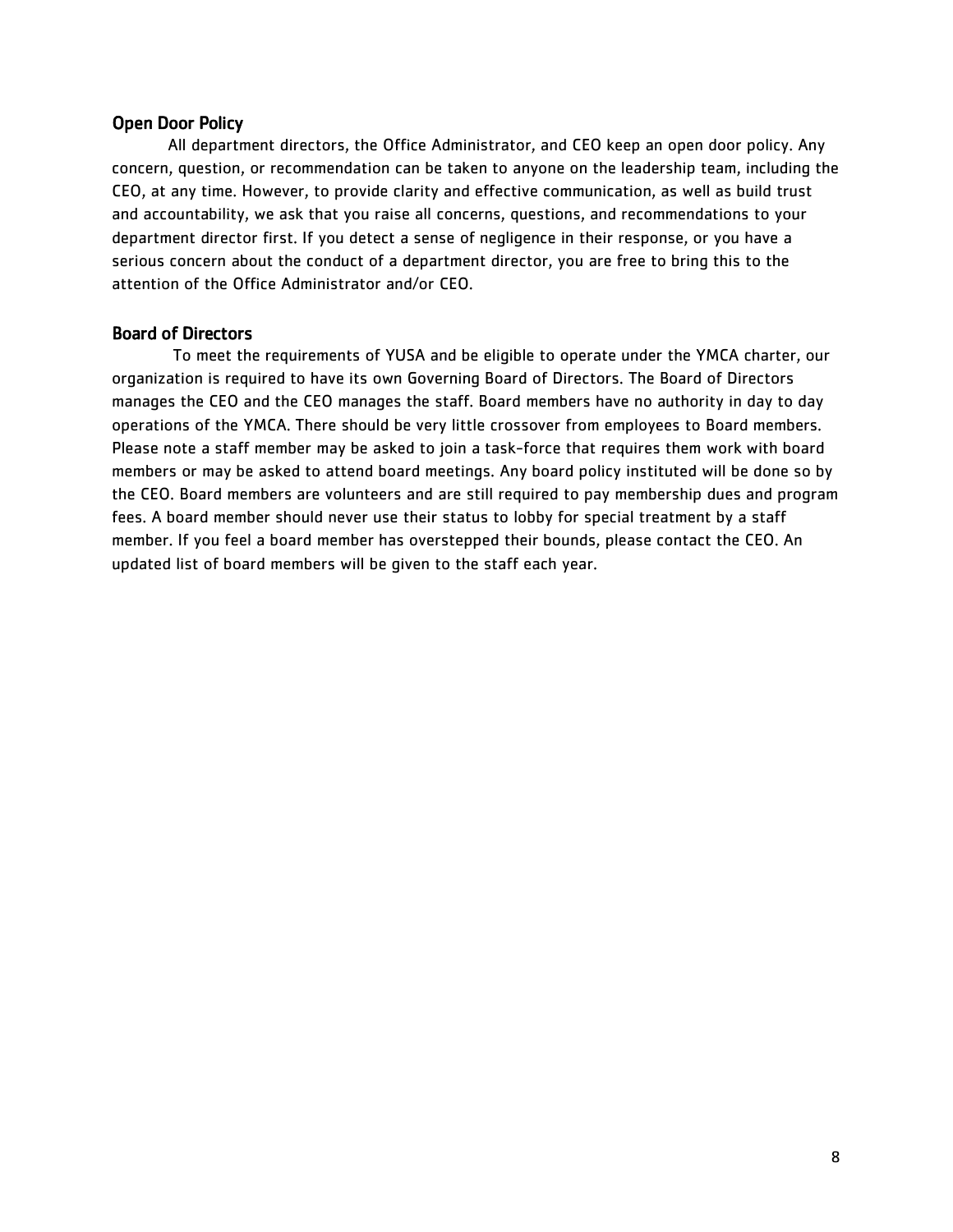## <span id="page-9-0"></span>EMPLOYER PRACTICES

## At-Will Employer

Your employment with the YMCA is voluntary and you are free to resign at any time. Similarly, the YMCA is free to end the employment relationship at any time, with or without cause, and with or without prior notice. While we hope our relationship will be long and mutually beneficial, recognize that neither you nor the YMCA has entered into any contract of employment for any specific period of time. No representative of the YMCA has the authority to make any representations inconsistent with this policy. The at-will nature of your employment may be changed only by a written agreement signed by you and the CEO of the YMCA.

## Equal Employment Opportunity

All employment decisions at the Sparta/White County Family YMCA will be based on merit, qualifications, and abilities, in order to provide equal employment opportunities to all individuals. No employment practice will be influenced or affected by an applicant's or employee's race, color, religion, creed, sex, national origin, age, disability, marital status, veteran status, and any other status protected by law.

Any employee with questions or concerns about any type of discrimination at the Sparta/White County Family YMCA is encouraged to bring these issues to the attention of their supervisor, office administrator, and/or the CEO. Employees can raise concerns or make reports without fear of reprisal. Anyone found to be engaging in any type of unlawful discrimination will be subject to disciplinary action up to and including termination.

## Americans with Disabilities Act

The Y prohibits discrimination against employees and applicants with disabilities in all aspects of employment including, but not limited to, recruitment, hiring, compensation, promotion, job assignments, transfers, demotions, training, leaves of absence, layoff, benefits, termination, and employer-sponsored activities, including social and recreational programs. The Y's commitment to this policy includes making reasonable accommodation to persons with disabilities, to enable them to perform the essential functions of their jobs, unless to do so poses an undue hardship on the Y or a direct threat to health or safety.

The employee should make his/her supervisor aware of the need for an accommodation. The Y will work with each individual to define their job-related needs and to try to accommodate those needs. Employees may not refuse to work alongside co-workers who have disabilities. A "reasonable accommodation" is any change or adjustment to a job, the work environment, or the way things usually are done, that enables a qualified individual with a disability to perform the essential functions of the job and that does not pose an undue hardship for the Y or create a direct threat to health or safety. Qualified individuals with disabilities are individuals with disabilities who have the required education, skills, and experience for the job and who can perform the essential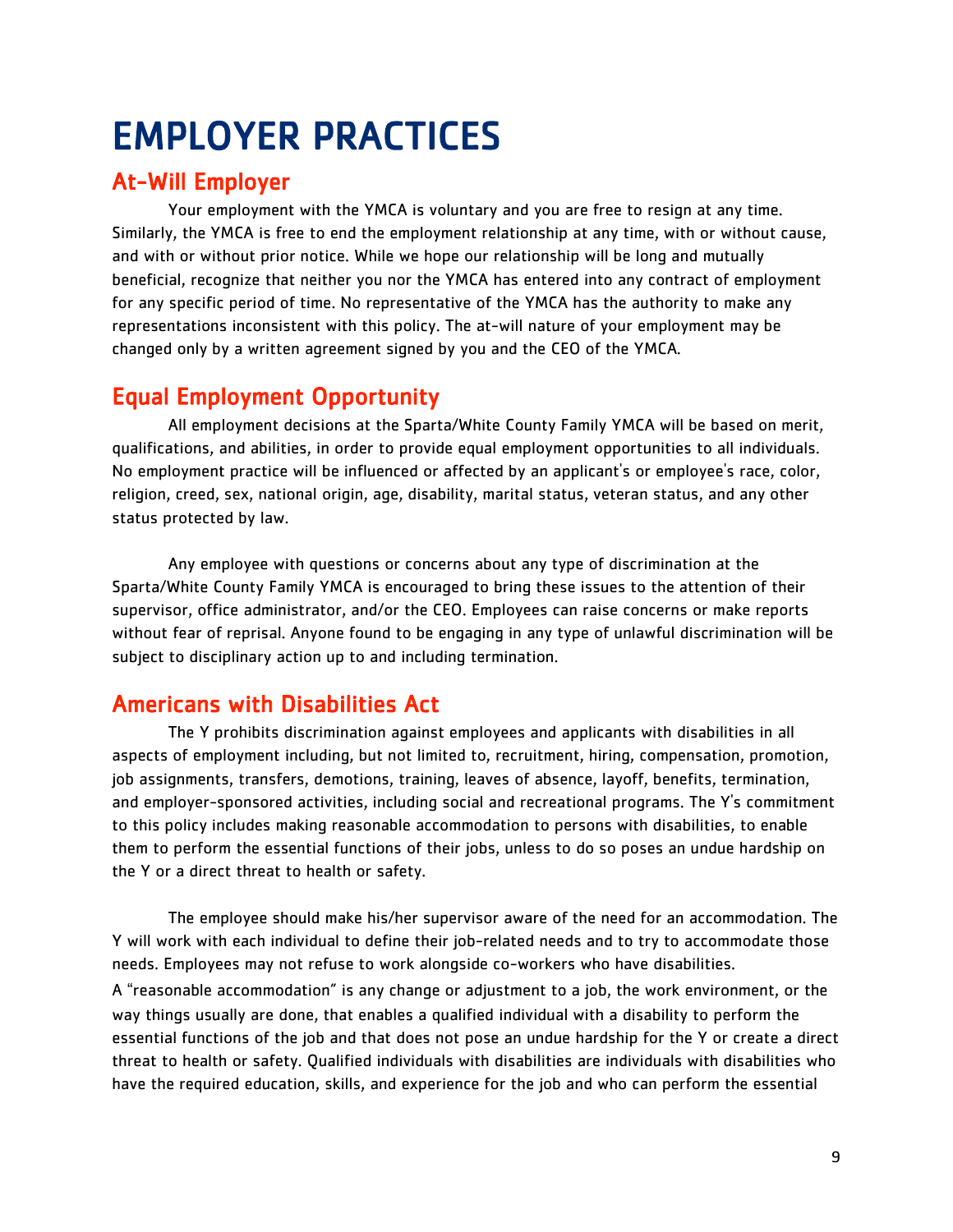functions of the job with or without reasonable accommodation. The term disability is defined by applicable law.

Frequently, when a qualified individual with a disability requests a reasonable accommodation, the appropriate accommodation is easily agreed upon. Although the Y will consult with the employee to understand his or her precise limitations and to learn the types of accommodations the employee feels would be most effective, the ultimate decision as to whether a specific accommodation will be made rests with the Y. When the appropriate accommodation is not obvious, the Y will assist the individual in identifying one. If more than one accommodation will enable the individual to perform the job, the Y reserves the right to choose which accommodation it will make.

## Workstation - Information Safeguards

The Sparta/White County Family YMCA is a Covered Entity under the Health Insurance Portability and Accountability Act (HIPAA) Security Regulations. As such, the Sparta/White County Family YMCA is required to safeguard electronic protected health information (ePHI) in accordance with the HIPAA Safety Rule Regulations. These policies reflect the YMCA's commitment to complying with such regulations. The purpose of this policy is to provide policies and specifications on workstation use that include documented instructions and procedures defining the proper functions to be performed and the manner in which those functions are to be performed in order to maximize the security of ePHI.

#### Policy Workstation Use TYPE: Standard REFERENCE: 45 CFR 164.310(b)

#### Security Regulation Standards Language

"Implement policies and procedures that specify the proper functions to be performed, the manner in which those functions are to be performed, and the physical attributes of the surroundings of a specific workstation or class of workstations that can access electronic protected health information.

- 1. To ensure that workstations and other computer systems that may be used to send, receive, store or access ePHI are only used in a secure and legitimate manner, all workforce members 'must comply with the YMCA Computer Use Policy.
- 2. The YMCA may provide workstations and other computer systems to work force members for the purpose of performing their job functions for the YMCA. Workforce members shall be responsible for using workstations appropriately in conformance with this policy.
- 3. The YMCA may remove or deactivate any workforce member's user privileges, including but not limited to, user access accounts and access to secured areas, when necessary to preserve the integrity, confidentiality and availability of its facilities, user services, and data.
- 4. Workforce members must be assigned and use a unique User Identification and Password (See HIPAA Security Policy #14 – Access Control)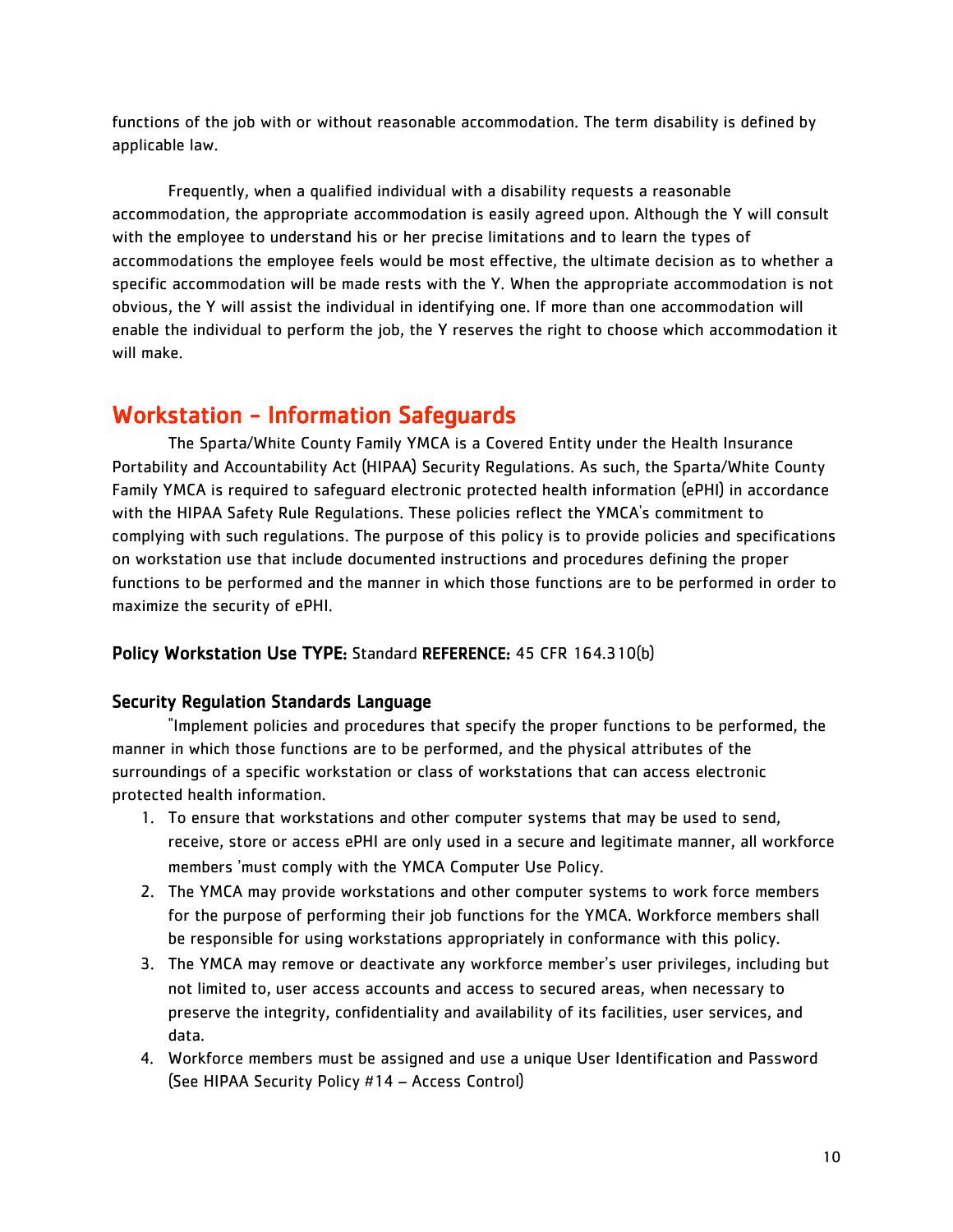5. Workforce members that use the YMCA information systems and workstation assets should have no expectation of privacy. To appropriately manage its information system assets and enforce appropriate security measures, the YMCA may log, review, or monitor any data (ePHI and non-ePHI) stored or transmitted on its information system assets.

## Workstation - Physical Safeguards

This document provides guidelines for appropriate use of computer facilities and services at the Sparta/White County Family YMCA. It is not a comprehensive document covering all aspects of computer use. It offers principles to help guide YMCA employees and specific policy statements serve as a reference point. It will be modified as new questions and situations arise. Computers, the Internet and electronic mail (e-mail) are powerful research, communication, commerce and timesaving tools that are made available to YMCA employees. The use of this efficient and effective communication tool is critical but, like any tools, computers, the Internet and e-mail have the potential to be used for inappropriate purposes. The YMCA will provide workstations and other computer systems to YMCA employees for the purpose of performing their job functions for the YMCA. The YMCA employees shall be responsible for using workstations appropriately in conformance with this Policy. The following policies on computer, the Internet and electronic mail usage shall be observed by all YMCA employees.

- Users of the Internet and e-mail are to comply with all appropriate laws, regulations and generally accepted Internet etiquette.
- Primary purpose of the Internet and e-mail is to conduct official business.
- Users should identify themselves properly when using the Internet and e-mail, conduct themselves professionally, and be aware that their activities reflect on the reputation and integrity of all YMCA employees.
- Each user is individually responsible for the content of any communication sent over or placed on the Internet and e-mail.
- All employees have a responsibility to ensure a respectful workplace. YMCA equipment must not be used to visit Internet sites that contain pornographic or sexually explicit information, pictures, or cartoons.
- Exceptions to this policy are only allowed when pre-approved by the department head and deemed necessary for official YMCA business, research or investigatory work.

The following actions are prohibited. It is unacceptable for YMCA employees to:

- Knowingly or intentionally publish, display, transmit, retrieve or store inappropriate or offensive material on any department computer system.
- Create or distribute defamatory, false, inaccurate, abusive, threatening, racially offensive or otherwise biased, discriminatory or illegal material.
- View or distribute obscene, pornographic, profane, or sexually oriented material Violate laws, rules, and regulations prohibiting sexual harassment.
- Engage in any unauthorized activities for personal financial gain.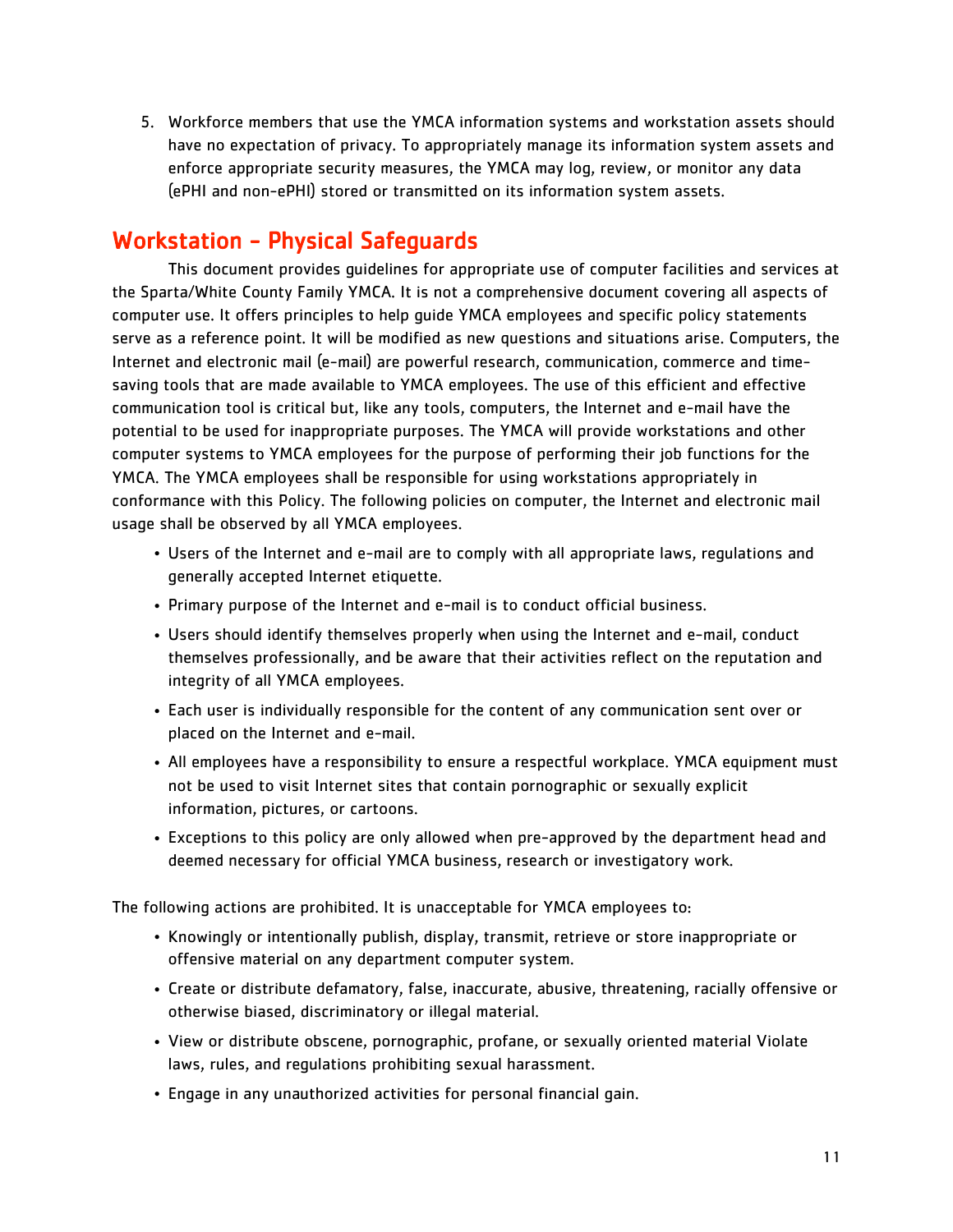- Place advertisements for commercial enterprises, including but not limited to, goods, services or property.
- Download, disseminate, store or print materials including articles and software, in violation of copyright laws.
- Download any software, including but not limited to games, screensavers, toolbars or any other browsing tools without the permission of Information Services.
- Violate or infringe on the rights of others.
- Conduct business unauthorized by the YMCA
- Restrict or inhibit other users from using the system or the efficiency of the computer systems.
- Cause congestion or disruption of networks or systems, including distribution of chain letters.
- Transmit incendiary statements, which might incite violence or describe or promote the use of weapons.
- Use the system for any illegal purpose or contrary to YMCA policy or business interests.
- Connect a personal computer to the YMCA network without having the computer checked by Information Solutions to ensure no threatening viruses / programs infect the YMCA network.
- Monitor or intercept the files or electronic communications of other employees or third parties.
- Hack or obtain access to systems or accounts they are not authorized to use.
- To disclose a Login ID(s) or password to anyone nor allow anyone to access any information system with someone else's Login ID(s) or passwords
- Use other people's Login ID(s) or passwords to access any information system for any reason.
- Will not post any patient information on social network sites, public forums, etc.
- Users shall not remove from YMCA's facilities electronic media that contains protected Health Information (PHI) or confidential or proprietary YMCA information unless such removal is authorized by user's supervisor and the user signs out the media in accordance with the YMCA HIPAA Security Device and Media Controls Policy.

Any employee who abuses the privilege of their access to e-mail or the Internet in violation of this policy will be subject to corrective action, including possible termination of employment, legal action, and criminal liability.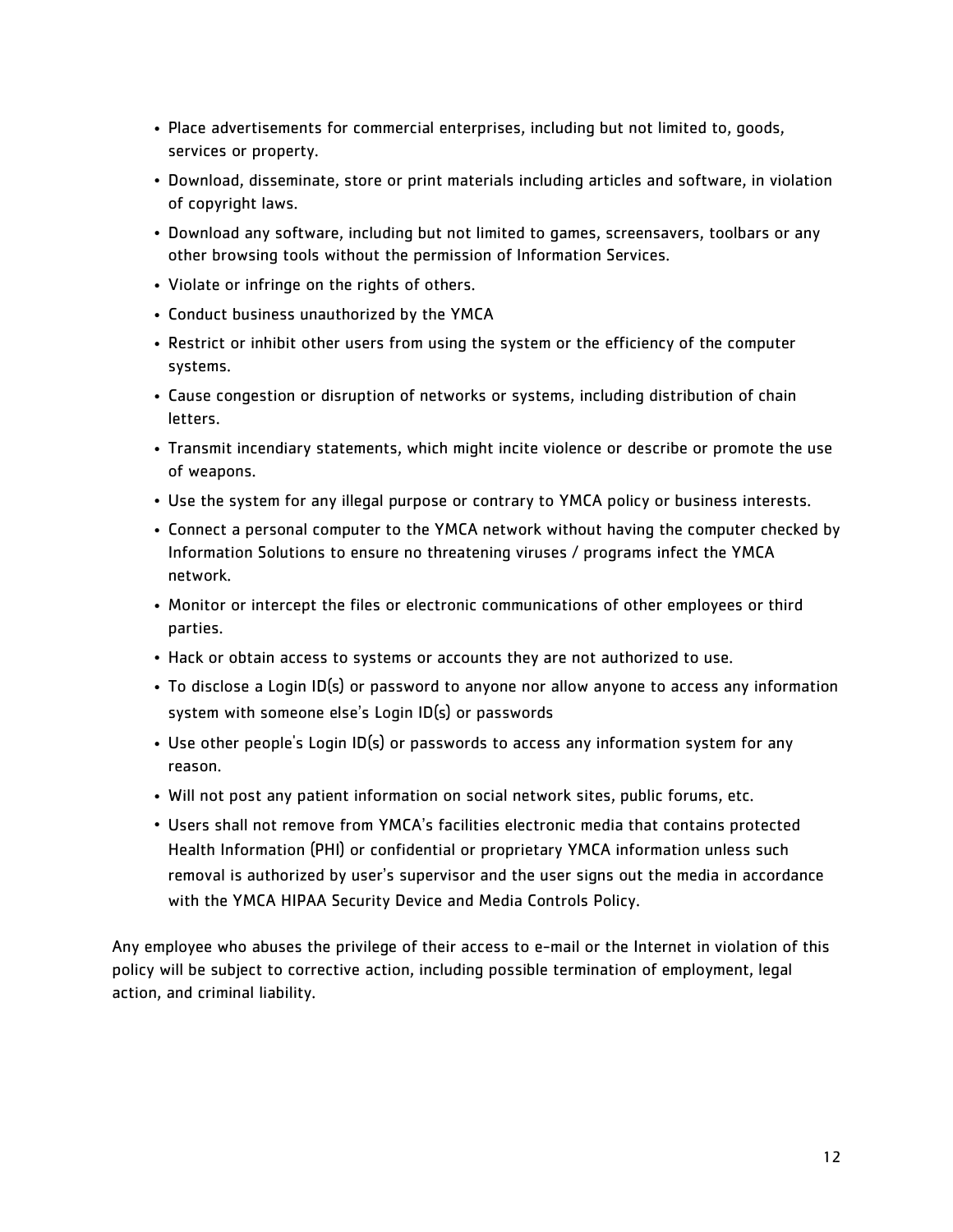### Diversity and Inclusion

#### Strengthening Our Work Through the Diversity of Our People

The Y is made up of people of all ages and from every walk of life working side by side to strengthen communities. Together, we work to ensure that every individual—of any gender, income, faith, race, sexual orientation or cultural background—has the opportunity to live life to the fullest. We share the values of caring, honesty, respect and responsibility—everything we do stems from these. We know that the key to effectively nurturing the potential of children, improving the nation's health and well-being and supporting our neighbors is a passionate, experienced and diverse array of staff, volunteers and members who value what everyone brings to the table. Working in 10,000 U.S. communities and more than 120 countries worldwide makes strong diversity and inclusion practices paramount for the Y.

Believing we all benefit from the unique talents of our diverse staff, we encourage all Y employees to form and participate in active groups with other employees who share similar interests or backgrounds. Employee Resource Groups give our employees opportunities to contribute, learn, network and share experiences as they progress in their careers. Employee Resource Groups provide invaluable input and insight to address challenges in our communities. See Link for more information. The Y offers professional development and training programs that steward staff through a range of opportunities that build 21st-Century leadership competence and help them obtain the experience they need to lead YMCAs in all our communities.

Diversity and inclusion practices at the Y foster a high-performing learning environment where staff and volunteers are engaged and valued and where they are encouraged to collaborate, generate ideas and contribute at the highest level. We are passionate about our cause and know that our ability to achieve it begins with reflecting and partnering with all people and communities.

#### Employment Authority

The Sparta/White County Family YMCA is committed to employing only United States citizens and aliens who are authorized to work in the United States and does not unlawfully discriminate on the basis of citizenship or national origin. In compliance with the Immigration Reform and Control Act, each new employee, as a condition of employment, must complete the Employment Eligibility Verification form (I-9) and present documentation establishing identity and employment eligibility. It is the normal practice for HR to obtain copies of the original identification presented as documentation for the I-9 form. These documents are kept in a secured area and separate from the employee's personnel file. These documents must be renewed every three (3) years and/or if a name change occurs as regulated by Department of Homeland Security. Resident aliens must provide the HR department with their green card. Note: Only original documents listed on the I-9 form under "Lists of Acceptable Documents" will be accepted as verification. Copies of documents are not a satisfactory replacement.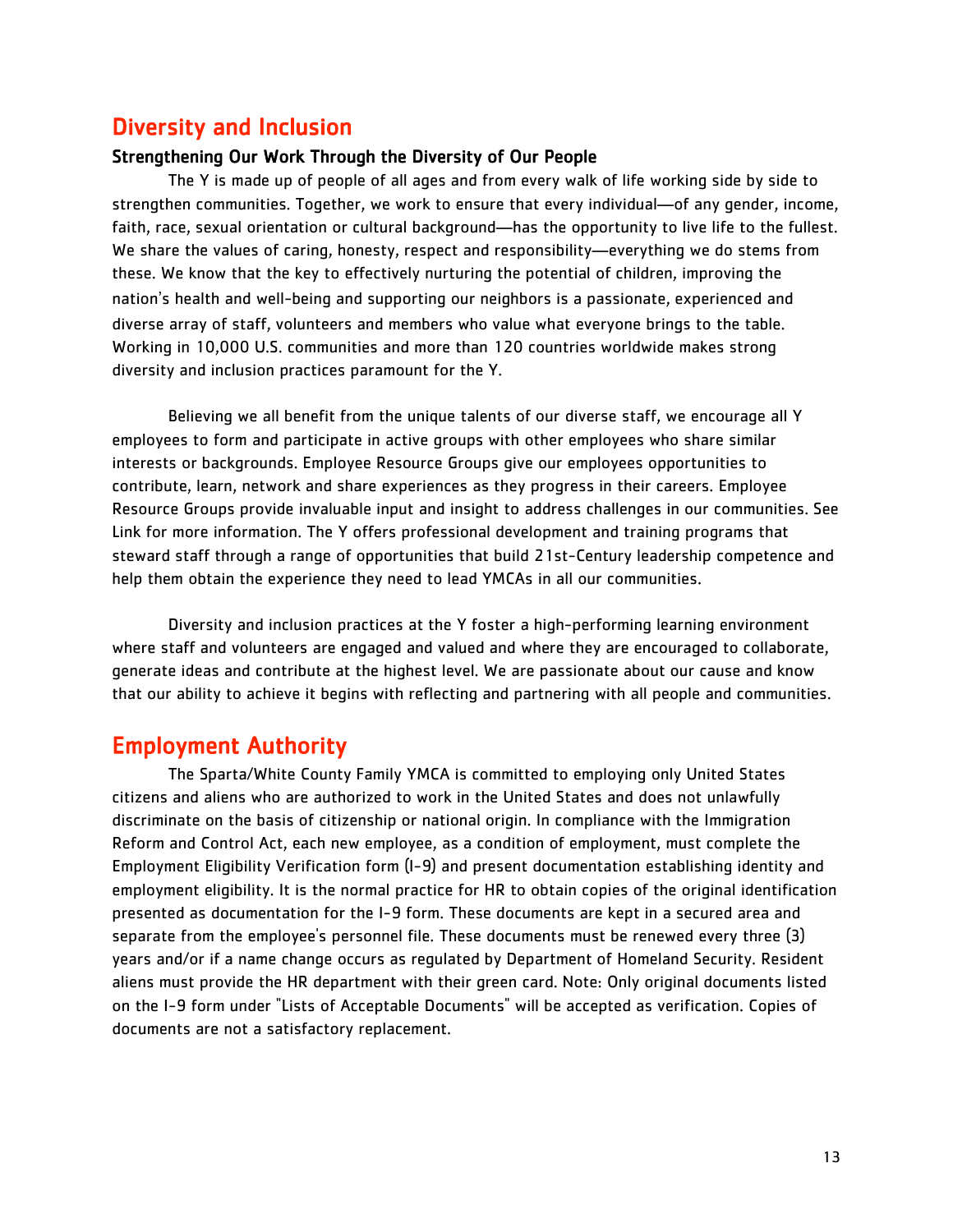## Open Position/Application Procedure

When positions become available, the department director will notify the CEO of the open position. The CEO or authorized office personnel will post the job description with the YMCA. All applicants are tracked to prevent discrimination. Open positions may be posted for a specific length of time, or "until filled", depending on the position available. The Sparta/White County Family YMCA encourages employees to seek advancement or additional experience by applying for any open positions for which they qualify. Generally, employees must be in their current position for at least six months. In addition, employees must have a good performance and attendance record.

Best practice would be to discuss intentions to apply for an open position with your department director to determine if your skills fit the requirements of the job. If you apply for another position, you will be considered for the new position along with all other applicants. The YMCA will promote from within whenever possible by selecting the best possible applicant. However, a better-qualified external candidate may be selected. The Sparta/White County Family YMCA relies upon the accuracy of information contained in the employment application, as well as the accuracy of other data presented throughout the hiring process and employment. Any misrepresentation, falsification, and/or material omissions in any of this information may result in exclusion by the YMCA of the individual from further consideration for employment or, if the person has been hired, disciplinary action up to and/or immediate termination of employment.

#### Background Checks

The Sparta/White County Family YMCA recognizes the importance of maintaining a safe and productive workplace with honest, trustworthy, qualified, reliable and non-violent employees who do not present a risk of harm to others. For the benefit of all employees, the Sparta/ White County Family YMCA has a third party perform a background check or other investigation on all new employees. The types of reports that may be requested may include, but are not limited to: criminal record checks, public court records checks, driving records, drug and alcohol test results, and/or summaries and verification of educational and employment records and licensing or certification histories. The information contained in these reports may be obtained from private or public record sources, including sources that an employee identifies before or during employment, or through interviews with co-workers, neighbors, friends, associates, current or former employers, or other personal acquaintances.

The results of the background check and/or other types of investigations are used in connection with an employee's application for employment, or at any time during the course of employment, for purpose of evaluating the employee's suitability for employment, promotion, reassignment, or retention. The YMCA may also gather reports after employment, for the purposes of evaluating, investigating, or enforcing compliance with YMCA policies, or in connection with responding to grievances or complaints, whether or not the employee still works for the YMCA at the time the report is requested. Potential and current employees must provide truthful and complete information in response to inquiries made by the Sparta/White County Family YMCA or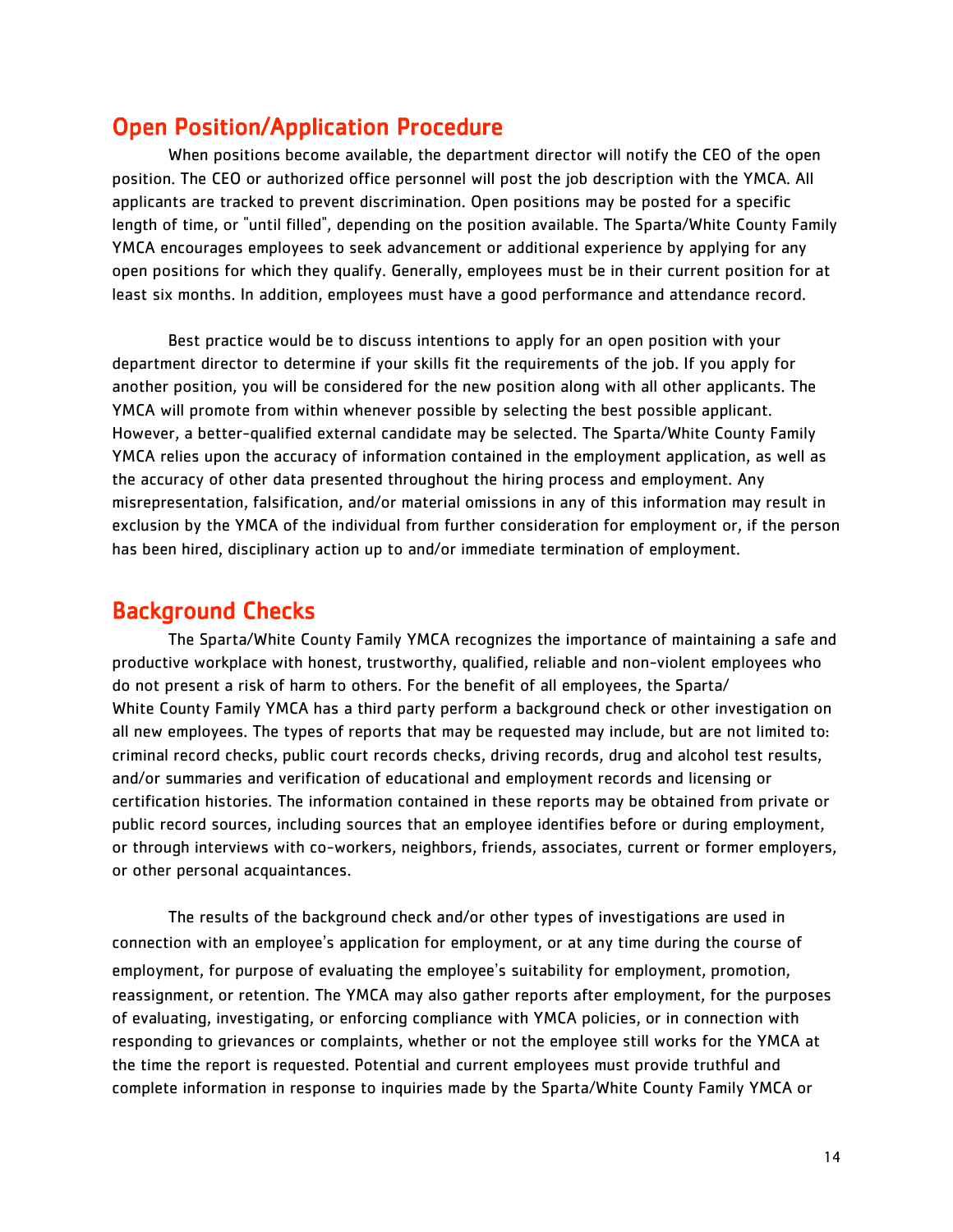third-party investigators during the course of investigations. Failure to do so or attempting to interfere with implementation of this policy, or its efforts to obtain information, may result in discipline, up to and including termination of employment.

#### Criminal Records Check

All employees working with youth and children are required to have a criminal background check performed. Each employee will sign a non-conviction statement that loosely adopts the ODJFS form #01328. They will be required to re-certify this statement annually. They will also be subject to a mandatory criminal record check consisting of a statewide criminal search and nationwide sex offender search. This is a YMCA-paid criminal record check that will be re-certified every four (2) years, or when deemed necessary. The department director or CEO will determine if the employee is eligible to work based upon their criminal history. If there is a conviction on record, consideration for employment may still be made depending on: the nature of the crime, the number of years since the crime, rehabilitation, character references, etc.

## Salary/Hourly Pay Administration

The Y maintains a wage and salary administration plan to ensure all employees are paid in relation to their responsibilities and their contribution to the Y's success. Within its capability to do so, the Y also pays its employees at a level that compares favorably with salaries of similar size organizations. Wage and salary adjustments are made at the sole discretion of department directors & supervisors, which may consider factors such as performance, position in salary range, promotion and budget guidelines and constraints. There is no guarantee of a salary increase.

## Employment of Relatives

Members of staff's immediate family and/or other significant relationship will be considered for employment as long as they meet the qualifications for the position. Employment of immediate family and/or other significant relationships will not be considered if it would create a supervisor/subordinate relationship or conflict of interest. Exceptions may be made subject to CEO approval.

## Unemployment

The Y complies with state laws governing unemployment benefits. Unemployment is designed to provide security for those persons unemployed through no fault of their own. Information regarding claims procedures is available through the state's website at https://www.tn.gov/workforce/unemployment.html.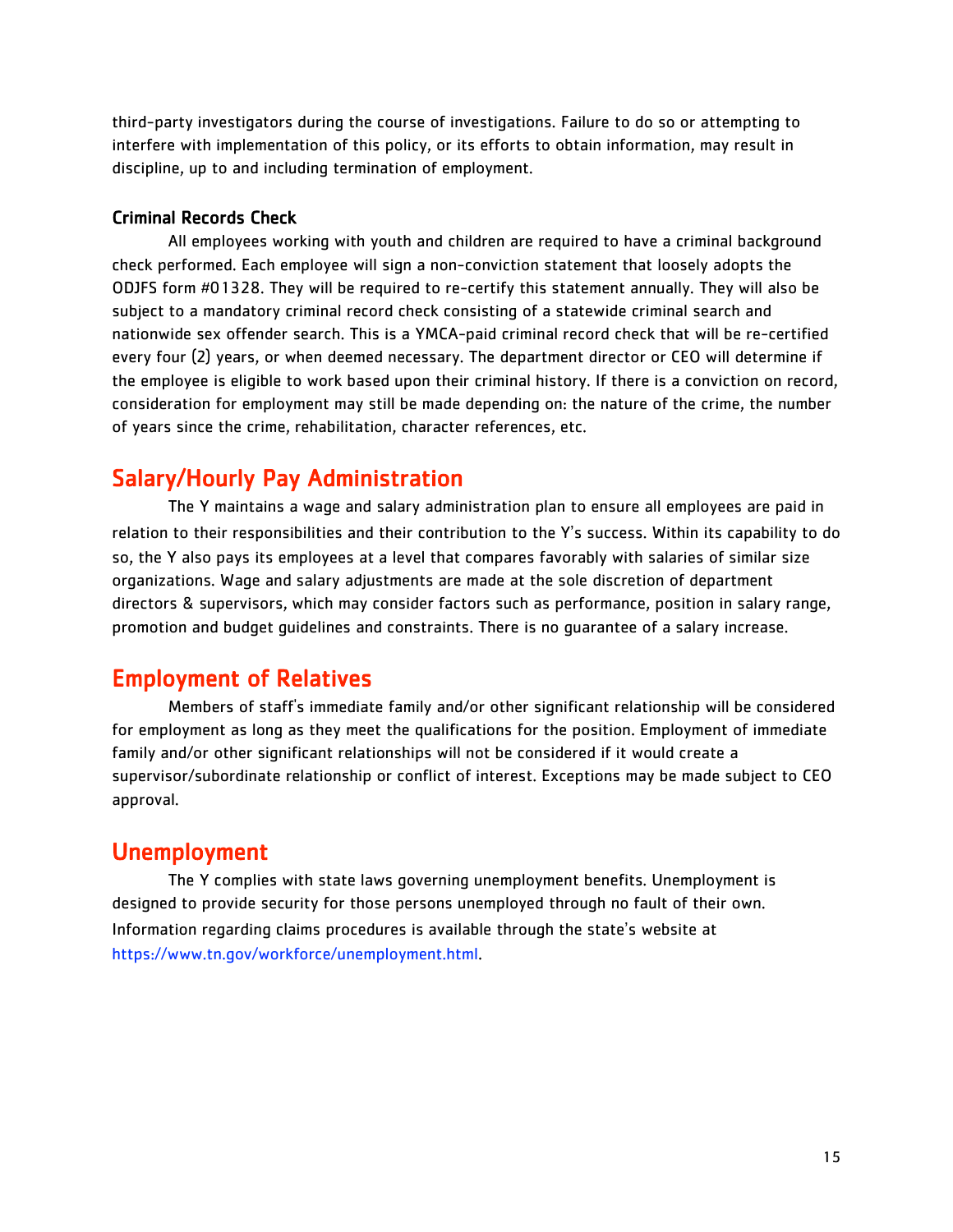## <span id="page-16-0"></span>EMPLOYER RESPONSIBILITIES

## **Definitions**

EXEMPT EMPLOYEE: Exempt employees are those that are excluded from the overtime pay requirements of the FLSA. Exempt employees are paid a salary, have certain types of job duties, and are expected to work beyond their normal work hours whenever necessary.

NON-EXEMPT EMPLOYEE: Non-exempt employees are those eligible for overtime pay of 1.5 times the regular hourly rate of pay for all hours worked over 40 per workweek.

INDEPENDENT CONTRACTOR: Performs specific services with established fees, contract expenses, and by written agreement. Paid by invoice and are not employees of the YMCA.

PART-TIME EMPLOYMENT STATUS: 29 or less hours per week

PART-TIME PLUS EMPLOYMENT STATUS: 30-39 hours per week

FULL-TIME EMPLOYMENT STATUS: 40 hours or more each week

An employee may work in one or more departments at the YMCA, flexing hours from one department and/or job to the next. The employee's primary supervisor is responsible for reviewing the overall number of hours worked on a per pay period basis and adjusting the employee's employment status as necessary during quarterly reviews. To ensure accuracy, a structured review will be completed by the CEO or department director on an annual basis.

To determine if you are part-time, part-time plus, or full-time, the YMCA will take your fiscal year to date weekly hours average. This means, at various times, you should fluctuate from one status to another. However, your department director will work to maintain a consistent number of hours so there is little confusion in which category you fall.

## Minor Employees

All Minor Labor laws issued by the State of Tennessee will be followed and enforced, per Tennessee Child Labor Act. A summary of these laws is posted at the time clock.

## YMCA of the USA - Levels of Leadership

The Leadership Competencies listed below come from the YMCA of the USA's Cause-Driven Leadership Competency Development Guide. This guide provides a framework for YMCA employees working to expand and enhance knowledge, skills and abilities to further develop in a current role or prepare for a more advanced position. Whether a Program Director aspiring to be a CEO or a Welcome Center Associate dreaming of serving as Director of Outreach Programs, this guide is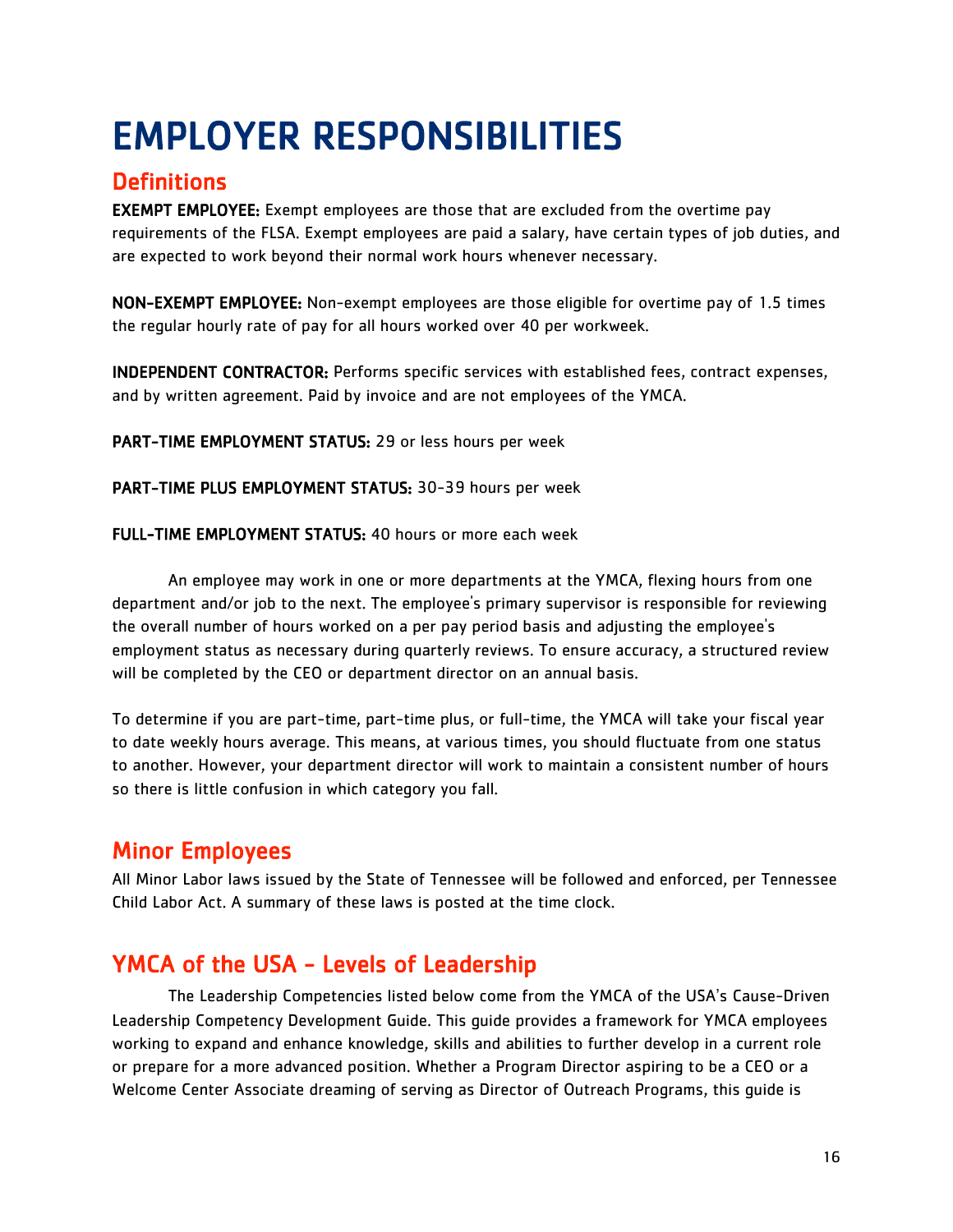intended to provide career guidance and development suggestions to YMCA staff at all levels. Please see your supervisor for a copy of the Competency Development Guide.

Leader: Any staff member without supervisory responsibilities performing a direct service to members and/or an individual contributor. All employees are considered leaders, there are no certification requirements.

Team Leader: Any staff member performing supervisory duties with direct reports and/or any staff member who regularly leads a team of staff or volunteers without direct supervisory responsibilities and/or any staff member, with or without supervisory responsibilities, who regularly leads a process, project or function with significant scope and potential impact. The Team Leader certification is designed to help prepare staff members as they transition into Team Leader responsibilities. The primary focus of the Team Leader certification is to inspire and motivate staff toward a career at the Sparta/White County Family YMCA, to provide knowledge of the YMCA history and mission imperatives, and to provide foundational knowledge of leadership competencies. To attain YMCA Team Leadership status, candidates must:

- 1. Complete YMCA Principles and Practices
- 2. Complete YMCA Introduction to Volunteerism
- 3. Complete YMCA Introduction to Leading Others
- 4. Complete YMCA Fiscal Management
- 5. Complete YMCA Leadership Competency Assessment
- 6. Complete YMCA Team Leader certification test
- 7. Receive supervisor Letter of Recommendation
- 8. Course substitutions: available
- 9. Recertification: none

Multi-team or Branch Leader: Any staff managing multiple team leaders/supervisors representing multiple departments. Any staff member who regularly leads multiple teams of staff or volunteers without direct supervisory responsibilities. Any staff member who provides tactical and operational leadership to multiple departments within a YMCA branch, association or corporate office. Any staff member, with our without supervisory responsibilities, who regularly leads multiple processes, projects, or functions with significant scope or potential impact.

The Multi-Team or Branch Leader certification is designed to prepare staff as they transition or as they are about to transition into a multi-team or branch leadership role and offers three (3) tracks to choose from:

- 1. General Track: provides foundational knowledge of select leadership competencies at the Multi-Team or Branch Leader level.
- 2. Executive Preparatory Track: provides knowledge of select leadership competencies at the Multi-Team or Branch Leader level specific to those who aspire to become Executive Directors or similar positions and who are selected through an application process.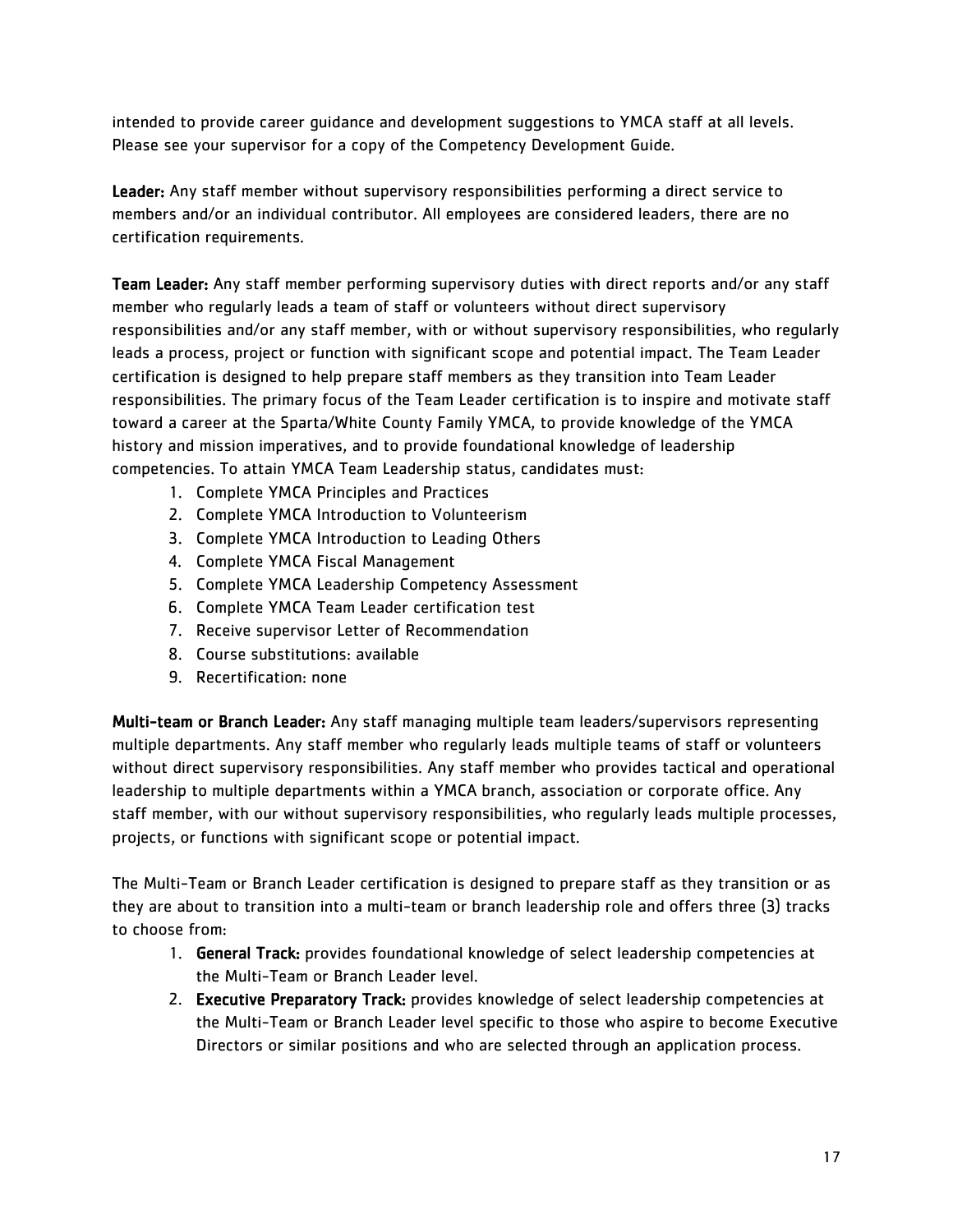3. New Branch Executive Track: provides knowledge of select leadership competencies at the Multi-Team or Branch Leader lever specific to those who are in their first 1-2 years as a Branch Executive Director in a multi-unit YMCA.

See your supervisor or CEO for more information on becoming certified as a Multi-Team or Branch Leader. Recertification requirements apply.

Organizational Leader: Staff members who provide strategic and visionary leadership to the organization.

The Organizational Leader certification is designed to prepare staff as they transition or as they are about to transition into organizational leadership roles and offers two (2) tracks to choose from:

- 1. General Track: provides foundational knowledge of select leadership competencies at the Organizational Leader level.
- 2. Organizational Leadership Forum Track: provides knowledge of select leadership competencies at the Organizational Leader level specific to individuals at the Vice President level, including VP, District Executive, Group VP and VP of Operations. Those who complete the program will receive a Certificate in Non-Profit Management from the University of Notre Dame.

See the CEO for more information on becoming certified as an Organizational Leader. Recertification requirements apply.

## New Hire Procedure

When offered a position of employment with the Sparta/White County Family YMCA, all new employees will sign off on a job description specific to their area of employment. All new hire paperwork MUST be completed through the department director before any individual may begin employment. This will include initial hire paperwork as mandated by law, information needed to perform payroll processing, and job-specific certification requirements. Each employee will be given a copy of the Employee Handbook and any YMCA assets needed to perform their duties. The department director will explain all necessary policies and procedures including, but not limited to: employee benefits, probationary periods, performance evaluations, pay dates, and anything else related to payroll and time keeping. The department director will discuss job-specific duties and responsibilities, training to be completed, and expectations required. Additional sign-offs of department-specific handbooks may be necessary. This will ensure that a proper introduction to the employee's work environment is complete.

## Performance Evaluations

A performance evaluation provides a means for discussing, planning, and reviewing the performance of each employee. Regular performance evaluations are designed to:

1. Help employees clearly define and understand their responsibilities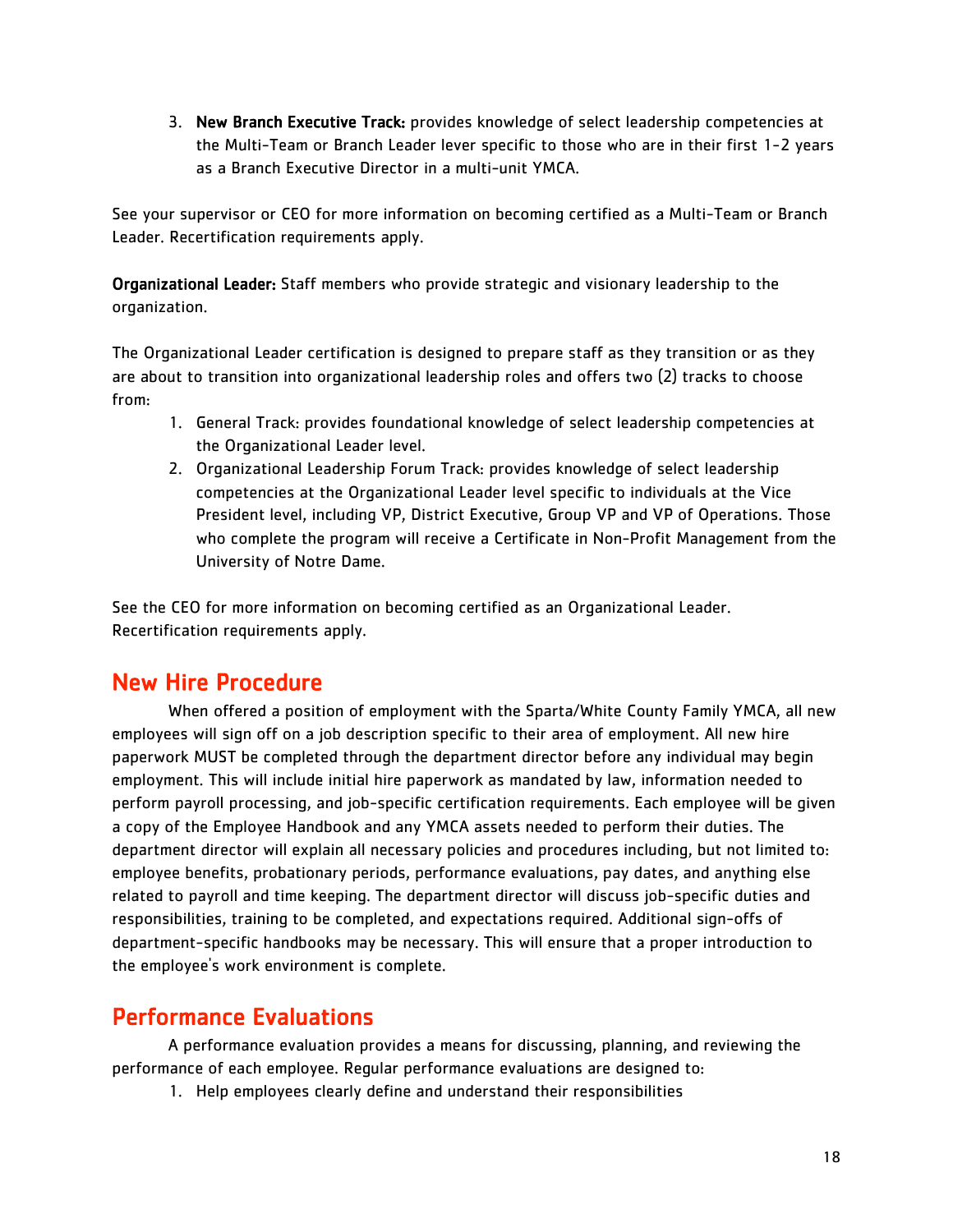- 2. Provide criteria by which their performance will be evaluated, and suggest ways in which they can improve performance
- 3. Identify employees with potential for advancement within the Sparta/White County Family YMCA
- 4. Help managers distribute and achieve departmental goals
- 5. Provide a fair basis for awarding compensation based on merit

All performance evaluations are based on character, chemistry, and competency brought to the Y team. Factors included in these three components are, but are not limited to:

- Attitude
- Customer Service
- Quality of work
- Knowledge of work
- Job skills
- Attendance and punctuality
- Teamwork and cooperation
- Compliance with YMCA policy
- Past performance evaluations
- Improvement
- Acceptance of responsibility and constructive feedback
- Communication
- Initiative, desire for professional growth, willingness to learn, and eagerness to advance
- Feedback from members, program participants, and community members that the employee serves.

Employees should note that a performance evaluation does not guarantee a pay increase or promotion. Quarterly evaluations are best practice; however, a department director may perform an evaluation at any time.

## Payroll Procedures

The Sparta/White County Family YMCA's policies and procedures regarding work hours, time-keeping, and overtime compensation are listed below. Payroll and time records of all employees will be maintained to meet the reporting requirements of federal and state regulations. Both the employee and the supervisor are accountable for the accuracy of this information, and that the records reflect the exact hours and days actually worked.

#### Pay Period and Payday

The work week is Sunday to Saturday, with two work weeks combined to make a pay period. Employees are paid on a bi-weekly basis with payday being the Friday following the end of a pay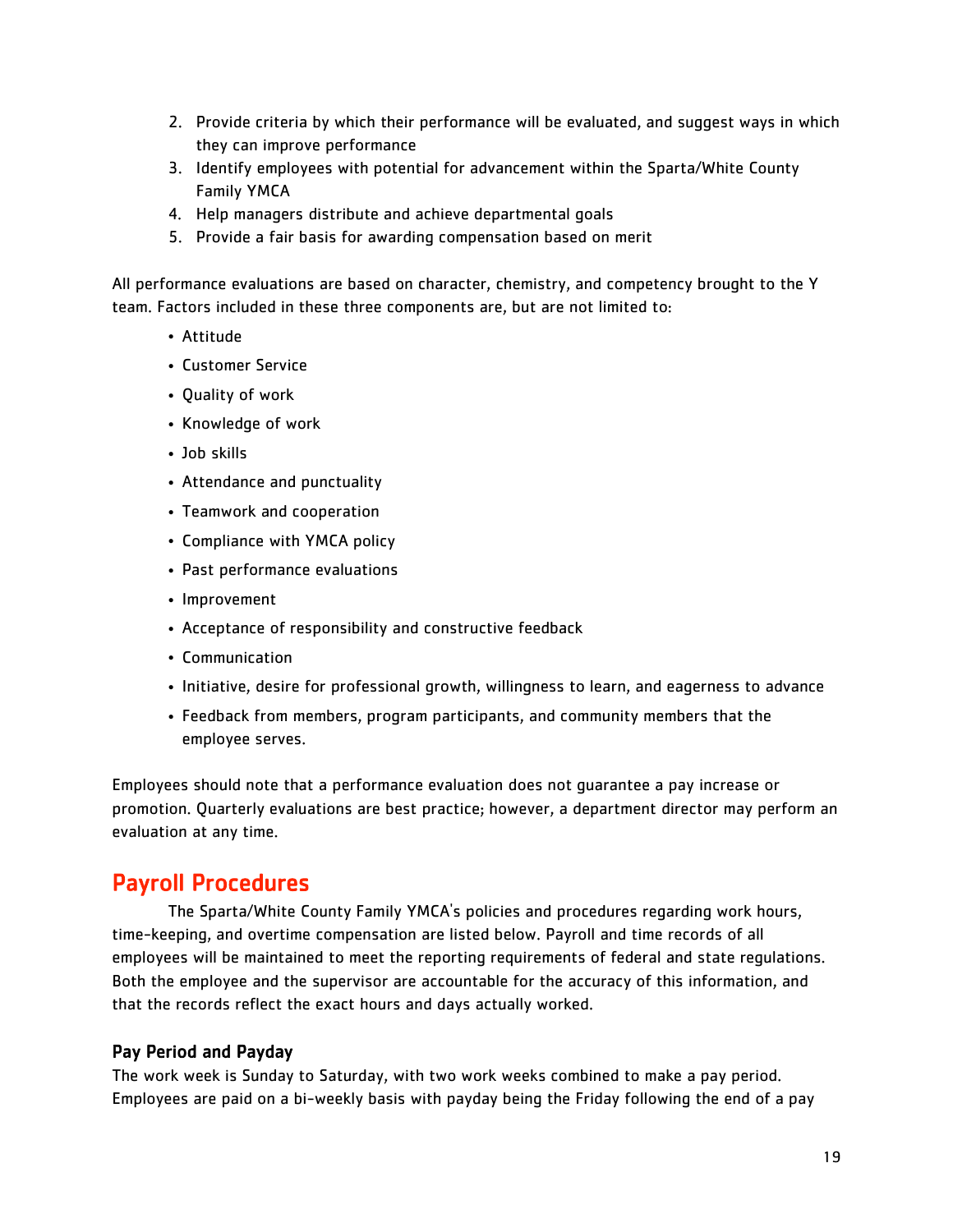period. If a pay day falls on a banking holiday, the payday will be recognized as the Thursday before.

#### Direct Deposit

Direct Deposit is the only option to receive compensation for work performed. A completed and signed authorization form AND verification of bank routing and account numbers must be submitted with the authorization form to complete the process. Verification of bank account information can typically be provided with:

- Voided check
- Direct Deposit statement from bank (not a monthly bank statement)

Direct deposit may be changed at any time by completing a new authorization form and submitting new verification. It is the employee's responsibility to notify the Business and Finance Manager of any changes to banking information that may affect the direct deposit process. Any changes need to be completed before the end of the payroll period that is directly affected. Any bank fees incurred due to negligence on the part of the employee will be deducted on the employee's next paycheck. There is no limit to the amount of accounts an employee may use for direct deposit, nor any limitations to how the employee wishes to divide up the payments, as long as the Office Administrator can accommodate the request without burden.

#### Expense Reimbursement

Employee out-of-pocket expenses will be reimbursed (via check) within 7-10 business days after the following items have been received by the Office Administrator:

- A complete and accurate expense form that is signed off & approved by the employee and the employee's direct supervisor
- Receipts with highlighted expenses

## **Breaks**

#### Breaks & Lunches

All non-exempt employees are permitted breaks and lunches, depending on their consecutive number of hours worked. Best practices are as follows:

- Working 8+ hours: two 10-minute rest breaks and a one-hour unpaid lunch
- Working 6 but no more than 8 hours: two 10-minute rest breaks and one 30-minute unpaid lunch
- Working 4 but no more than 6 hours: one 10-minute rest break
- Working less than 4 hours: no break

Breaks are not permitted at the beginning or end of the workday to offset arrival and departure times. Employees who voluntarily work through their break periods will not be permitted additional compensation. Employees are to be completely relieved from duty during their meal break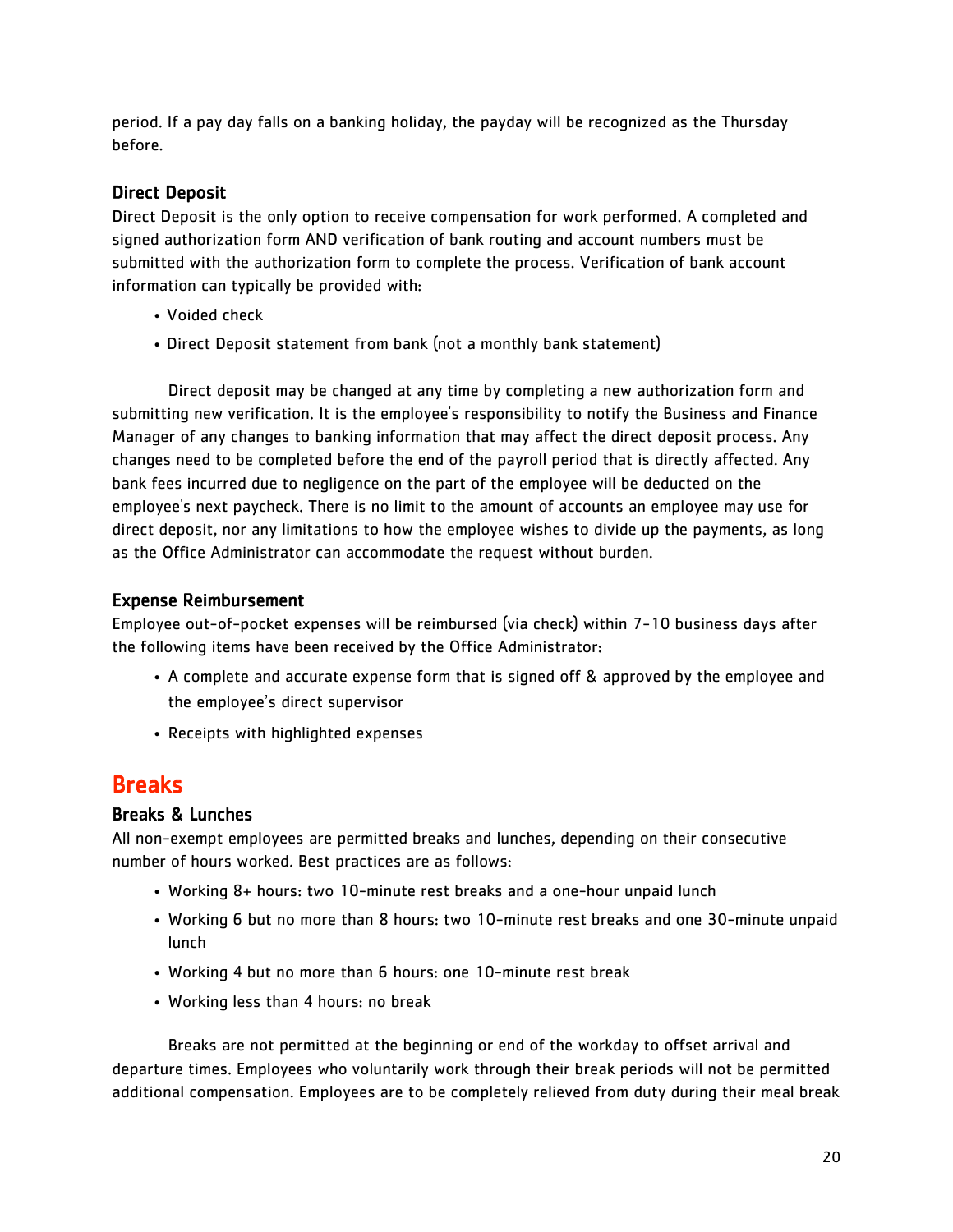and must clock out. If an employee has job responsibilities that allow them to find time for a lunch break while on the clock, the employee and their direct supervisor can make the proper accommodations. If this is the case, the YMCA would ask that you eat out of view from members and community members. If the employee is asked to perform work duties while on his or her meal break period, the employee must be compensated for the time while still allowed to partake in a meal. The time spent working during the meal break will be counted toward the total hours worked. Your department director could revoke this at any time and move to an unpaid lunch hour if it becomes apparent that the employee is faltering in their duties due as a direct result or that the employee's job has become so strenuous that they are unable to have ample time to eat. Failure of nonexempt employees to return on time from breaks or lunch will be subject to disciplinary action up to and including termination.

#### Breaks for Nursing Mothers

 The Fair Labor Standards Act (FLSA) requires that an employee have a reasonable break time to express breast milk for a nursing child up to one year after the infant's birth, each time such employee has a need to express milk. Employees at the Sparta/White County Family YMCA who are breastfeeding mothers will have access to have private room, private office, or secluded area where they can privately breastfeed somewhere other than a restroom per FLSA.

#### Wellness Break

 Upon approval by their department director, employees may combine rest breaks for a wellness break where the employee participates in an approved wellness activity. Wellness breaks are a privilege and not a right and may be revoked if not used appropriately or if service to the public is affected. Wellness breaks may not be added to lunch periods of any type of leave.

#### Overtime

 Overtime compensation is paid to all non-exempt employees in accordance with federal and state law. Overtime is based on actual hours worked. Therefore, time off for Vacation, Sick Leave, Medical Leave, holidays, or any other leave will not be considered hours worked for purposes of calculating overtime. Overtime is calculated at  $(1-1/2)$  times the employee's normal rate of pay, specific to the job performed during the time overtime was earned. Overtime is any hours worked over forty in the normal work week. Overtime must have prior approval from the supervisor. Abuse of unauthorized overtime will be subject to disciplinary action.

## Exempt Record-keeping for Payroll

Exempt employees must submit a completed time report approved by their supervisor, at the end of each pay period. Exempt employees must record, in whole day increments, any vacation time, jury duty, bereavement leave, sick leave, extended medical leave, and/or holidays as necessary. Compensation for exempt employees is not based on the time sheet. Exempt employees are paid a salary to accommodate their hours worked.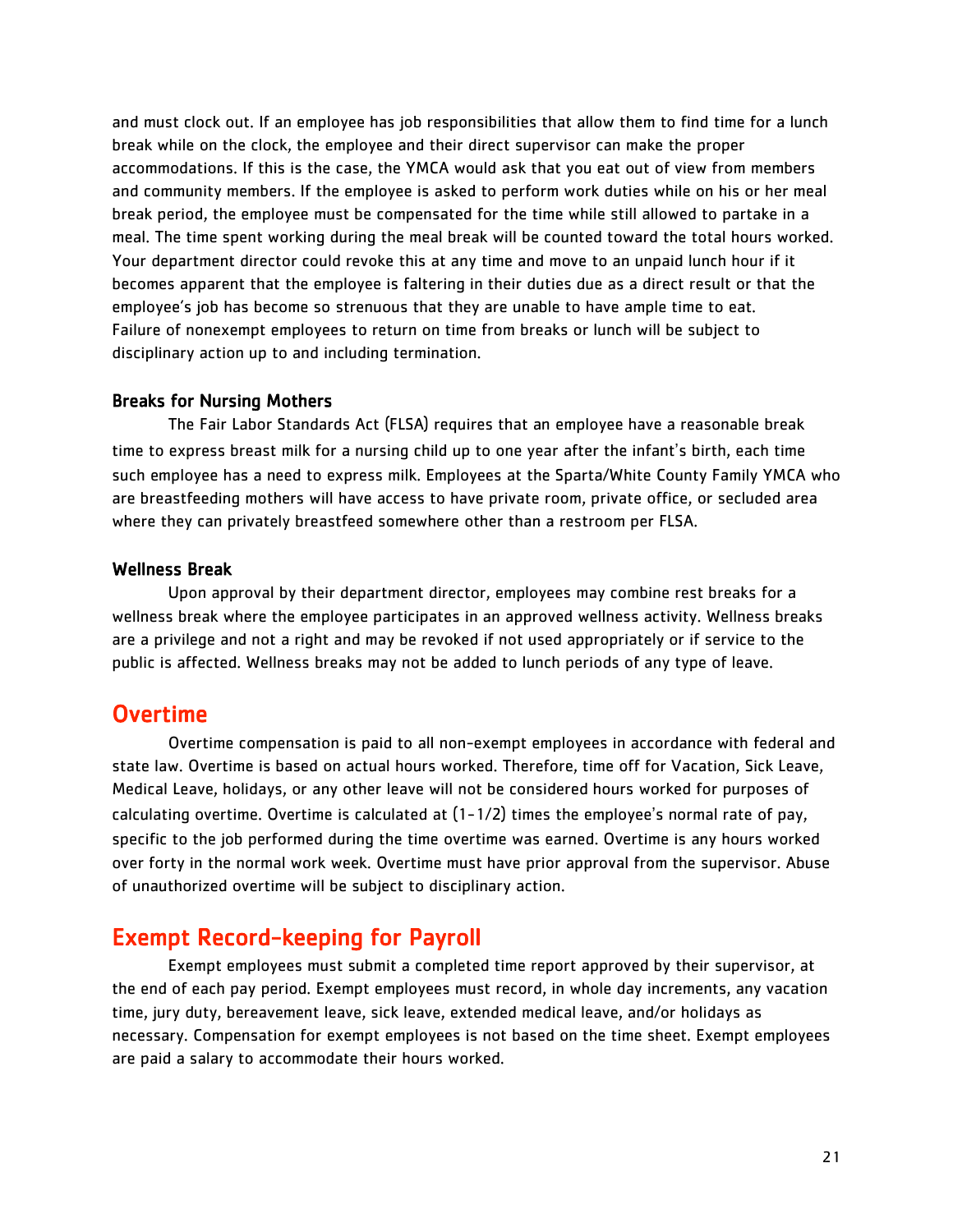## Non-Exempt Record-keeping for Payroll

#### Time-Clock

Non-exempt employees are required to use the time clock available to record their time. Altering, falsifying, and/or tampering with time records (whether yours or another employee's) may result in disciplinary action up to, and including, termination. The employee is ultimately responsible for making sure all hours worked are properly documented. All efforts should be made to use the time clock to record employment hours worked.

#### Out of Office Work

 Some jobs at the YMCA will require employees to work from home or at various locations. If you are required to perform work at a location that does not have a YMCA time-clock, your department director or office administrator can give you an out of office timesheet to log your hours. This form must be turned it and approved by your department director no later than 4 days before payday. (i.e. paydays primarily fall on Friday; the form must be turned in no later than Monday). Best practice is to pin the timesheet to your time card before the end of the pay period so both are reviewed together at the same time. The relationships between the YMCA and its employee's are built on trust. We ask that you do not abuse the opportunity to advance the Y while not being monitored.

### Volunteers

Refer to the Volunteer Handbook, as a volunteer is NOT considered an employee.

## Staff Training and Development

The Sparta/White County Family YMCA recognizes that for development purposes, employees may need to attend training seminars or workshops conducted off-site. Hotel, airfare, mileage and/or car rental will be paid for by the YMCA for out-of-town training events requiring such accommodations. A food allowance will also be established by the CEO for these events as well. The employee will be paid their normal rate of pay for the attendance of the training event and travel time in accordance to all federal & state laws.

Please note that staff training and development opportunities are subject to annual YMCA budgets established for external training events. The Sparta/White County Family YMCA reserves the right to determine which training functions are in the best interests of the company, its future planning, and direction. Employees should complete a Training Request Form at least 30 days in advance before registering for training.

## Personnel Files

All employees begin a personnel file when hired. It includes any and all documents related to their employment. The Office Administrator and CEO have full access to these documents so that accurate records are maintained. Supervisory staff will be given access on an as-needed basis.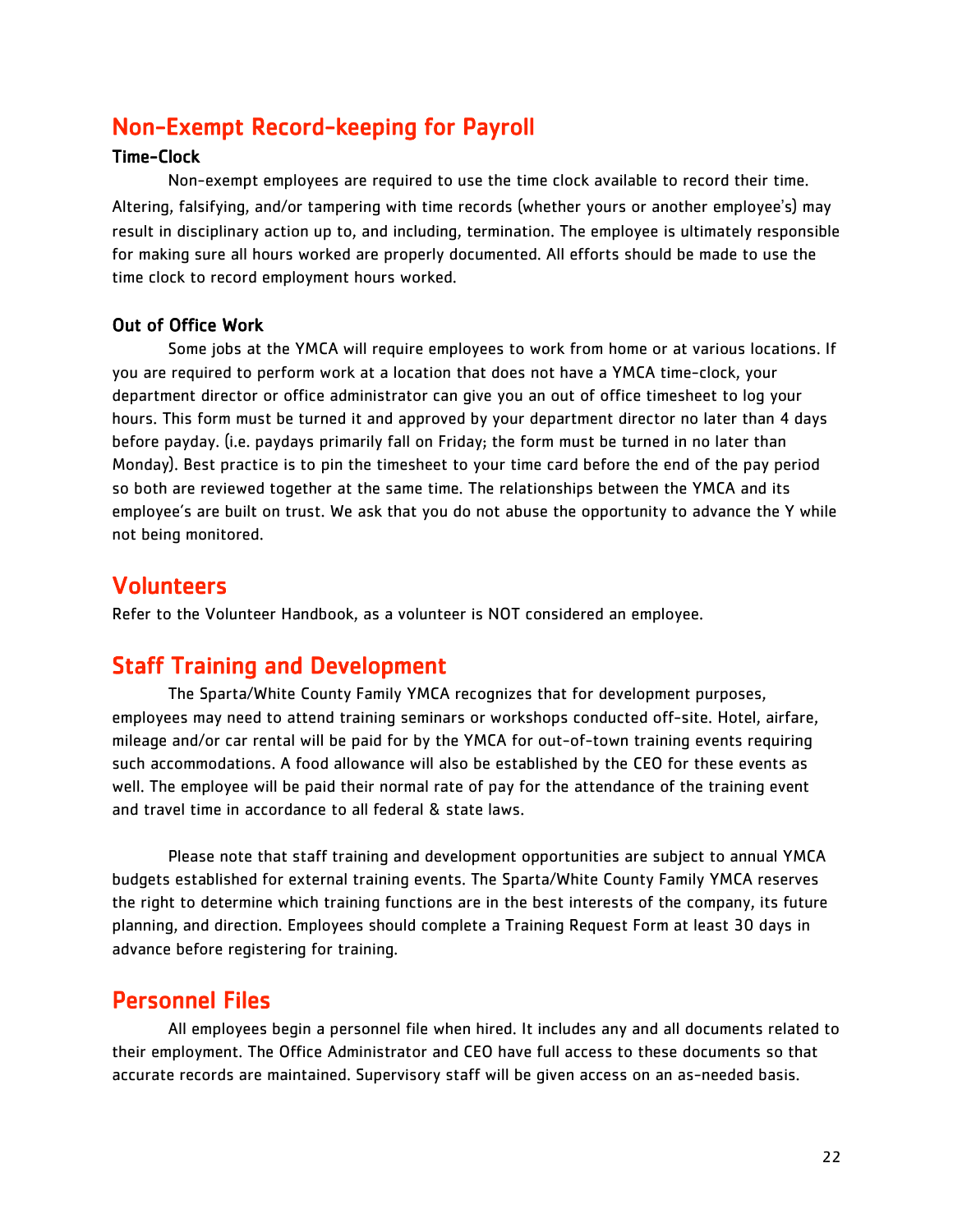Employees may periodically review their personnel file by making an appointment with the Office Administrator or CEO.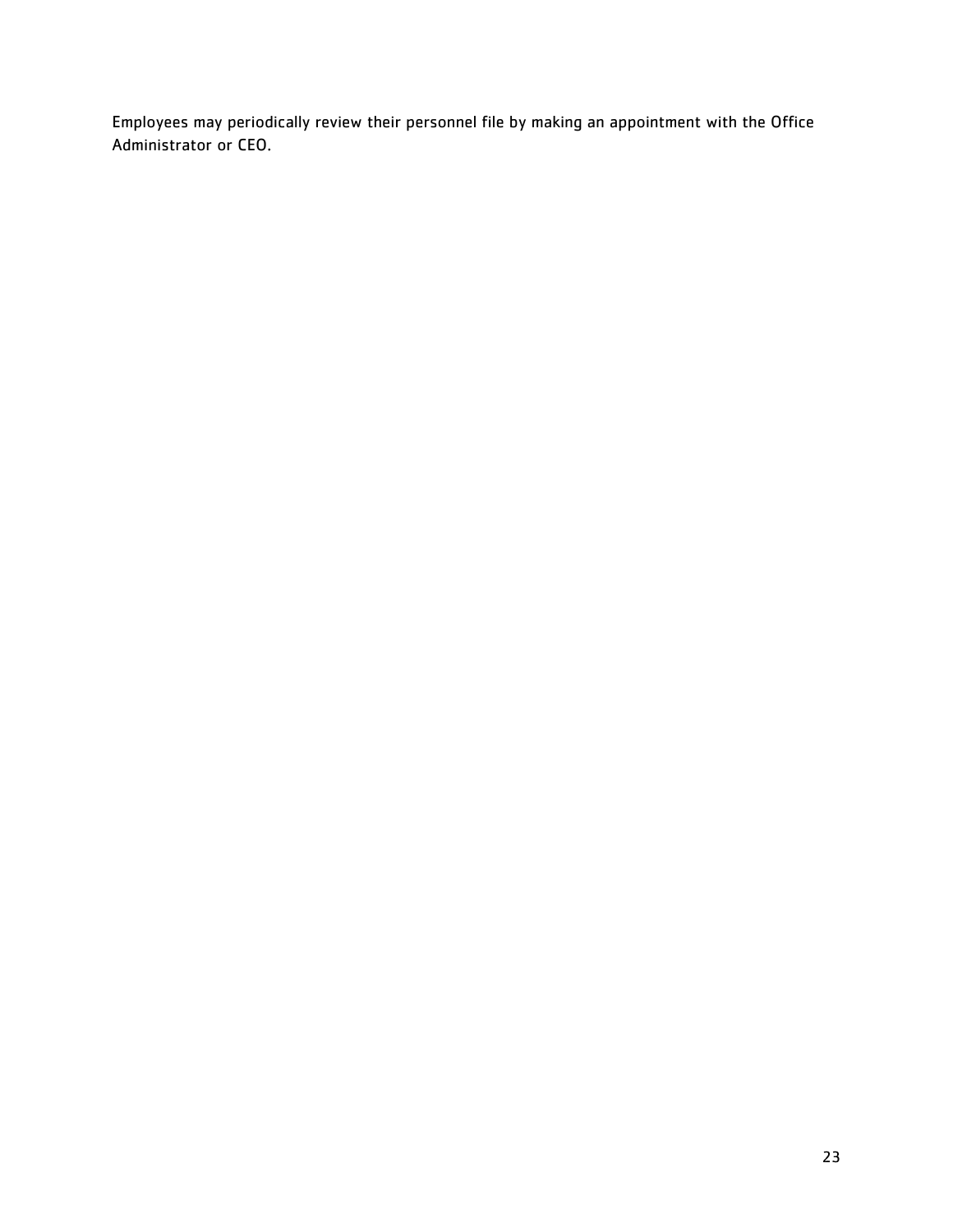## EMPLOYEE RESPONSIBILITIES

## Changes in Personal Information

It is the employee's responsibility to promptly notify the Office Administrator of any changes in personnel data. An "Employee Status Change form" should be completed, and any necessary paperwork should be attached. The following is a list of potential changes that need to be reported:

- Legal name
- Address
- Telephone number(s)
- Email address
- Direct deposit bank information
- Marital status
- Number and name of dependent(s)
- Payroll tax Information
- Emergency contact
- Educational accomplishment(s)
- Training(s)completed
- Certification(s)received
- YMCA of the USA leadership status
- Arrests or changes to driving record\* (within 5days)
- Other information that may affect your employment

Arrests or criminal charges must be reported to your department director and/or CEO within five (5) days. This may or may not affect your employment status but failure to report could lead to disciplinary action up to and including termination.

## Attendance Policy

 At the Y, regular attendance is required of all employees and is an important part of your job performance. You are expected to be at your work site and ready to work at the start of your assigned hours, and to remain at your job until the end of your assigned work hours, except for approved breaks and lunch. Attendance will be monitored on an ongoing basis and will be included as part of an employee's performance review. Employees should be available to work and accept at least 10 hours per week unless otherwise permitted by the Department Director. Failure to work a minimum agreed hours per week for two consecutive pay periods will result in voluntary termination for job abandonment.

There are times when an unscheduled absence is unavoidable. If you need to be absent from work, you must contact your supervisor (not a coworker or front desk staff) as soon as possible,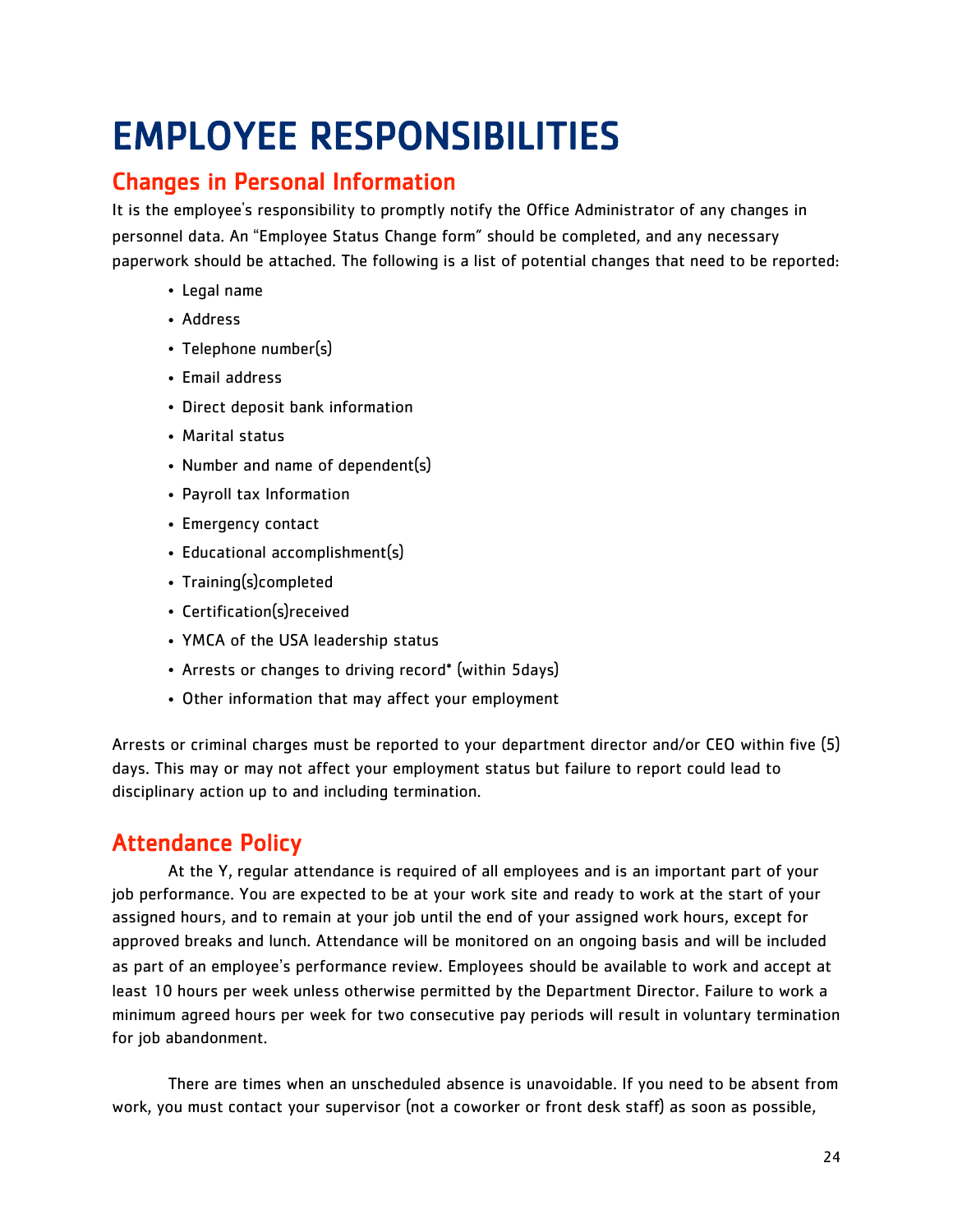and no later than two hours prior to the start of your scheduled shift. Your supervisor may require you to take initial responsibility for locating a substitute to cover your shift. Failure to observe scheduled working hours disrupts Y operations and places an unfair burden on fellow staff members. Unexcused, repeated tardiness or absences and/or failure to personally notify your supervisor of an absence can result in disciplinary action up to and including termination. If you are absent for two consecutive work days without contacting your supervisor, you will be considered to have voluntarily resigned your position.

## Dress and Personal Appearance Code

The Sparta/White County Family YMCA strives for an image that embraces professionalism and high standards yet embraces diversity and acceptance. The overall goal is to be consistent in attire so that employees can be easily identified by members, participants, and co-workers. This policy is in place to alleviate the potential for physical injury to the employee, as well as members, participants, and coworkers. If the YMCA staff shirts are issued to the employee, the specific amount issued is based on the employee's employment status and number of hours and days worked.

#### Front Line Staff

#### Welcome Center, Health & Wellness, After-school Care, Summer Camp, Maintenance, & Outreach:

- 1. Front line staff are issued YMCA staff shirts. Typically, a shirt color, or style, is chosen for each department, and may be changed at any time. If the change is made by management, shirts will be reissued based on employment status above. An employee working in more than one department may be issued the number of shirts eligible based on hours and days worked in that department.
- 2. If issued, name-tags or badges should be worn at all times.
- 3. Tan, khaki, white, black, or another solid color pants, capris, and fingertip length shorts and skirts are acceptable, regardless of the season or activity. Jeans will not be worn unless a special exemption is made by the department supervisor. Athletic shorts may be worn by After-school Care, Summer Camp, and Child Watch as long as they are appropriate in length when standing and sitting. Pants and shorts must be free of frays, large holes and in overall good repair.
- 4. Shoes must be worn at all times. No flip flops, sandals, open-toed, or slip-on shoes are acceptable, regardless of the season or activity. Exercise/tennis shoes (in good condition) are preferred. Summer staff may wear Chaco's as long as there is strap on the back.
- 5. Hats and scarves, as well as non-approved outerwear, are not acceptable while inside the facilities. Undergarments should not be visible at any time, including neckline, sleeves, and bottom of shirt.
- 6. Attire with inappropriate words, phrases or graphics will not be allowed and are subject to management discretion.7.For the safety of our employees, After-school, Summer Camp, and Child Watch staff are not permitted to wear jewelry that can cause injury (including hood earrings, facial piercings, etc.) while working with children.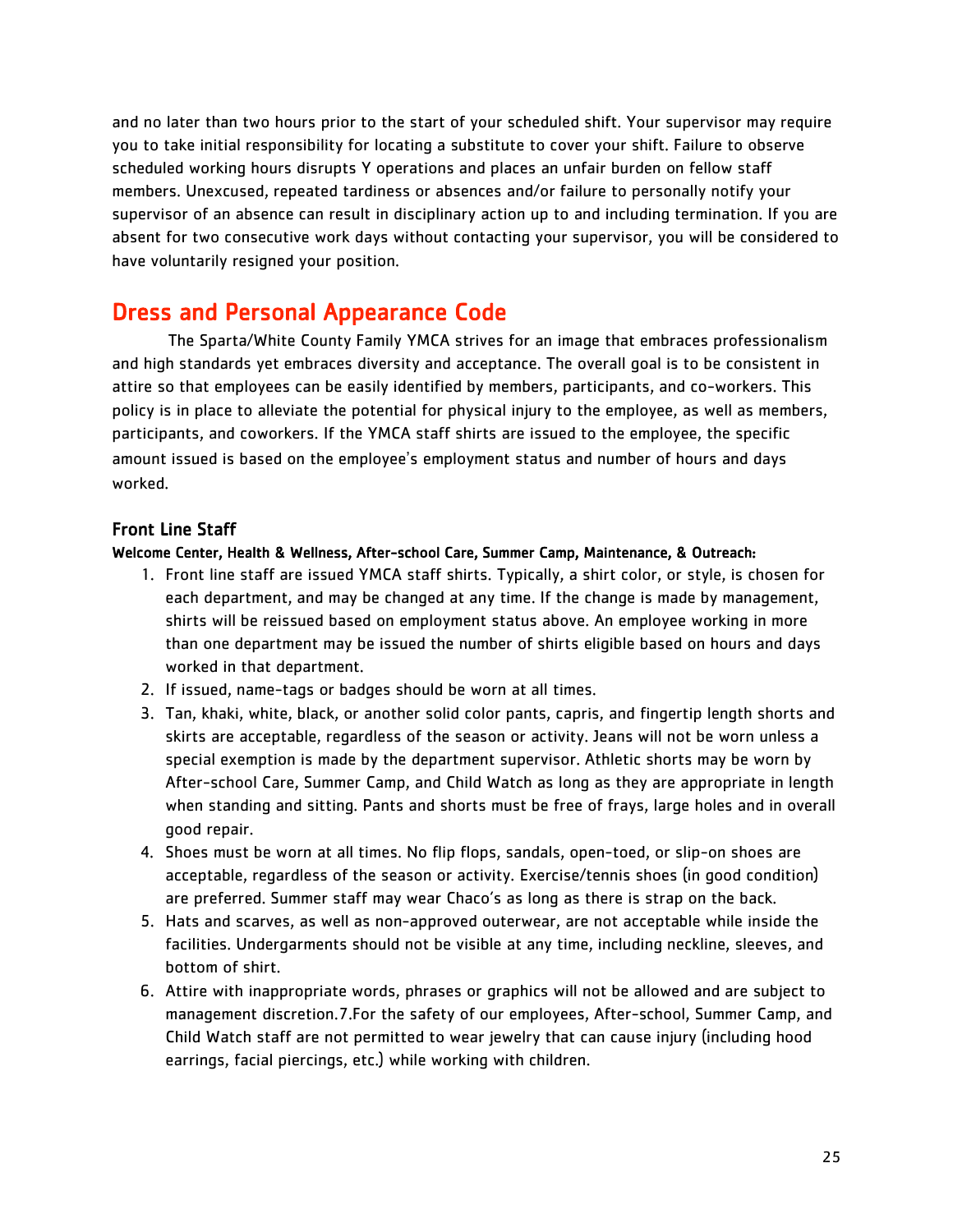#### **Aquatics**

Lifeguards are issued YMCA staff shirts. A whistle is issued to each employee upon hire. Fanny packs with a rescue mask are given at the beginning of each shift. All lifeguards must wear sandals that are not restrictive or bare feet while on duty and must have a whistle around their neck.

#### • Lifeguards:

- Male Lifeguards: Swim trunks with YMCA Lifeguard T-Shirt
- Female Lifeguards: Shorts (no writing or large logos on them) with YMCA Lifeguard T-Shirt with red fanny pack. If you are lifeguarding in just a swimsuit it needs to be a lifeguard labeled competition one-piece swimsuit.
- Water Aerobics & Swim Lesson Instructors:
	- Male: Swim trunks
	- Female: One-piece swimsuit

#### Fitness Staff

#### Personal trainers, group exercise instructors, youth programs instructors/coaches

MOST fitness staff are issued YMCA staff shirts. Whether issued to the employee or not, appropriate attire is required, specific to the area worked by the employee. Fitness staff may not wear tops that expose their naval, midriff, breast, or undergarments. Attire should allow for appropriate range of motion. Shoes must be worn at all times. No flip flops, sandals, open-toed, or slip on shoes are acceptable, regardless of the season or activity. Exercise/tennis shoes (in good condition) are preferred, although group exercise and youth sports instructors, may require a particular type of footwear.

#### Administration

#### Office staff, department directors

Business casual dress is required during business hours for administrative/office staff. This includes, dress or khaki style pants with blouses, button up tops, polo's, or other business casual attire. Jeans are not permitted. Dress sandals, dress shoes, and loafers are permitted. Flip flops are not acceptable. Each staff member should dress appropriately for their day. Consult your department director if you are unsure what is considered appropriate. Each director has authority to set their own dress code.

#### YMCA Issued shirts

 Shirts and accessories are property of the YMCA and must be returned at the time of separation of employment. If items are not returned upon processing of the employee's last paycheck, the replacement cost of the item will be deducted from the employee's final wages. Employees will sign for, or acknowledge receipt of, all property issued to them.

Employees may make a request of additional shirts, apparel and YMCA brand clothing and accessories to their department director. If the request is denied, employees may still purchase the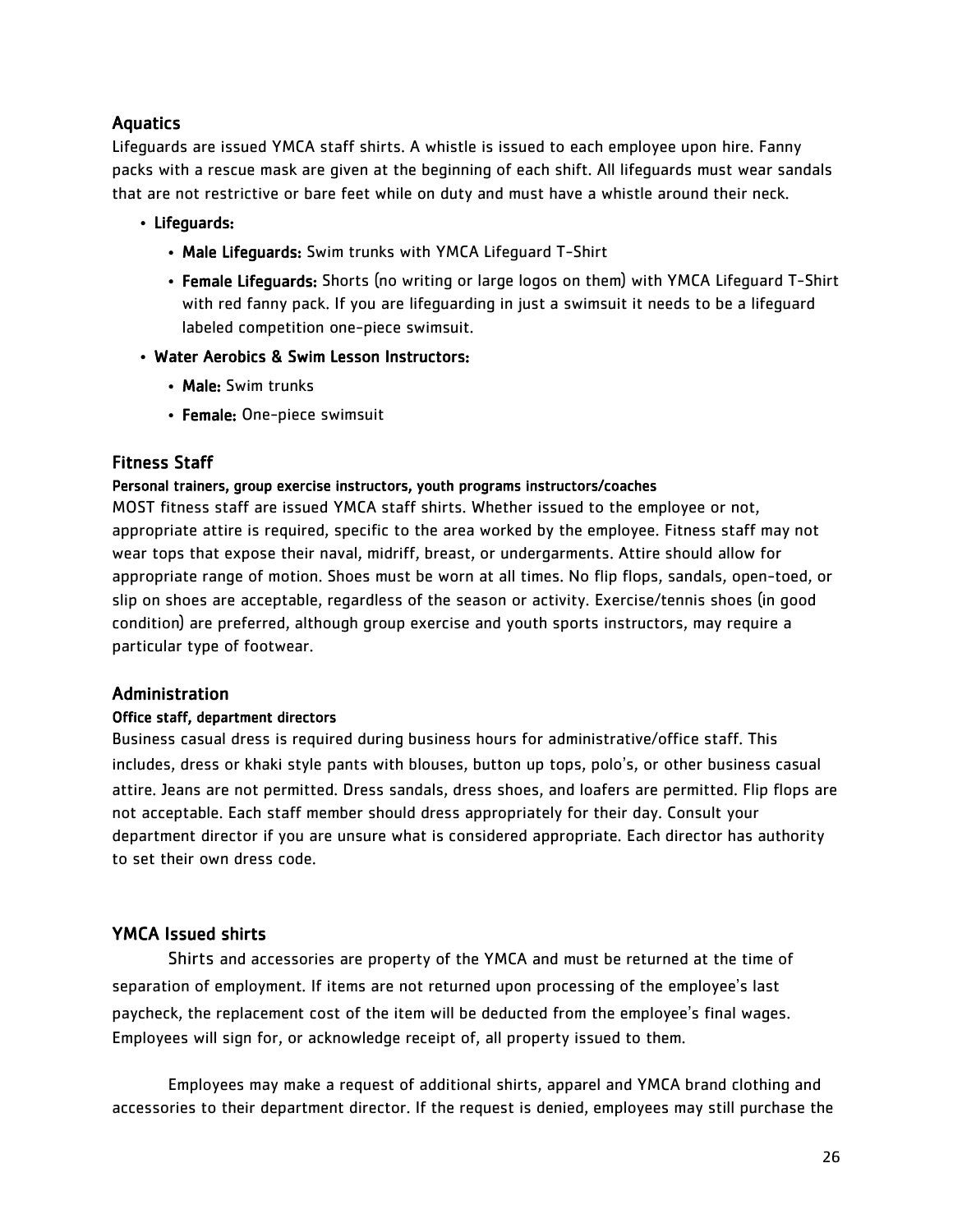items at their own expense. The Y will allow the employee access to any discount or special rates through partners and vendors. These items are the employee's property.

#### YMCA Employee Name Badges

 MOST front-line staff will be issued a name badge. The determination of whether an employee should receive a name badge will be based on the employee's visibility to members and community members. Name badges must be worn at chest high level whenever on duty. Name badges should be worn in a safety appropriate manner depending on the job. It is mandatory to wear your name badge and to request a replacement name badge in the event of attrition.

#### Personal Hygiene

Hair should be worn in a safety appropriate manner depending on the job being performed. (i.e. pulled back, etc.) Hair should be neatly groomed and clean. Beards and goatees should be neatly groomed.

#### Body Art

Facial body art is not permitted. Visible body art must be "tasteful and appropriate". Confer with your department director if you are uncertain.

#### **Jewelry**

 Jewelry must be work in a safety appropriate manner depending on the job. Please wear minimum jewelry. Traditional pierced earrings are allowed. Multiple earrings and gauge earrings need prior safety approval. Facial piercings should be limited to a small stud nose ring. Small hoop earrings are permitted but, large hoop earrings, facial hoop rings, and tongue piercings are not permitted while on duty. Confer with your supervisor if you are uncertain.

#### Off Hours/Workout

 Do not wear staff shirts while working out or out in the community when not on duty. Please bring another shirt to work out in or change into after you complete your shift. If you are visiting the YMCA during off duty time, we absolutely want you to stop in and use this time to development personal relationships with other staff. When visiting, if you are not in proper work attire, please be sure to not be behind the front desk or put yourself in a position where members think you are on the clock.

#### Disciplinary Action For Non-compliance Of Dress Code

YMCA employees shall be subject to the following disciplinary action if they fail to comply with the association dress code and personal appearance code:

- 1st Offense: The employee's supervisor shall remind the employee verbally of their noncompliance and require them to comply with the dress code during their next work shift
- 2nd Offense: The employee shall receive a written warning from their supervisor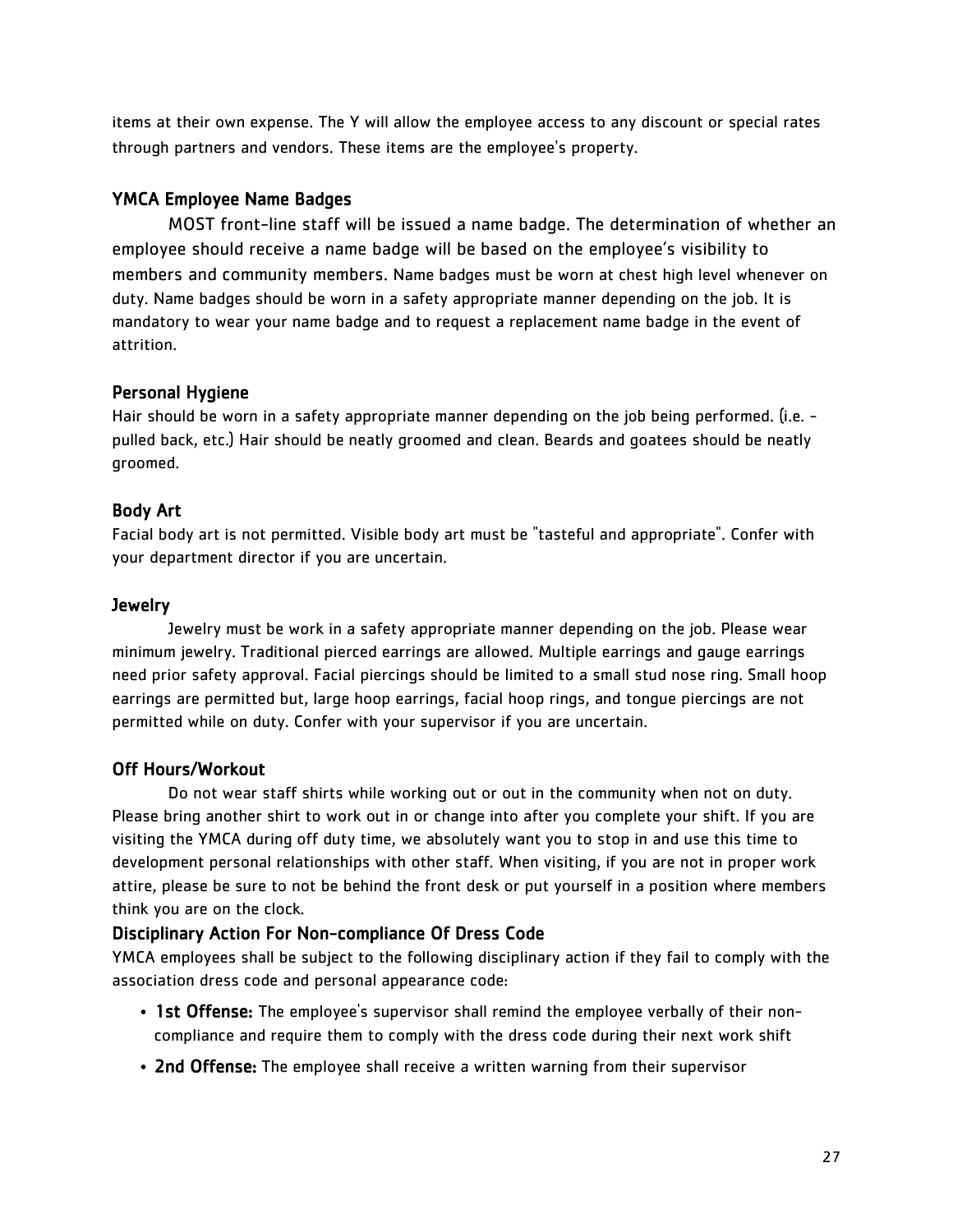• Subsequent Offense: The consequences for further offense of the dress code and personal appearance policy will follow the progressive disciplinary policy and understand the consequences of not following the policy it outlines.

### Trainings, Meetings, and Certifications

Safety training and job-related certifications may be required for individuals in certain positions. Required training and certifications may include CPR, first aid, child abuse prevention, driver training, and other topics. When you are required to hold certifications for your job, you are responsible for ensuring that your required certifications are current at all times and for providing a copy to your supervisor. If your required certifications expire, you may not be allowed to work until you re-certify. You may also be subject to disciplinary action.

#### Training/Certification Expenses

 Staff is responsible for fees associated with the initial certification of basic certifications (CPR/AED/First Aid, Lifeguarding through the American Red Cross, or Y-USA and any Fitness certifications) that qualify staff for a position or for wage increases. When applicable, the course fees are offered at an "at cost" rate to make them more affordable to the employees. These fees must be paid prior to the start of the training and certification. The YMCA will cover the cost of all re-certifications.

Occasionally, the YMCA will request or require employees to obtain a specific, specialized certification (unique, third party certifications) under specific circumstances. In these cases, the YMCA will cover associated fees for the certification. Staff may seek out additional certifications for their own professional development to increase their possibility of advancement. The staff member may turn in a Stand Training Request form. If the CEO and department director deny this request the staff member can pursue certification at their own expense. If the specialized certification includes recurring fees, the staff member must turn in a Staff Training Request each time a fee is charged. Based on budget restrictions, the CEO and department director will determine if the fees will be covered by the YMCA on an individual, case by case basis. Please see your director with questions concerning what qualifies as a specific certification.

Staff may participate in free training on Link. Additionally, Regional Trainings are made available for staff to participate in at reduced cost and sometimes scholarships are available. Speak with your supervisor about identifying these opportunities and/or locating training that would be beneficial for you. Staff are encouraged to obtain new certifications/trainings. If finances are a barrier to completing a specific certification, you may complete a Staff Training Request form. This must be completed by the employee and approved by the department director, then the CEO. All decisions are based on business need, return on investment to the organization, and budget availability. Any training requiring travel of any kind must be approved by the CEO.

#### Meetings & Events Policy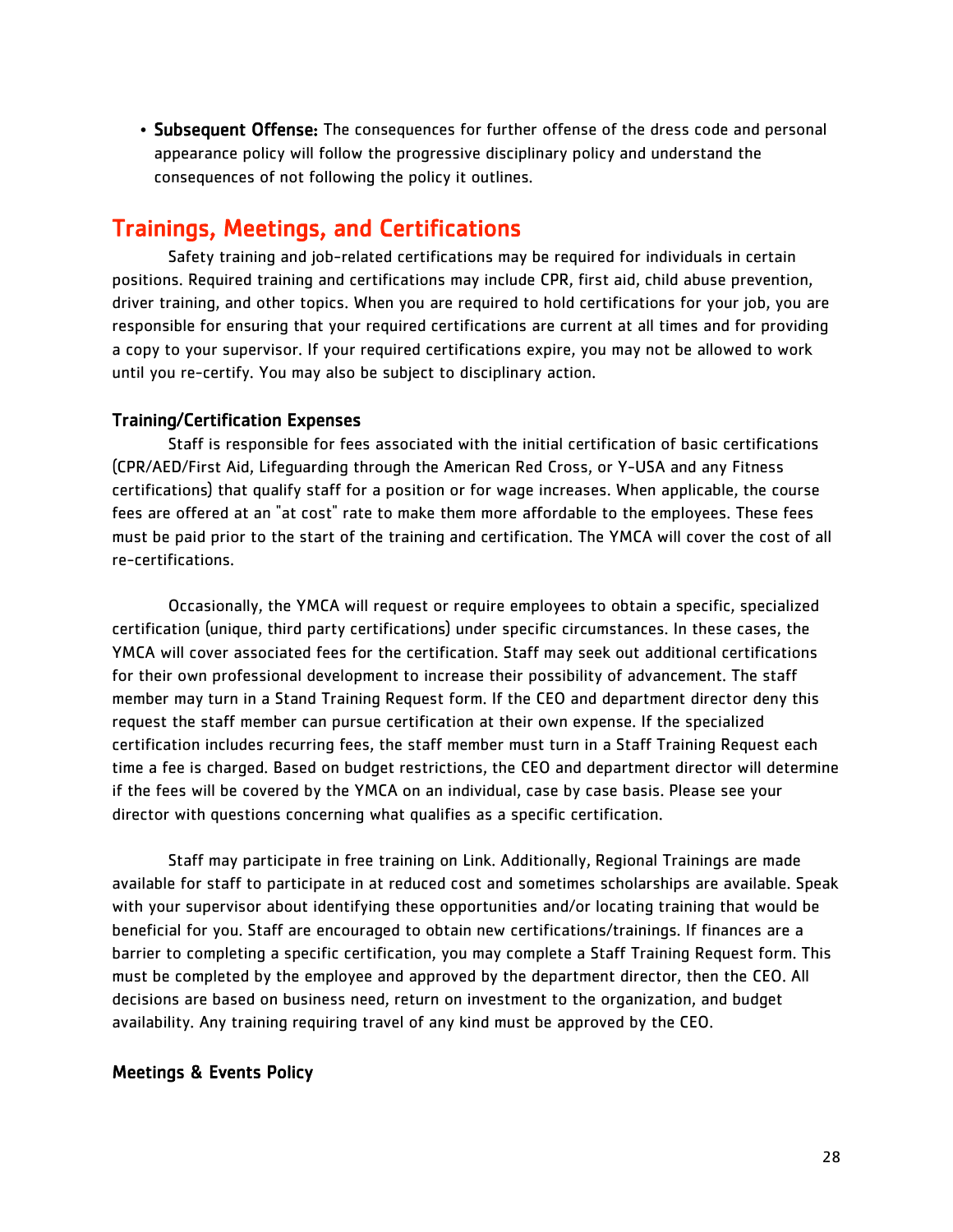It is the policy of the Sparta/White County Family YMCA that when foods and beverages are purchased with YMCA funds, served on YMCA property and/or served at YMCA meetings or events, alcohol will not be served or allowed.

## **Confidentiality**

In the course of their job duties with the Y, many employees have access to confidential information and records, including registration, membership, medical, personnel, fundraising, planning, financial, and business records. Y staff members have a duty to keep information confidential. The misuse, unauthorized access to, or mishandling of confidential information will result in disciplinary action, up to and including termination of employment.

## Confidentiality of Medical Information

All medical information is sensitive. Employees are expected to treat medical information as confidential, whether it is related to employees, members, youth, volunteers, or donors, and should not disclose it to others. If you are unsure whether someone needs to know, you should check with your supervisor before disclosing. Furthermore, medical information regarding Y participants may be subject to certain federal privacy rules.

The Y and its employees will respect and protect the privacy of medical information, medical records, and related information about participants who request or receive direct services from the Y. The Y safeguards all confidential information about participants consistent with federal and state laws and regulations and Y policies. Questions about compliance should be directed to your supervisor.

## Conflict of Interest

Employees should avoid any situation that involves or may involve a conflict between their personal interest and the interests of the Y. As in all other duties, employees dealing with members, vendors, contractors, competitors, or any person doing or seeking to do business with the Y are to act in the best interest of the Y.

All employees have a duty of loyalty to the Y, to further its cause and goals and, in general, to work on behalf of its best interests. In the event that an employee's actions or decisions could result in improving their own personal interest or monetary gain with a concurrent depreciation of the YMCA's interest, or otherwise affect the YMCA adversely, this creates a conflict of interest. Employees should make prompt and full disclosure in writing to CEO of any potential situation which may involve a conflict of interest. Examples of such conflicts include, but are not limited to, the following:

1. Ownership by employee or by a member of their family with a significant interest in any outside enterprise which does or seeks to do business with the Y, or competes with the Y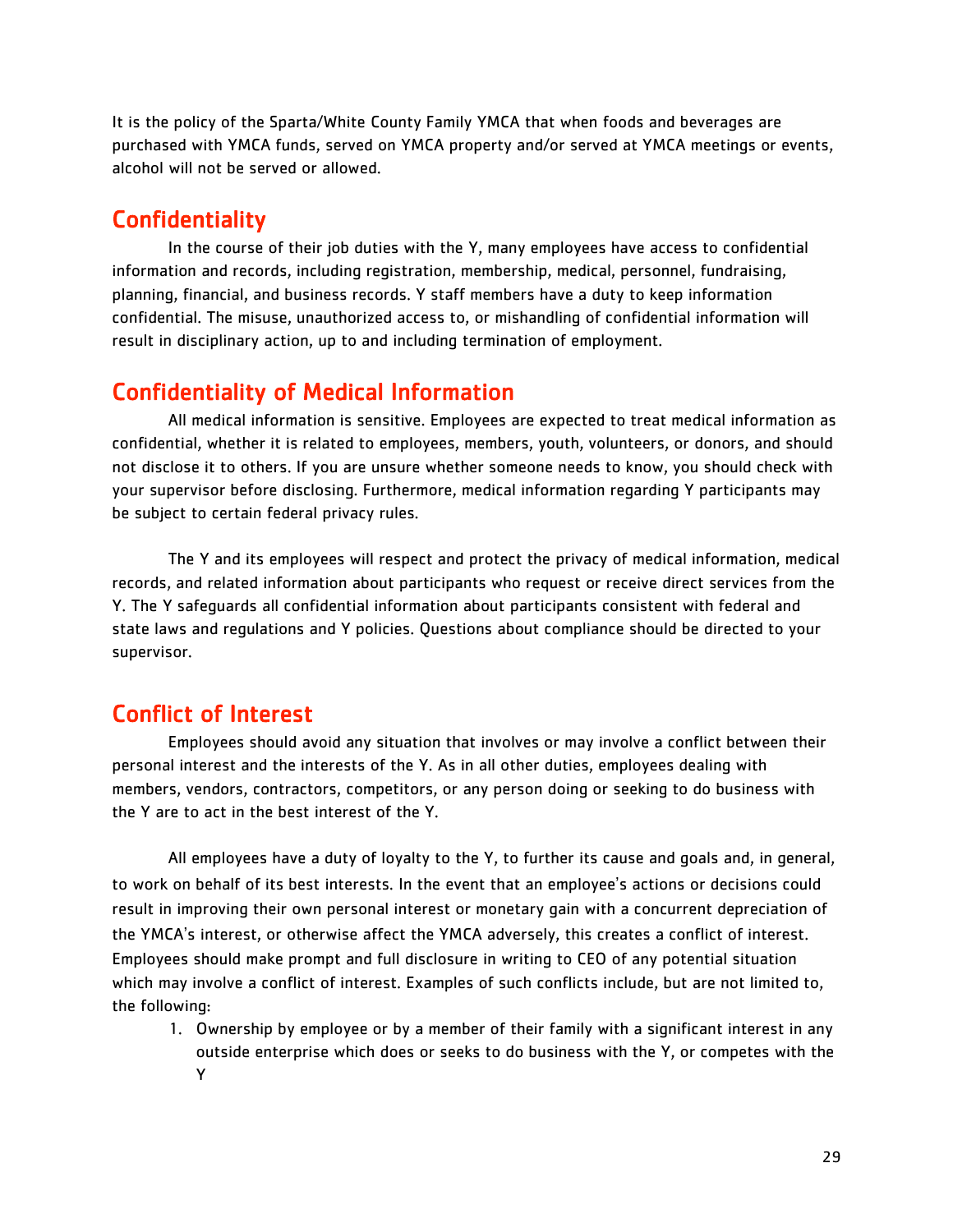- 2. Staff employed with an outside enterprise that does or is seeking to do business with or is a competitor of the Y
- 3. Personal benefit from any Y transaction including sale, purchase, rent, lease of property, services, or supplies
- 4. Any other arrangements or circumstances, including family or other personal relationships, which might dissuade the employee from acting in the best interest of the Y
- 5. Unauthorized use of materials, equipment, facilities, or other YMCA assets for personal purposes

In connection with any actual or possible conflict of interest, an employee must disclose the existence of the financial interest to the CEO. (If the conflict involves the CEO, the CEO must disclose such to the board chair.) The CEO will determine the existence and nature of the conflict of interest and determine the appropriate course of action.

## Media Relations

 Communication with members of the media is managed through the CEO which manages contacts with all media, including television, radio, newspapers, and other publications. In an emergency communications situation, or any time when a media representative requests information directly from you, you are expected to consult the CEO for counsel and support. Staff are not permitted to speak with the media or make social media post under any circumstance until the CEO has been consulted.

## Political Activity

 Encouraging participation in the political process in general, such as voting, is congruent with strengthening communities and promoting social responsibility. While the Y recognizes the importance and responsibility of staff to participate in the political process, in accordance with Section 501(c)(3) of the Internal Revenue Code, Ys are prohibited from directly or indirectly participating in or intervening in any political campaign on behalf of or in opposition to any candidate for public office or political cause. No employee shall be compensated or reimbursed for personal political contribution; and efforts devoted to political activities must be outside of working hours. No employee may solicit for any campaign or cause during working hours or while on YMCA time, nor use Y resources to do so. Employees may not wear or post campaign/political paraphernalia on Y premises or during working hours. It must also be made clear that any statements regarding public issues, candidates, or office holders are the opinion of the individual, not the Y.

## Volunteering while Employed

 The Sparta/White County YMCA strongly encourages volunteering. However, employees may not "volunteer" hours of work for the department they are employed in. The employee may, however, volunteer for the Sparta/White County Family YMCA special events and/or other activities outside of their current department. Best practice is to meet with a supervisor and put intentions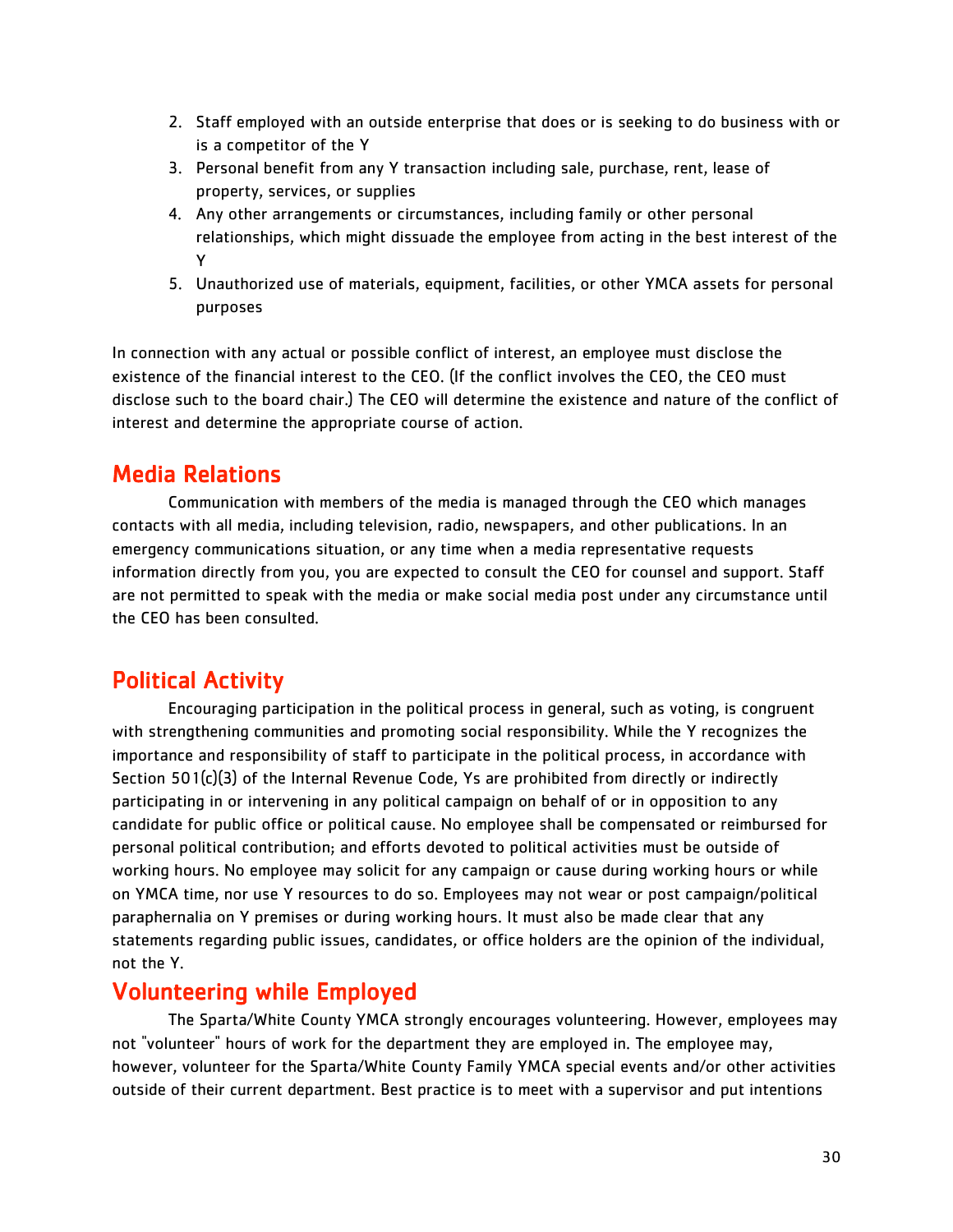in writing so that no miscommunication can be perceived. All employees are encouraged to attend and/or volunteer for at least 2 events for the Sparta/White County Family YMCA every year.

### Sparta/White County YMCA Property

 The Sparta/White County Family YMCA property, such as equipment, vehicles, telephones, computer software is not for personal use. These devices are to be strictly used for YMCA business, and are not permitted off grounds unless authorized. Y property must be used in the manner for which it was intended. Upon termination, employees are required to surrender any company property the possess. Any unreturned assets are subject to deduction from the employee's final paycheck. Replacement cost of YMCA assets will vary, and therefore by decided on a case-by-case scenario. The YMCA computers, internet, and emails are a privileged resource and must be used only to complete essential job-related functions. Employees are not permitted to download any pirated software, files, or programs and must receive permission from a supervisor before installing any new software. Files or programs stored on company computers may not be copied for personal use. Phones are provided for business use. The YMCA requests that employees not receive personal calls while on duty. If urgent, please keep personal calls to a minimum and conversations brief.

Employees and Employers share a relationship based on trust and mutual respect. However, the YMCA retains the right to access all company property including computers, desks, file cabinets, storage facilities, and files and folders – electronic or otherwise – at any time. Employees should not entertain any Y expectations for privacy when on the YMCA grounds or while using YMCA property. All documents, files, voicemails, and electronic information, including emails and other communications, created, received, or maintained on or through company property are the property of the YMCA, not the employee. Therefore, employees should have no expectation of privacy over those files or documents.

### Cell Phone Usage

Employees that provide a direct service to members and/or participants are not permitted to use cell phones while working. If an employee has an emergency situation that requires them to use their cell phone, they must notify their supervisor before taking or making a call or text so that they can be relieved from duties to attend to the situation. Cell phones are to be silenced or on vibrate mode while working. Employees may not use cell phones while driving a vehicle for the YMCA. If necessary, the employee is expected to safely park before making or receiving calls, texts, emails, etc.

#### Social Media

The YMCA understands that social media can be a fun and rewarding way to communicate with family, friends, and co-workers. However, use of social media also presents certain risks and carries with it certain responsibilities. To assist employees in making responsible decisions about the use of social media, the YMCA has established these guidelines for appropriate use of social media. This policy applies to all employees who work for the YMCA.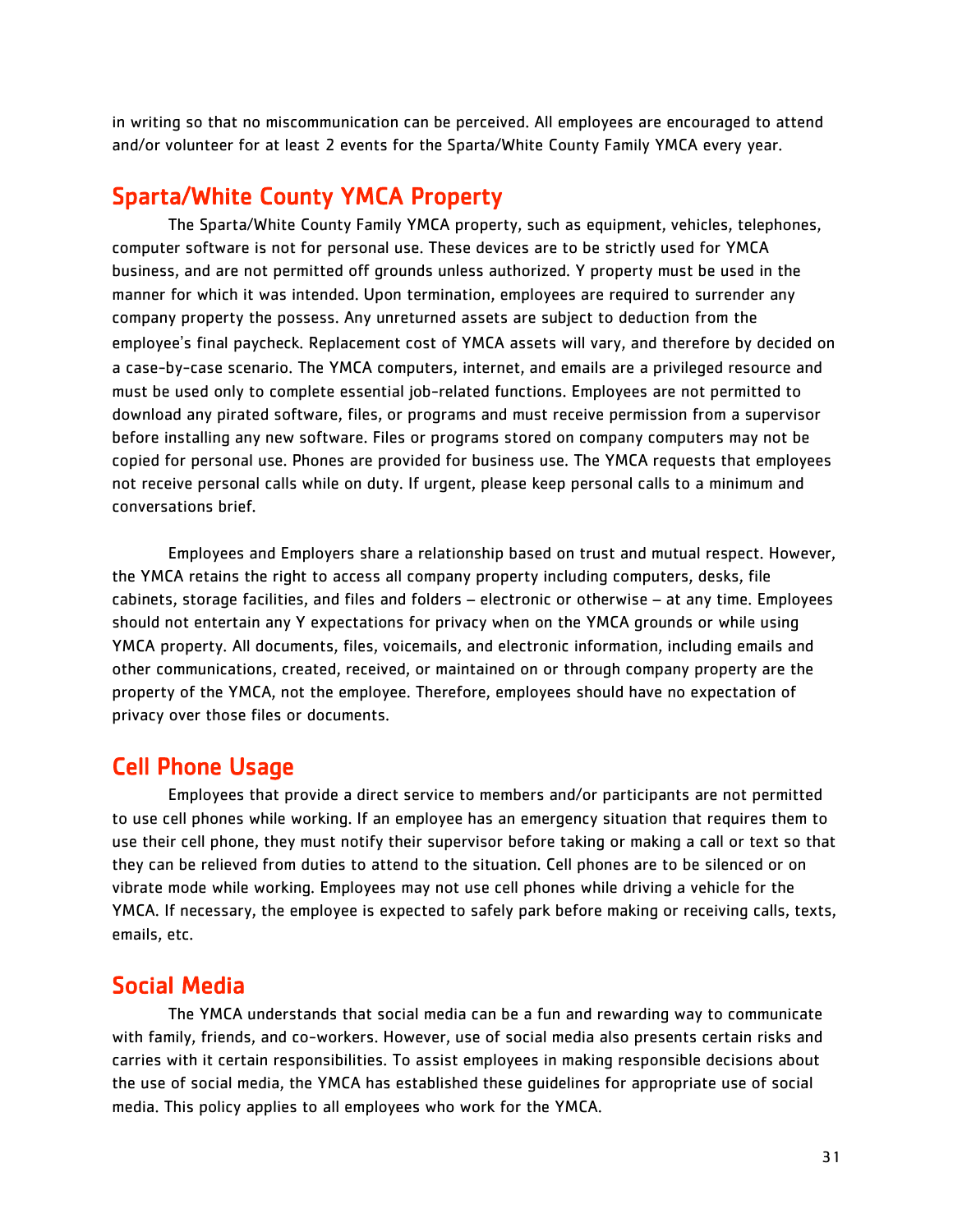#### **Guidelines**

In the rapidly expanding world of electronic communication, social media can mean many things. Social media includes all means of communicating or posting information or content of any sort on the internet, including your own or someone else's web log or blog, journal or diary, personal website, social networking or affinity website, web bulletin board or a chat room, whether or not associated or affiliated with the Sparta/White County Family YMCA, as well as any other form of electronic communication. The same principles and guidelines found in this handbook apply to employees 'activities online. Ultimately, you are solely responsible for what you post online. Before creating online content, consider some of the risks and rewards involved. Keep in mind that any of your conduct that adversely affects your job performance, the performance of fellow employees or otherwise that adversely affects members, volunteers or the company's business interests and partners may result in disciplinary action up to and including termination.

- Know and Follow the Rules: Carefully read this Social Media Policy, the Equal Employment Policy, the Non-Harassment/ Non-Discrimination Policy, and the Code of Professional Conduct and ensure your postings are consistent with these policies. Postings that may include maliciously defamatory remarks, unlawful harassment, and threats of violence or similar unlawful conduct will not be tolerated and may subject you to disciplinary action up to and including termination.
- Be responsible: Use your best judgment and exercise personal responsibility. Take responsibility as an employee of the YMCA to heart. Integrity, accountability, and respect are our core values. We trust and expect you to exercise personal responsibility whenever you participate in social media and other on-line activities. Remember that there can be consequences to your actions in the social media world – both internally, if your comments violate YMCA policies, and with outside individuals and/or entities. If you are about to publish, respond or engage in something that makes you even the slightest bit uncomfortable, don't do it. Also, we encourage you to try to resolve all differences with an individual, organization, and even the YMCA through direct communications. Nevertheless, if you decide to post complaints or criticism, avoid using statements, photographs, video, or audio that are maliciously defamatory, that are obscene, that disparage customers, that attack the YMCA, or that might constitute unlawful harassment. Examples of such conduct might include false posts meant to intentionally or maliciously harm someone's reputation or posts that could contribute to a hostile work environment on the basis of race, sex, disability, religion, or any other status protected by law or company policy.
- Be honest and accurate: Check your facts before posting information or news, and if you make a mistake, correct it quickly. Be open about any previous posts you have altered. Remember that the Internet archives almost everything and deleted postings can be searched. Never post any information or rumors that you know to be false about the YMCA, fellow co-workers, members, volunteers, and/or people working on behalf of the YMCA or competition.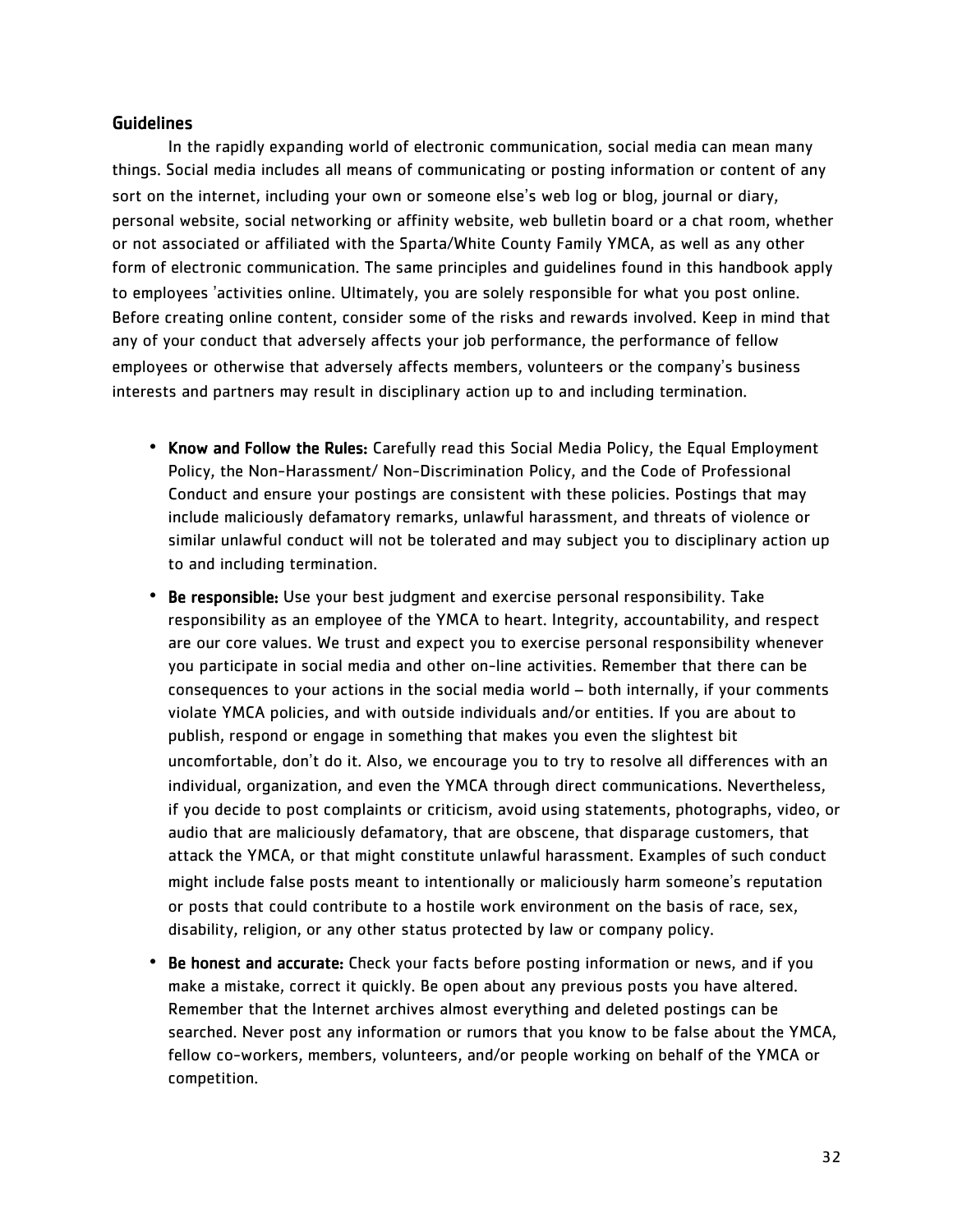- Post only respectful content: FTC regulations require persons with a material interest to disclose their association with a company if they give a testimonial or other product endorsement. Do not give a testimonial, endorse the Y, or otherwise publicize or promote the YMCA in any way without identifying yourself as a YMCA employee. Express only your personal opinions. Never represent yourself as a spokesperson. If the YMCA is a subject of the content you are creating, be clear and open about the fact that you are an employee and make it clear that your views do not represent those of the YMCA, members, or employees. Remember, social media has become a prevalent method of self-expression in our culture. The YMCA respects the right of employees to use these mediums during their personal time. If an employee chooses to identify himself or herself as a YMCA employee on a website or blog, he or she must adhere to the following guidelines:
	- 1. Make it clear to the readers that the views expressed are the employee's alone and that they do not necessarily reflect the views of the YMCA.
	- 2. Do not disclose any information that is confidential or proprietary to the YMCA.
	- 3. Employees are not permitted to post pictures of members or Youth Programs participants, unless the appropriate permissions have been granted.
	- 4. Avoid making defamatory statements about the YMCA, employees, members, Youth Programs participants, partners, affiliates, and others (including competitors).
	- 5. Be careful not to let social media interfere with the employee's job or member commitments.

#### Social Media While At Work

 Refrain from using social media while on work time, unless it is work-related as authorized by a manager. To help reduce spam and other unwanted email traffic, employees should not use a company email address to register on social networks, blogs, or other on-line tools utilized for personal use. Please use your own individual or private email address.

#### Retaliation is Prohibited

The Sparta/White County Family YMCA prohibits taking negative action against an employee for reporting a possible deviation from this policy or for cooperating with an investigation.

## Smoking Policy

The Sparta/White County Family YMCA is a smoke-free facility and complies with all Tennessee State Laws in regards to smoke-free facilities. The YMCA encourages healthy habits and does not allow employees to smoke on YMCA/City of Sparta property. This also includes all forms of ecigarettes and vaping devices.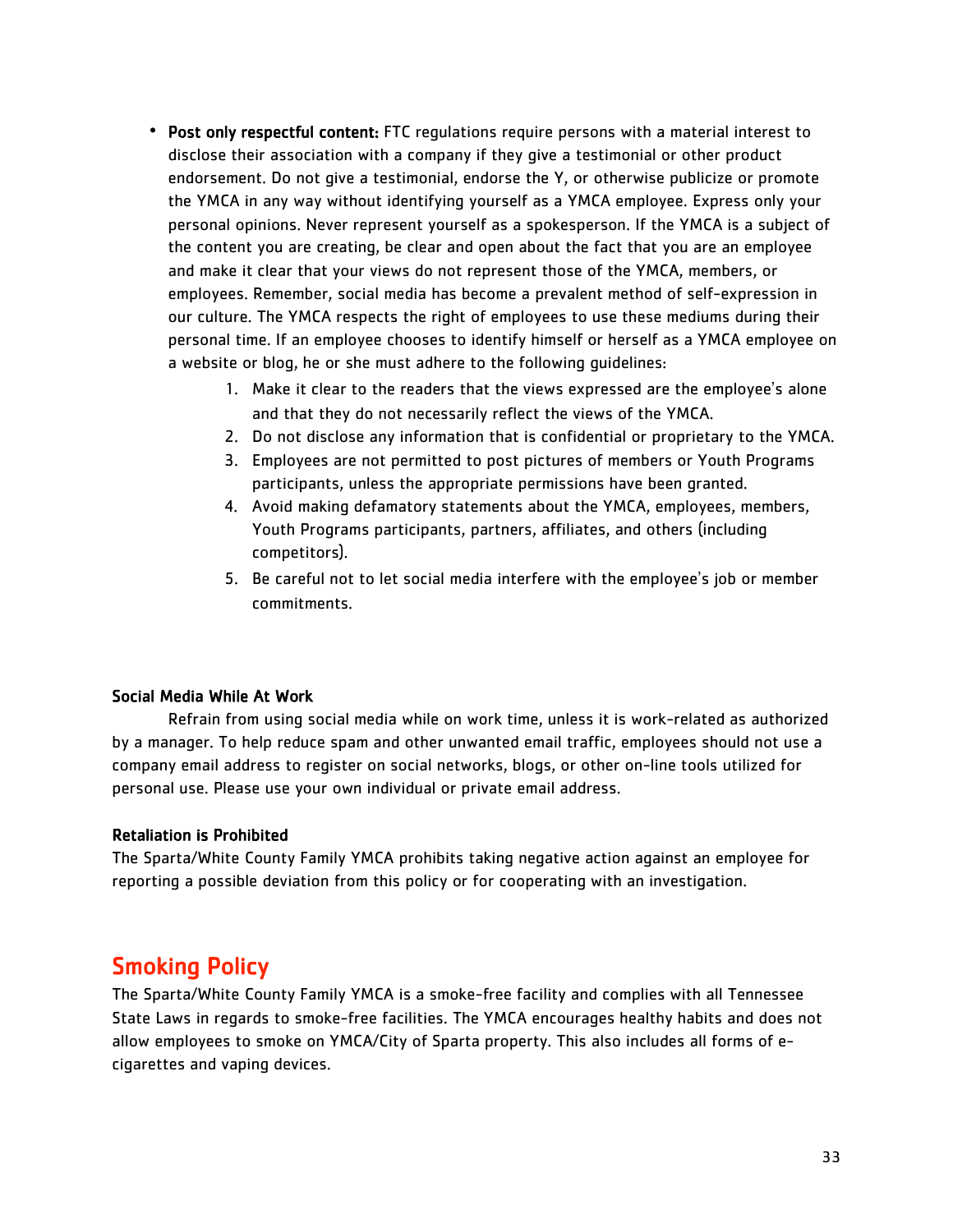## Parking

Employees must park far enough away from front entrance that members have access to closer spots. Employees must park starting past the gravel enclosed shaded area. Parking in the front parking spots is not permitted at any time, unless loading/unloading your vehicle. Your vehicle must be moved to the parking promptly after finishing the load/unload.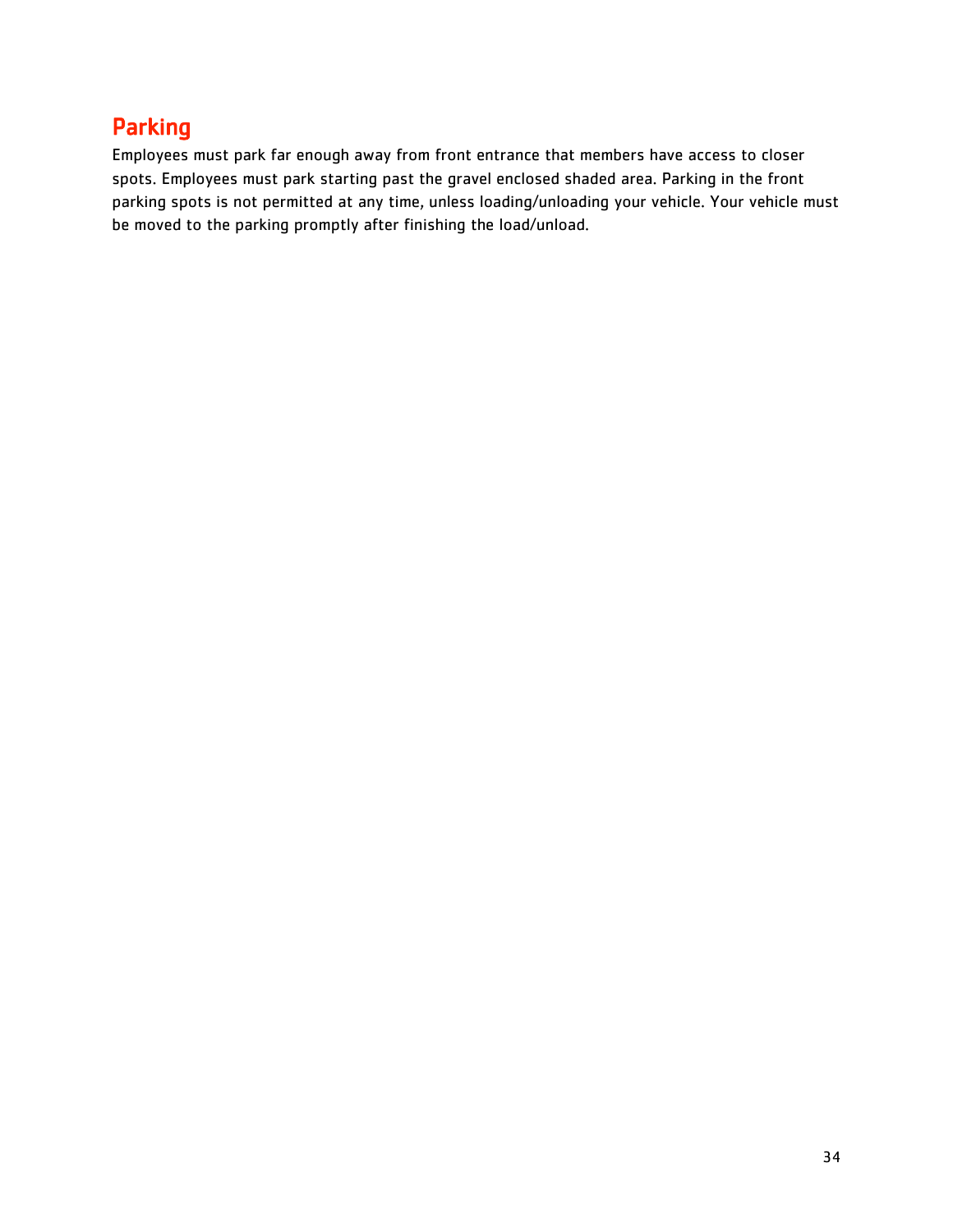## <span id="page-35-0"></span>EMPLOYEE BENEFITS

## Benefit Overview

Employee benefits represent a part of an employee's compensation package. The Y's goal is to help provide security and protection against such stresses which otherwise could disrupt the individual employees work and family life. Benefits may be modified or terminated at the discretion of the YMCA. The following employment status makes an employee eligible for the benefits listed. See the section titled "EMPLOYER RESPONSIBILITIES: Definitions" for how an employee's employment status is determined.

#### (FT) FULL TIME (40 or more hours per week):

Holidays, Vacation Time, Sick Time Program benefits/discounts Retirement Benefits Household YMCA membership

#### (PT+) PART TIME PLUS (24-39 hours per week):

Retirement benefits Household YMCA membership Vacation time

#### (PT) PART TIME (8-24 or less hours per week):

YMCA membership & 30% off family rate Program benefits/discounts

#### Group Fitness Instructor Level 3 (3 classes or more per week)

Program benefits/discounts Household YMCA membership

#### Group Fitness Instructor Level 2 (2 classes or more per week)

Program benefits/discounts Individual YMCA membership and 30% discount for household members

#### Group Fitness Instructor Level 1 (1 class per week or sub)

Individual 30% membership

## Holidays

The YMCA defines a holiday as any day throughout the year that the facility hours are modified.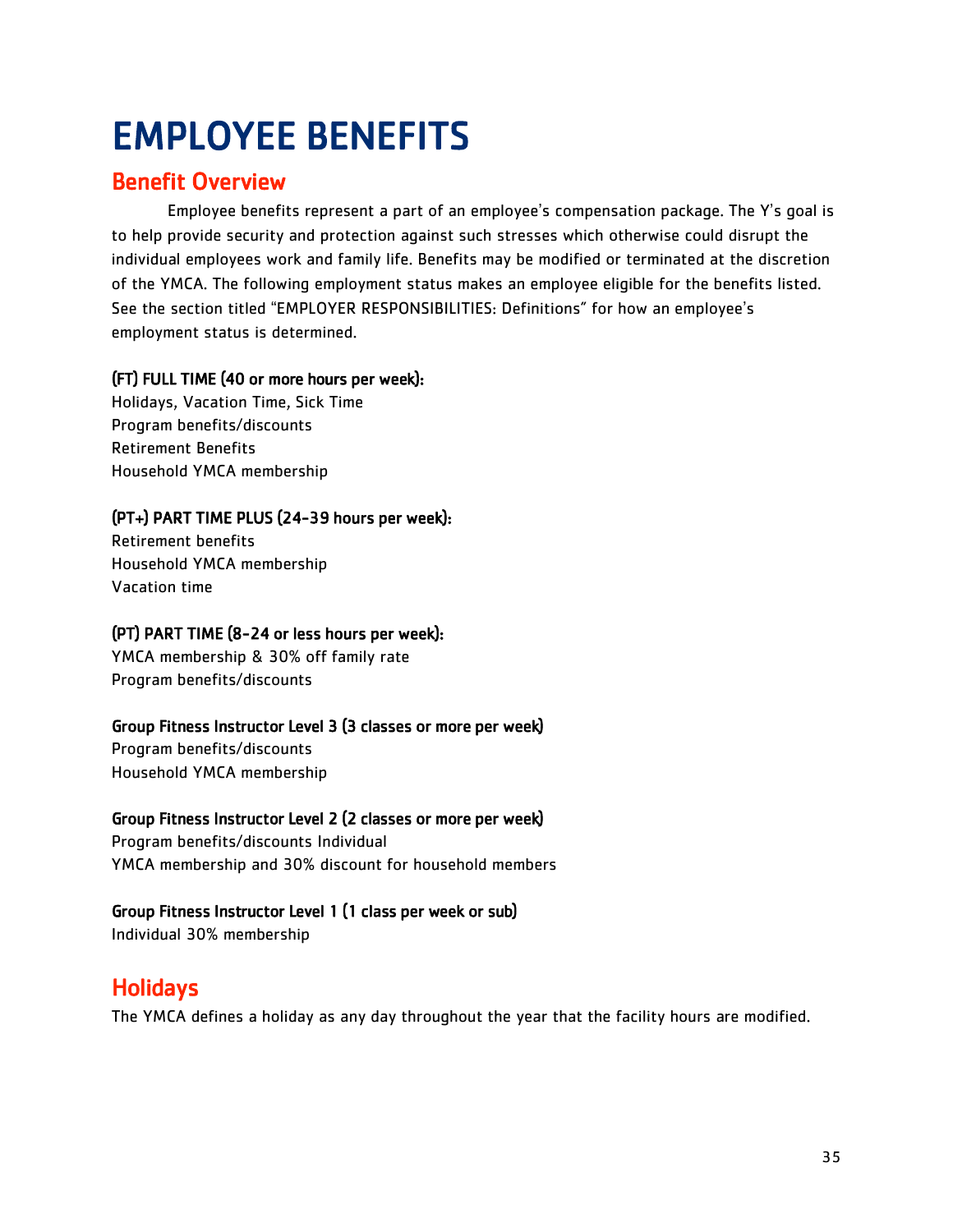#### Full-Time

All full-time employees are eligible for 10 paid holidays per year as follows:

- New Year's Day
- Easter
- Memorial Day
- Independence Day
- Labor Day
- Thanksgiving Day
- Black Friday
- Christmas Eve
- Christmas Day
- New Year's Eve

If a holiday falls on a weekend, employees will be given a floating holiday that is to be used within 7 days before or after the actually holiday with prior supervisor approval. Floating holidays will not rollover if unused. If an employee is full-time and eligible for the paid holiday, but required to work, they accrue two floating holidays. Floating holidays are to be scheduled, and approved, by your supervisor BEFORE any missed work.

#### Part-Time Plus

All part-time plus employees are eligible for 2 paid holidays per year as follows:

- Easter
- Christmas Day

On these two holidays, the YMCA is closed. Each part-time plus employee will be paid for 6 hours on these two holidays.

## Vacation/PTO

 The Sparta/White County Family YMCA provides vacation/PTO time for the purpose of providing employees with the opportunity to take time away from work without the loss of compensation. Time away from work to pursue special interests is crucial to mental health and long-term job performance. FT and PT+ employees are eligible for PTO/vacation time benefits. Parttime employees do not qualify.

#### Accruing Vacation Time

 Vacation time will accrue, but may not be used, during an employee's first 90 days of employment. If the employee is found to have earned full-time or part-time plus employment status after a quarterly (first 90 days) review, the employee will be awarded PTO/vacation benefits. The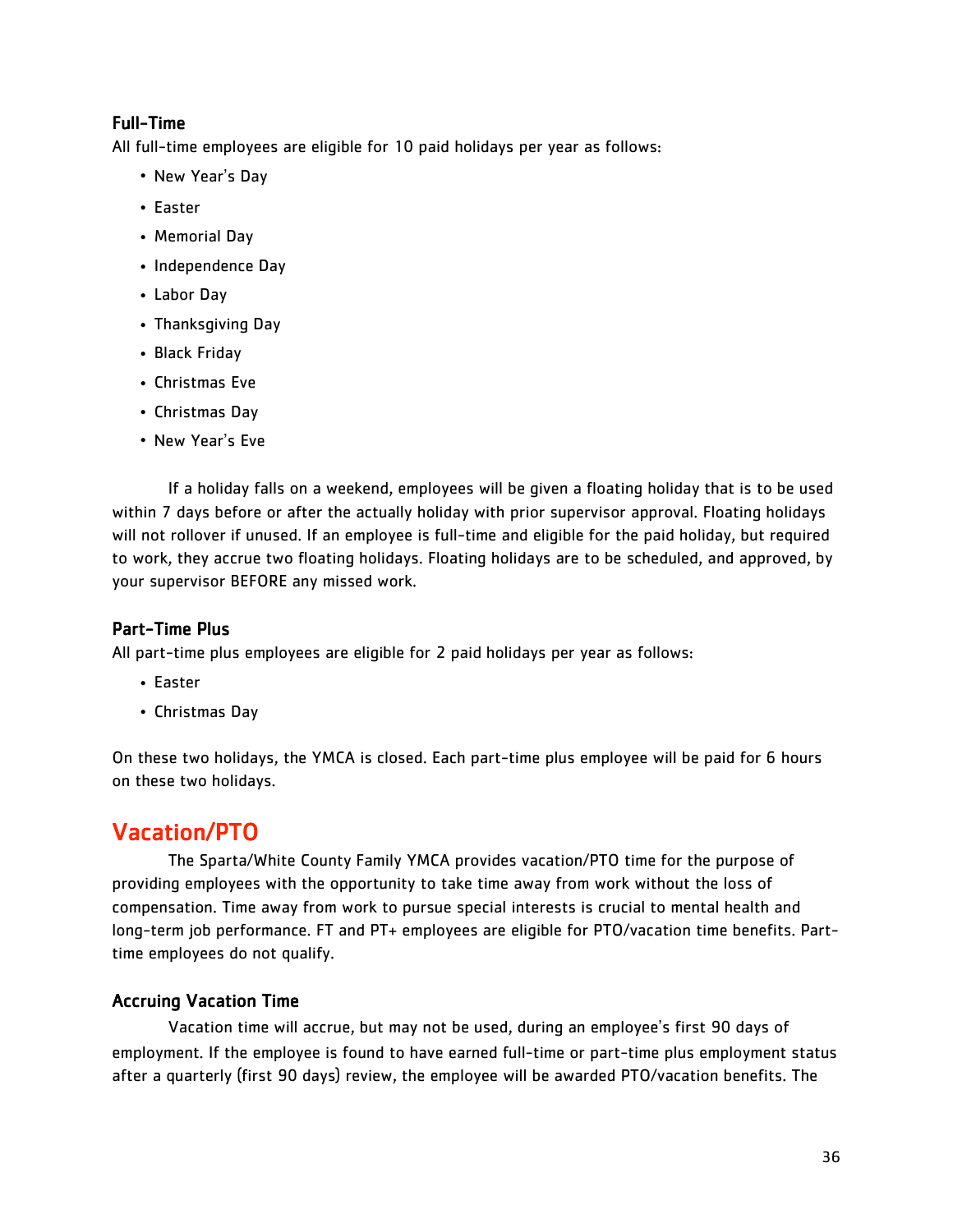amount of an eligible employee's annual paid vacation is based on the number of years of continuous service to the YMCA.

Eligible employees earn vacation leave from their dates of hire as follows:

| <b>Years of Service</b> | <b>Yearly Accrual of Days</b> |
|-------------------------|-------------------------------|
| $0-4$ years             |                               |
| 5-9 years               | 10                            |
| 10                      | 15                            |

#### How To Use Vacation/PTO Days:

- 1. Vacation is to be scheduled, and approved, by your supervisor two weeks before any missed work.
- 2. Vacation must be used by the end of the fiscal year, as it is not carried over into the next fiscal year. The Sparta/White County Family YMCA's fiscal year runs from January 1st to December 31st.
- 3. FT employees will be paid 8 hours per vacation day, PT+ employees will be paid 6 hours per vacation day.

#### Exceptions/Guidelines:

- 1. Unused Vacation will not be paid out at the end of the year.
- 2. Employees may not take more vacation then they have accrued without written approval from their immediate supervisor.
- 3. Employees can turn in/request unpaid vacation time if they have no accrued vacation days.
- 4. Department directors/supervisors can deny paid or unpaid vacation time.
- 5. Be sure that you are qualified as a part-time plus employee or full-time employee before assuming you have vacation days. See job definitions under the Job Responsibilities section of this handbook.

#### Separation Of Employment

Accrued and unused vacation time is paid out at employment termination. However, unused vacation cannot be used in lieu of proper notification of intended termination. An employee whose employment is terminated during the first ninety (90) days of employment, for any reason, will not receive payment for accrued vacation time.

## Leaves of Absence

NOTE: PT AND PT+ employees are entitled to the same benefits as related to "Leave of Absence" with the exception that any leave is unpaid and subject to supervisory approval.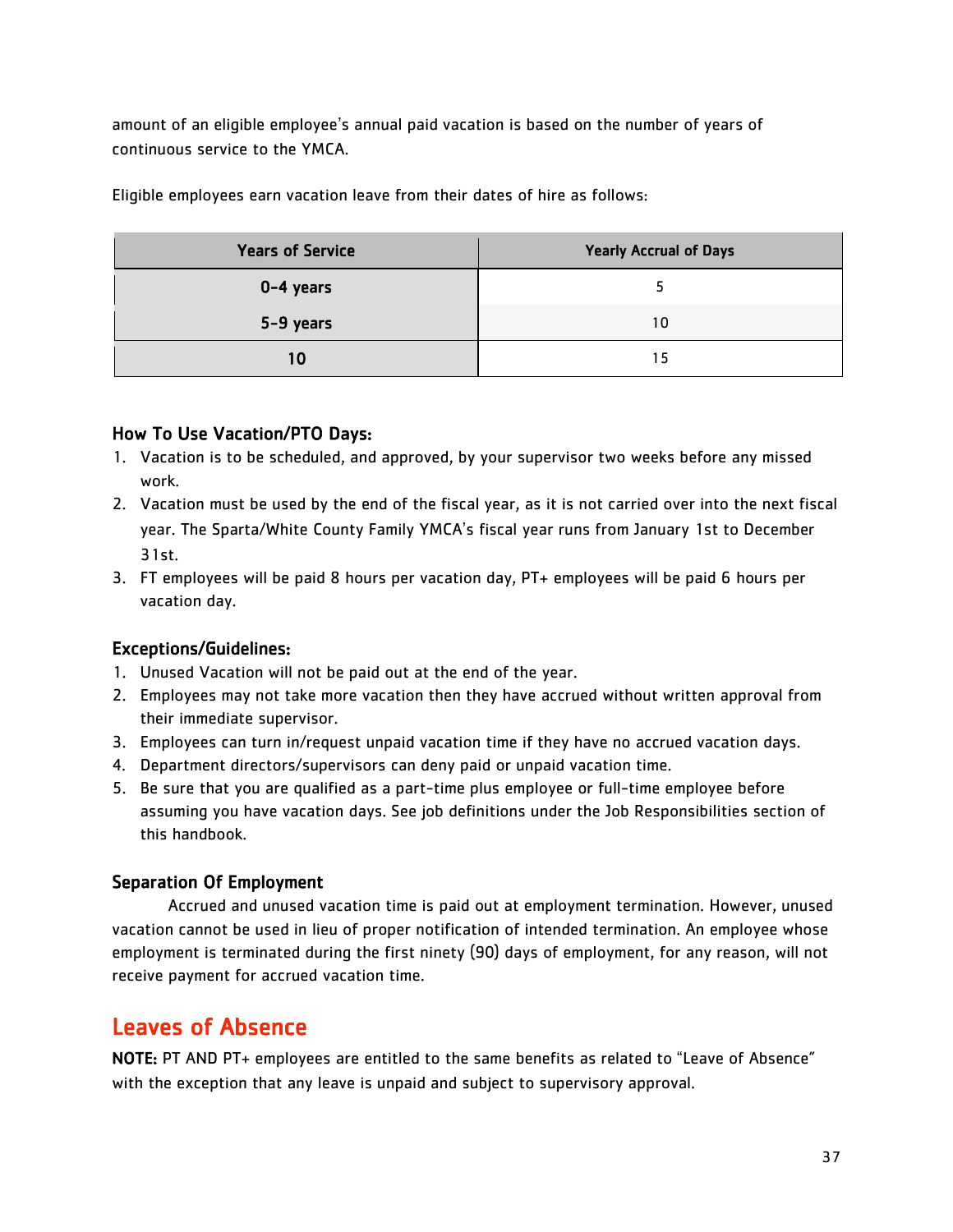#### Sick Leave Pay

Full-time employees, exempt or non-exempt, will receive up to 48 hours of sick pay each calendar year. This pay can be used for absent days due to illness of the employee, employee spouse, or employee with children only. Each full-time employee will earn this bank of hours at the beginning of each calendar year. Once the 48 hours have been used, any additional sick leave will be pulled from the employee's vacation bank or Extended Medical Leave if the situation qualifies. These hours do not accrue into the following calendar year, and do not get paid out if any employee voluntarily leaves or is terminated. It is up to the supervisor's discretion if they require proof of a doctor's note or hospital release.

Any situation surrounding the following will qualify:

- Spouse or Significant Other/Domestic Partner
- Child or Stepchild
- Parent or Stepparent (including in-laws)
- Sibling or Step-sibling (including in-laws)
- Grandparent or Step-grandparent (including in-laws)
- Grandchild or Step-grandchild

Employees that do not have PTO/sick leave available and the supervisor/department director has not approved the day off, the employee is required to find a coworker to cover their shift. In this case, if the shift is uncovered, it will be the original scheduled employee who bears responsibility.

#### Jury Duty

It is a moral and civic obligation for all persons to serve jury duty when called. You are required to submit your jury summons to your supervisor promptly upon receipt of notice to appear and to report for work for any regular working days or portions of days when excused from jury duty. Any exempt employee serving jury duty during regularly scheduled workdays will receive full compensation for such days. The Y does not compensate hourly employees for jury duty service. If you are summoned, you may take the time unpaid. Employees may keep what they earned as pay for their jury duty service.

#### Witness Duty

Any employee called to be a witness for the benefit of the Sparta/White County Family YMCA will be paid their normal hours for that day at their normal rate of pay.

#### Military Leave

If you are called or recalled for active duty, an official leave of absence without pay and with continuation of benefits will be granted. Re-employment rights shall correspond with those provided by federal and state regulations. If you are completing your compulsory military training by service in the active reserves of the United States Armed Forces, you may use your earned vacation time for such training.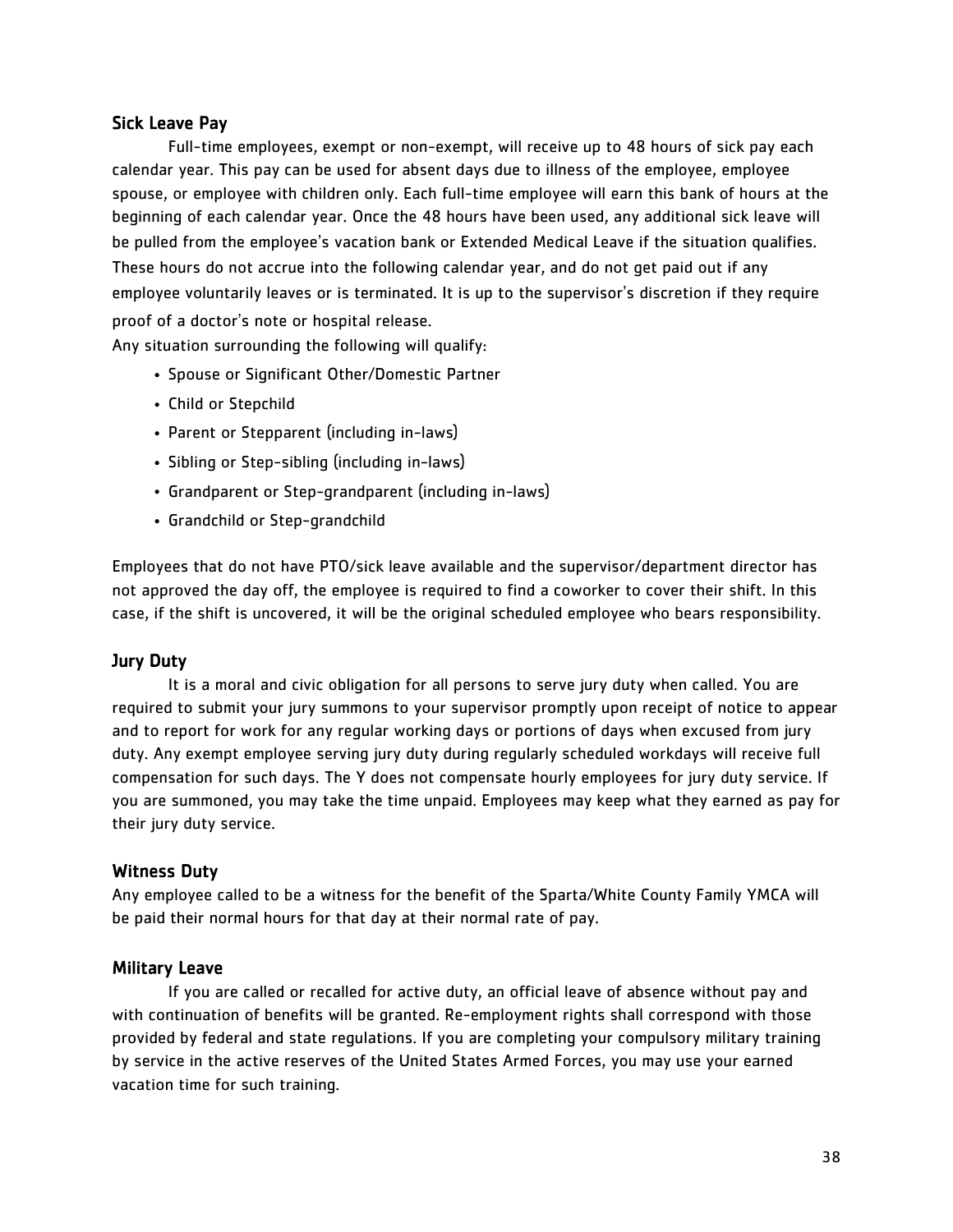#### Family Medical Leave Act (FMLA)

 The Y strives to support the family and medical needs of employees and will grant family and medical leave in accordance with the requirements of applicable state and federal law, including the Family and Medical Leave Act (FMLA). Please contact your supervisor as soon as you become aware of the need for a family or medical leave. The following is a summary of the relevant provisions:

To be eligible for family and medical leave benefits, an employee must:

- have worked for the Y for a total of at least 12 months(may be non-consecutive)
- have worked a total of at least 1,250 hours during the previous 12 months; and
- have worked at a location where at least 50 employees are employed by the Y within 75 miles.

Eligible employees may receive up to a total of 12 work weeks (or up to 26 weeks of military caregiver leave to care for a covered service member with a serious injury or illness) during a 12-month period. A 12-month period begins on the date of an employee's first use of federal family and medical leave. Successive 12-month periods commence on the date of an employee's first use of such leave, after the preceding 12-month period has ended.

Leave may be used for one or more of the following reasons:

- The birth of a child or placement of a child for adoption or foster care
- The care of an immediate family member (spouse, child, or parent) with a serious health condition
- Inability to work because of his/her own serious health condition
- Qualifying exigency leave for families of members of the National Guard or Reserves or a regular component of the Armed Services, when the covered military member is on covered active duty or called to covered active duty
- Military caregiver leave to care for an injured or ill service member or veteran
- Under some circumstances, employees may take family and medical leave intermittently, which may mean taking leave in blocks of time or reducing their normal weekly or daily work schedule.

Within five (5) business days after the employee has submitted the appropriate certification form, the Office Manager will send a notification and response to the employee. Employees seeking to use family or medical leave may be required to provide one or more of the following:

- 30 day's advance notice when the need for the leave is foreseeable.
- Medical certification from a health-care provider (both prior to the leave and prior to reinstatement).
- Periodic recertification.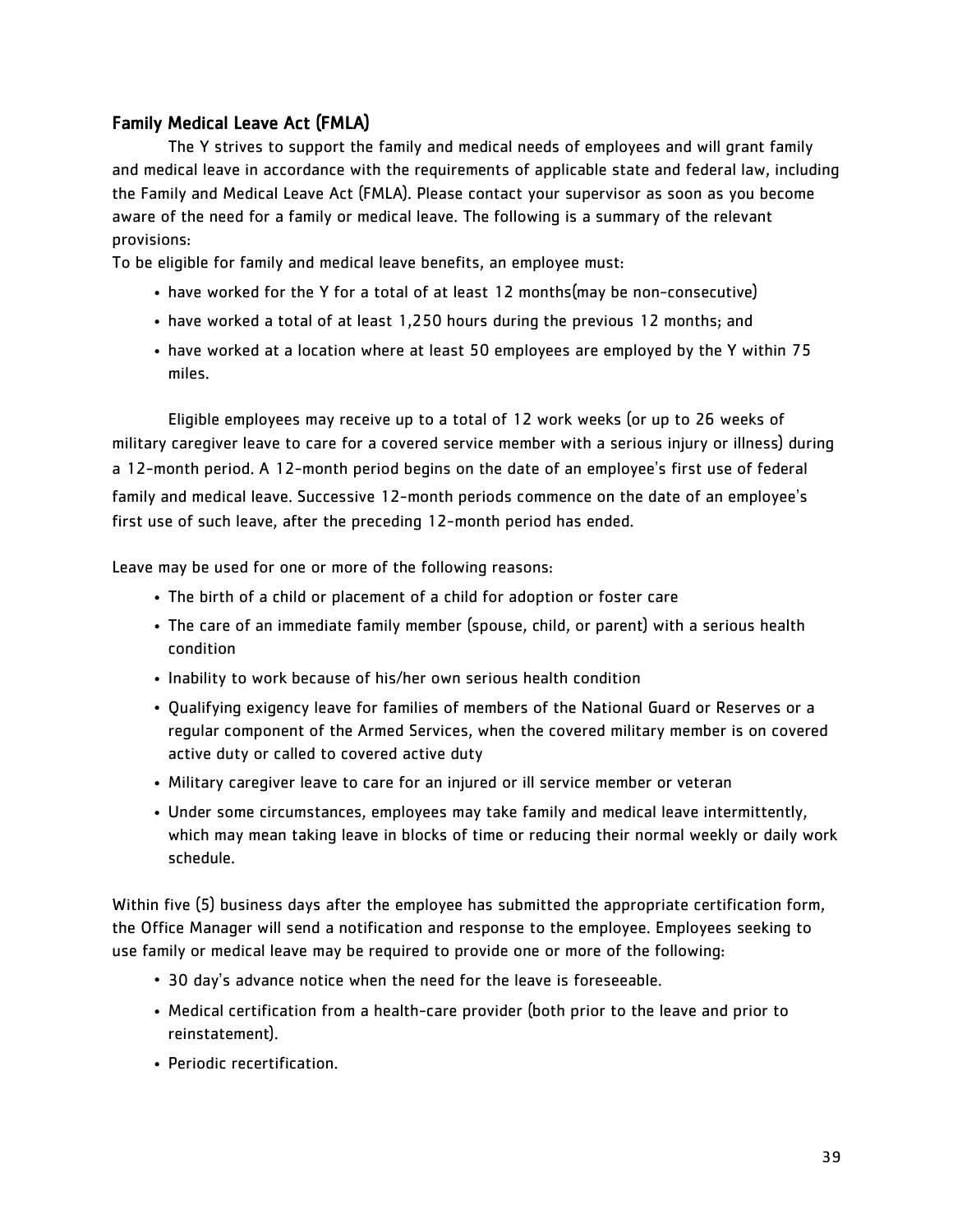- Periodic reports during the leave when the leave is needed to care for an immediate family member or the employee.
- To return to work, a fitness-for-duty report may be required, if the leave is due to the employee's medical situation.

When leave is needed to care for an immediate family member or the employee's own serious health condition, and is for planned medical treatment, the employee must try to schedule treatment so as not to unduly disrupt the Y's operation. Family and medical leave is unpaid; however, the Y requires an employee to use accrued PTO/vacation time, prior to taking time without pay. The use of sick leave or vacation will not extend the length of the leave to which the employee is otherwise entitled.

Under most circumstances, upon return from family and medical leave, an employee will be reinstated to his or her previous position. However, an employee returning from a family and medical leave has no greater right to reinstatement than if the employee had been continuously employed. For example, if an employee's position is eliminated during the leave, the employee would not be entitled to reinstatement. An employee's use of family and medical leave will not result in the loss of any employment benefit that the employee earned or was entitled to before using family and medical leave.

#### Extended Medical Leave

 Full time exempt and full-time non-exempt employees may take up to twenty (20) days of medical leave with pay to recover from an extended medical issue including but not limited to maternity, surgery, and extended illnesses. Pre-approval must be obtained at least eight (8) weeks in advance from the CEO, except in emergency situations. Extended Medical Leave Allowances are granted only after completion of six (6) months of full-time employment. Upon initial eligibility, the employee will receive a pro-rated allowance based on the remaining calendar year and rounded to the nearest 1/2 day. Full medical leave allowances are awarded on January 1 of each year. An employee may not use more than twenty (20) days of paid medical leave in any twelve (12) month period. Upon severance of employment, voluntary or involuntary, employees shall have no claim for pay in lieu of unused paid extended medical leave.

#### Return to Work Release

 For the protection of the Sparta/White County Family YMCA, any employee who is absent for an extended period of time (3 or more days) due to illness or for return after surgery, pregnancy and/or treatment must submit a return to work release from the attending physician. If an employee must leave work or was transported for medical treatment from work, a return work release is necessary for the employee to be permitted back to work after the causing event. This is for the protection of the YMCA and the employee to ensure their ability to perform their job duties with or without necessary restrictions.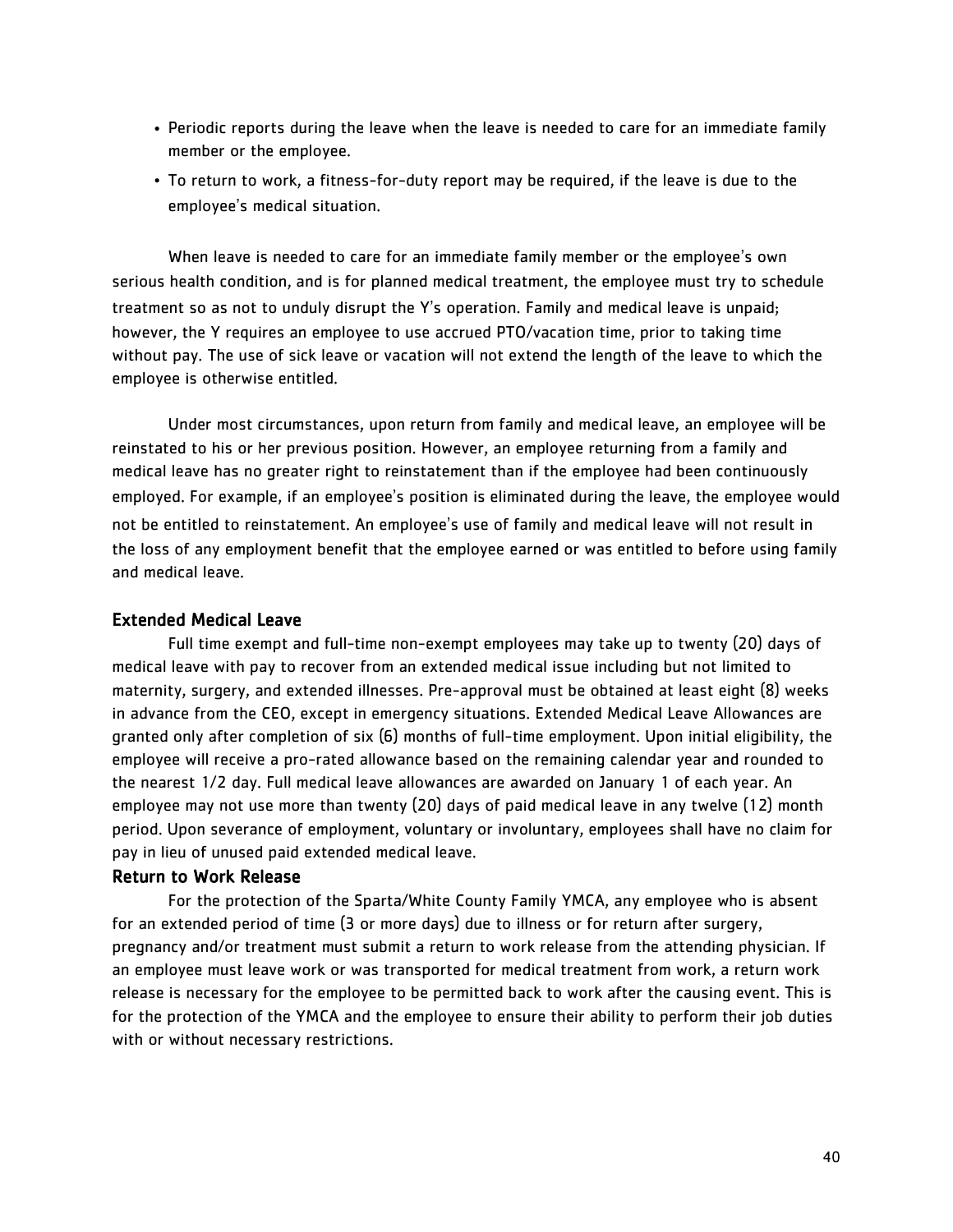#### Other Leave

Employees who have had a minimum of one year of continuous employment may be considered for a leave of absence (without pay and benefits) for a maximum of six months for circumstances such as personal reasons, education, or other unusual situations. The Y does not guarantee that it will hold a position; however, employees may reapply for open positions at the conclusion of their leave. A leave is generally described as an absence from work, which may be short term or extended. Leave time is unpaid; however, available vacation time, sick time, and extended medical leave must be used during the absence prior to taking time without pay. During the unpaid portion of the leave, holidays are unpaid, and additional vacation time/sick time does not accrue.

All leave requests should be made in writing at least 60 days in advance of the date the leave begins, except in true emergency situations. Leave requests are initially submitted to the department director, who will consult with the Office Administrator or CEO. Employees generally may not work for themselves or another employer while on leave or the leave will be terminated by the Y. Exceptions must be approved in advance by the CEO.

### Retirement Benefits

The Sparta/White County Family YMCA is enrolled in the Y-Retirement Fund. Requirements for eligibility are set by the Y-Retirement Fund, not the Sparta/White County Family YMCA. Any employee who works 1,000 hours two years (do not have to be consecutively) will qualify. At this time, the Y will contribute 8% for all qualified employees. The Y-Retirement Fund minimum contribution, between employee and employer, is 8%. The Sparta/White County Family YMCA, at any time with a 30 day notice can lower its contribution and ask the employee to supplement the gap (I.e. - the Y lowers its contribution to 5% while asking the employer to contribute the remaining 3%). If the employee refuses to have the remaining percentage not covered by the YMCA, that employee will forego their eligibility in the Y-Retirement Fund program until the employee notifies the Y otherwise.

### Social Security and Medicare

All employees of the Y participate in the Federal Income Contributions Act (FICA) for social security income benefits. The Y and the employee finance the cost of this benefit equally through payroll tax deductions.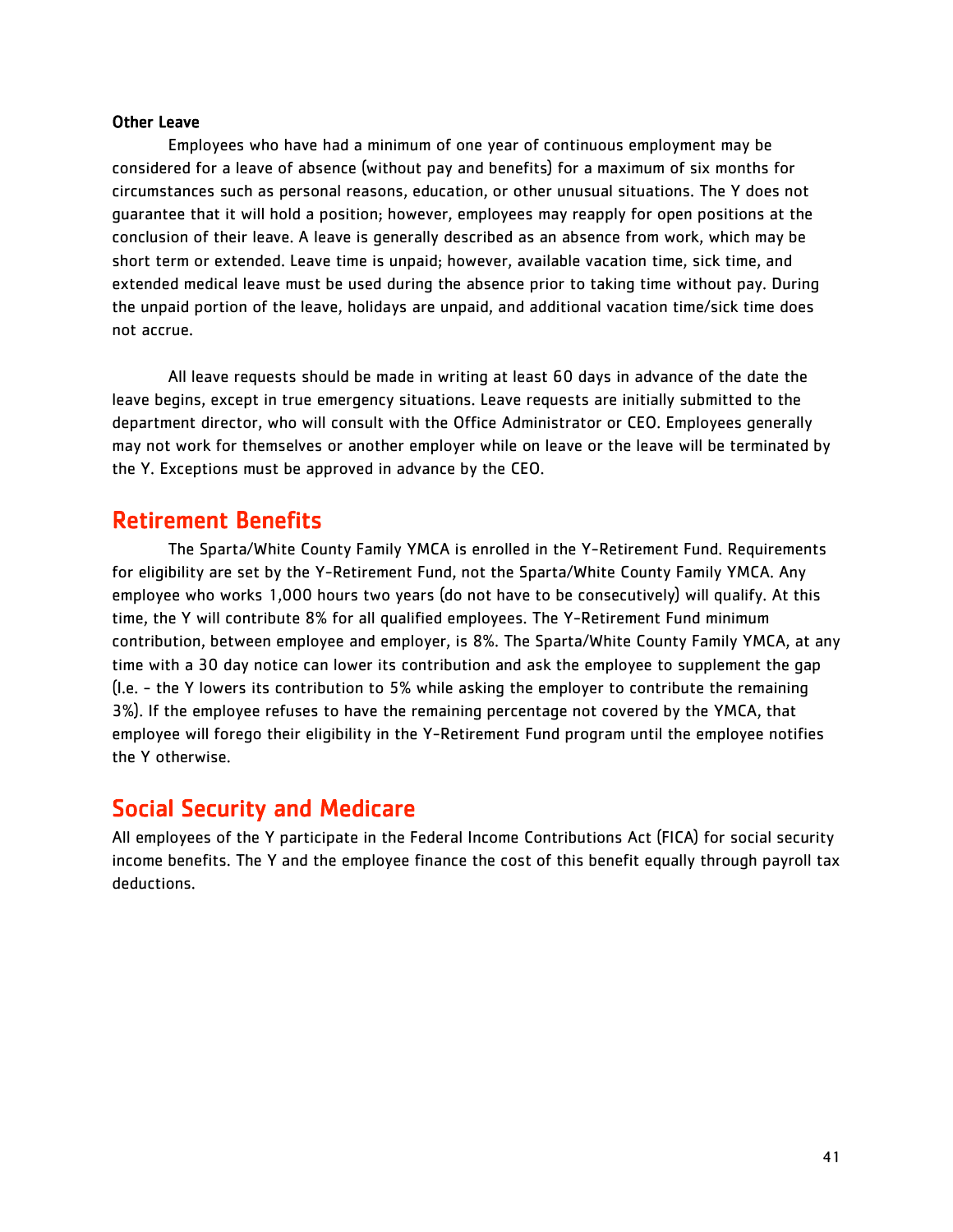## <span id="page-42-0"></span>SAFETY IN THE WORKPLACE

## Safety Overview

The Sparta/White County Family YMCA supports and works towards a safe, healthy, and environmentally sound workplace through activities such as safety education, training on the use of equipment, job instructions, and the provision of an employee wellness program. Employees are responsible for using protective gear where needed, observing safe work practices, and reporting all potential safety hazards and accidents to their supervisor. Supervisors are responsible for their direct work areas.

In keeping with its safety commitment, the YMCA has established a Safety Team with members from departments within the YMCA. This Safety Team meets monthly (or as needed) and discusses the safety concerns, problems, works proactively with safety hazards or concerns, and periodically performs safety audits of work areas.

The Sparta/White County Family YMCA has a separate manual titled "Safety, Emergency and Crisis Management Procedures" that covers most situations in relation to:

- Important Telephone Numbers
- Medical Emergencies
- Exposure to Blood-borne Pathogens
- Fire and Emergency Evacuation
- Power Failure
- Environmental Emergency, snow & ice
- Thunderstorms
- Tornadoes
- Flood
- Extreme Heat
- Missing Child
- Lockdown
- Bomb Threats
- Building Evacuation
- Crisis Management Plan

## Access to Y Property

Non-employees should not be present on Y property unless as a member or as a visitor authorized by department director or supervisor. Employees should be present in work areas of the facility only when reporting to work, while working, or during the process of leaving upon the completion of the shift. This means that employees should not be in work areas of the facility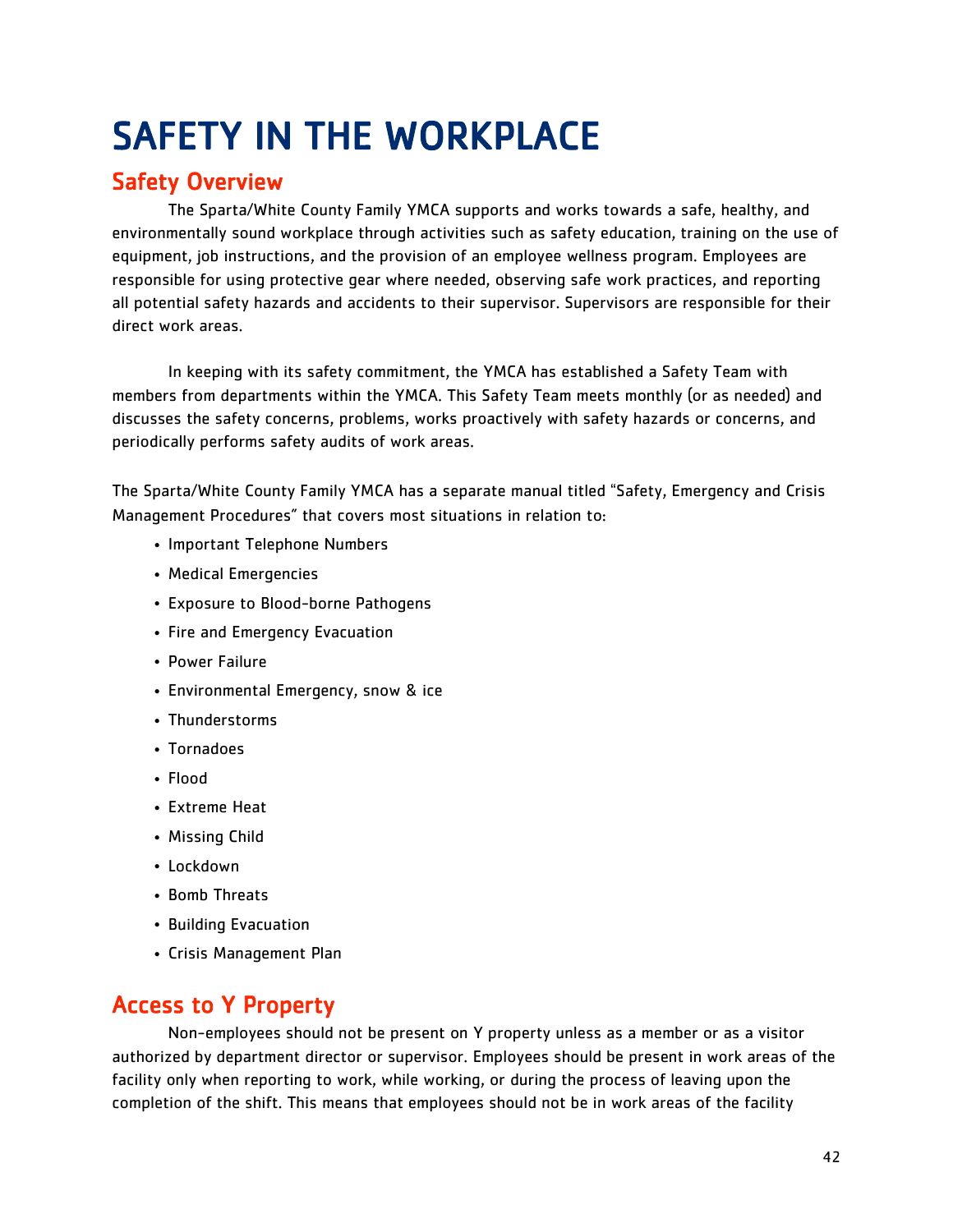before or after work or on their scheduled days off, except as an authorized member or guest of the Y.

#### Blood-Borne Pathogens

The Y seeks to minimize the risk of exposure to blood-borne pathogens by periodically training employees who may encounter blood-borne pathogens in the course of their work. The Y subscribes to the concept of "universal precautions," which means that all employees are required to treat all human blood or other body fluids as if the substance were contagious (i.e., were contaminated by blood-borne pathogens). Universal precautions mean that you are expected to exercise work-practice controls and to use personal protective equipment, such as gloves for example, when necessary.

The Y has procedures for confidential medical evaluation and follow-up in the event an employee reports exposure to blood-borne pathogens. Should an exposure incident occur, immediately inform your supervisor. Each exposure must be documented on an incident report and submitted to your supervisor.

### Worker's Compensation – Job Related Injuries

As required by law, the Sparta/White County Family YMCA provides workers 'compensation benefits for the protection of employees with work-related injuries or illnesses, at no cost. Workers 'compensation insurance provides coverage to employees who experience job-related injuries or illnesses. If an employee is injured or becomes ill as a result of his/her job, it is the employee's responsibility to immediately notify a supervisor of their injury in order to receive benefits. Report every illness or injury to a supervisor, regardless of how minor it appears. The company will advise the employee of the procedure for submitting a workers 'compensation claim. If necessary, injured employees will be referred to a medical care facility. Employees should retain all paperwork provided to them by the medical facility. Failure to report a work-related illness or injury promptly could result in denial of benefits.

An employee's report should contain as many details as possible, including the date, time, description of the illness or injury, and the names of any witnesses. PLEASE BE ADVISED THAT AN ALCOHOL AND DRUG SCREENING IS REQUIRED AND WILL BE CONDUCTED FOR ALL WORK-RELATED INJURIES RESULTING IN MEDICAL TREATMENT. A separate insurance company administers the workers 'compensation insurance. Representatives of this company may contact injured employees regarding their benefits under the plan. Additional information regarding workers 'compensation is available from the HR department.

The YMCA will not be liable for workers 'compensation benefits for injuries that occur during an employee's voluntary participation in any off-duty recreational, social or athletic activities sponsored by the YMCA.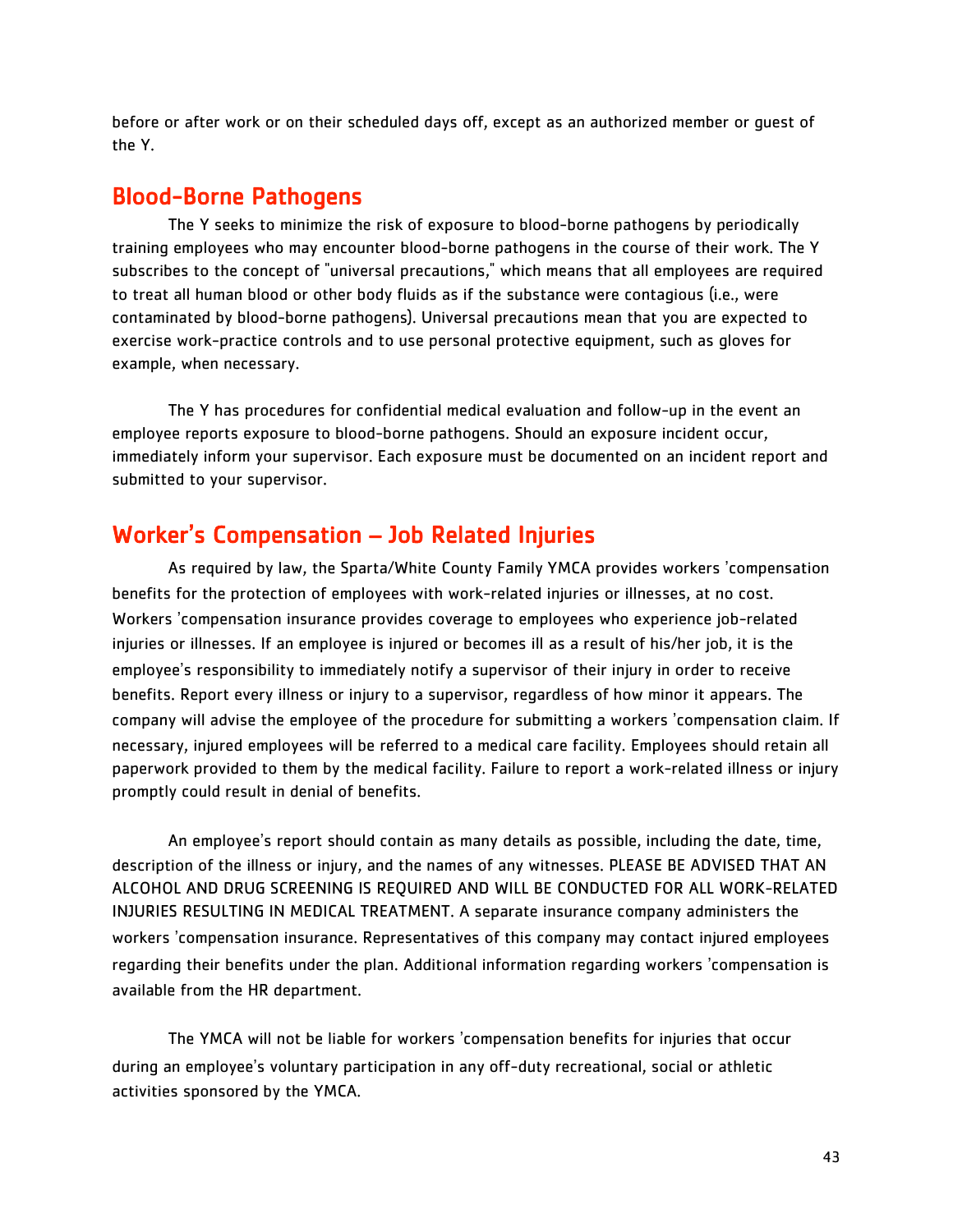### Whistleblowing Policy

The Whistleblowing Policy of the YMCA is intended to provide a mechanism for the reporting of illegal activity or the misuse of YMCA assets while protecting the employees who make such reports from retaliation. This policy is designed to address situations in which an employee suspects another employee has engaged in illegal acts or questionable conduct involving the YMCA's assets. This conduct might include outright theft (of equipment or cash), fraudulent expenses reports, misstatements of any accounts to any manager or to the YMCA's auditors, or even an employee's conflict of interest that results in financial harm to the YMCA. The YMCA encourages staff to report such questionable conduct and has established a system that allows them to do so anonymously.

#### Reporting Procedures

This reporting procedure is intended to describe the process through which concerns about possible misuse of YMCA assets are handled pursuant to the YMCA's whistleblower policy: An employee makes a report of suspected misuse of YMCA assets by reporting in-person to a Department Director, Office Administrator or CEO or reporting anonymously to the board chair.

The report is promptly reviewed by the CEO, as well as to determine whether the report constitutes a complaint or a non-complaint, unless one of them is allegedly involved in the misconduct, in which case the report should be reviewed by only one of them. If both of them are alleged to be involved, the report should go directly to the board chairperson.

A complaint means any report involving:

- 1. questionable accounting, auditing, financial reporting, or internal controls
- 2. suspected fraud, theft or improper use of company assets

3. a violation of the YMCA's conflict of interest that results in a financial harm to the YMCA

4. a claim of retaliation against an employee making a good-faith report regarding any of the preceding matters.

A non-complaint means a report of any other matter not involving a misuse of the YMCA's assets. If the report is deemed to be a complaint, it will be promptly investigated and forwarded to the board chairperson. If the report is deemed to be a non-complaint, it will be referred to the appropriate executive or manager for follow up. Some non-complaints may involve serious matters and may require prompt investigation but may nevertheless not involve misuse of the YMCA's assets.

Each complaint is fully investigated, and in a manner intended to protect confidentiality of the employee making the complaint. A written report of the outcome of each investigation is prepared and delivered to the board chairperson. The board chairperson decides whether the report involves a matter that is material. If it is deemed material, it is reviewed by the full board, or senior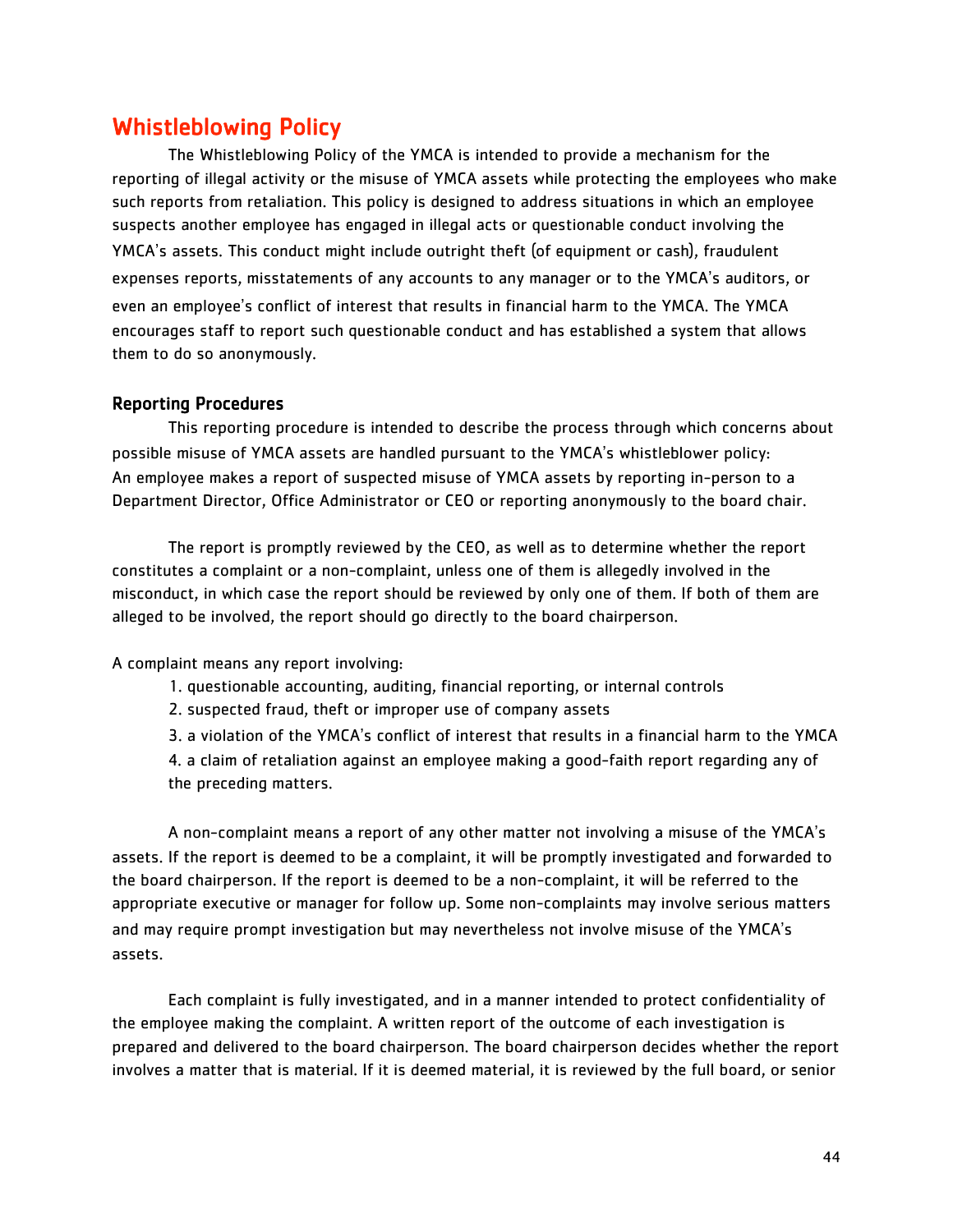management may be directed to take action to resolve the situation. If the report is deemed nonmaterial, it is not reviewed by the board but is instead addressed by the CEO, as appropriate.

#### No Retaliation

An employee who has made a report of suspicious conduct and who subsequently believes he or she has been subjected to retaliation of any kind by any YMCA employee is directed to immediately report it to the CEO, Office Administrator, or the Board Chair as appropriate. Reports of retaliation will be investigated promptly in a manner intended to protect confidentiality as much as practicable, consistent with a full and fair investigation. The party conducting the investigation will notify the employee of the results of the investigation. The Sparta/White County Family YMCA strongly disapproves of and will not tolerate any form of retaliation against employees who report concerns in good faith regarding the YMCA's operations. Any employee who engages in such retaliation will be subject to discipline up to and including termination.

## Child Abuse Prevention

A foundational commitment of the Y is to provide a healthy atmosphere for the growth and development of children. Thus, child abuse, and the resulting severe effects, are of primary concern to the Y. Child abuse is the mistreatment or neglect of a child, by parent(s) or others, resulting in injury or harm. Because of our concern for the welfare of children, the Y has developed standards, guidelines, and training to aid in the detection and prevention of child abuse. In addition, employees are screened, background checks are conducted upon hiring, and staff members who have contact with children receive training in recognizing, reporting, and preventing child abuse. Some of the guidelines for employees are as follows:

1. At no time during a Y program may a staff person be alone with a single child where he or she cannot be observed by others. Staff members should position themselves in such a way that other staff can see them.

2. A child may not be left unsupervised.

3. No type of child abuse will be tolerated. Any abuse by a staff member will result in disciplinary action, up to and including termination of employment. Staff shall not abuse or mistreat children in any way, including:

- a. physical abuse—striking, spanking, shaking, slapping, and so on;
- b. verbal abuse—humiliating, degrading, threatening, and so on;
- c. sexual abuse—touching or speaking inappropriately;
- d. mental abuse—shaming, withholding kindness, being cruel, and so on; and
- e. neglect—withholding food, water, or basic care.

4. Staff members may not transport children in their own vehicles.

5. Profanity, inappropriate jokes, displays of intimate affection, sharing intimate details of one's personal life, and any kind of harassment in the presence of children, parents, volunteers, or other staff is prohibited.

6. Outside of the Y, staff members may not be alone with children whom they meet in Y programs. This includes babysitting, sleepovers, driving or riding in cars, and inviting children to their homes.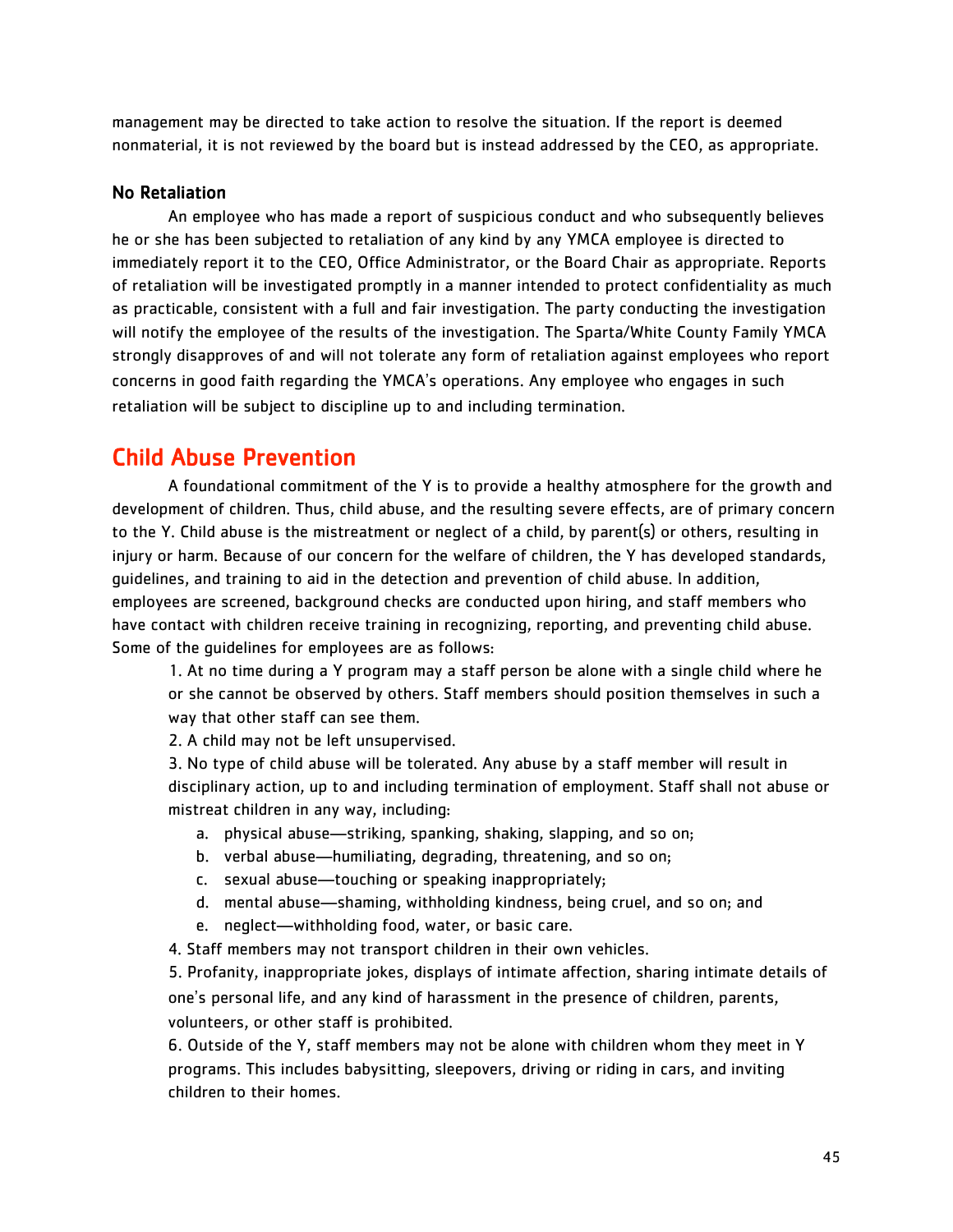7. Staff members may not single out children for favored attention and may not give gifts to youth or their parents.

8. Program rules and boundaries must be followed, including appropriate touch guidelines. Children may be informed, in an age-appropriate manner, of their right to set their own "touching" limits for personal safety.

9. Children may not be disciplined by use of physical punishment or by failing to provide the necessities of care.

10. Staff members may not date program participants who are under the age of 18. 11. Under no circumstances should staff members release children to anyone other than the authorized parent, guardian, or other adult authorized by the parent or guardian (authorization on file with the Y).

12. Staff members are to report to their supervisor or next level of supervision anyone who violates any of these child abuse rules to their supervisor or next level of supervision.

13. Staff members are required to read and sign all policies related to identifying, documenting, and reporting child abuse and to attend trainings on the subject, as instructed by management.

14. Staff members are required to fully cooperate with any investigation by the Y, any law enforcement agency or any other authorized outside agency. Failure to do so is considered misconduct and will result in termination.

15. Staff members are to make sure the rest room is not occupied by suspicious or unknown individuals before allowing children to use the facilities. Staff members will stand in the doorway of the rest room while children are using the rest room. This policy allows privacy for the children and protection for the staff members (i.e., not being alone with a child). If staff members are assisting younger children, doors to the facility must remain open. No child, regardless of age, should be allowed to enter a bathroom alone on a field trip or at other off-site locations. Always send children in threes (known as the rule of three) and, whenever possible, with staff.

For more detailed information regarding how staff should interact and protect children, please reference the Sparta/White County Family YMCA Comprehensive Child Protection Policy Manual.

## Electronic Communication with Youth Participants

The Y takes very seriously its obligation to protect children. Y staff should not have contact or communication with minors (under age 18) who participate in Y programs outside of Y work time. With today's electronic communication options (e-mail, text messages, blogging, social networking sites) it is more important than ever that all employees understand the Y's policy on such contact or communication in order to protect youth and staff. For purposes of this policy, a "youth" is anyone under eighteen (18) years of age who participates in Y programs or whom a Y employee has met through Y programs.

1. Employees should not initiate personal phone calls with or receive personal phone calls from youth. A call is considered "personal" if it does not involve both a Y phone and Y-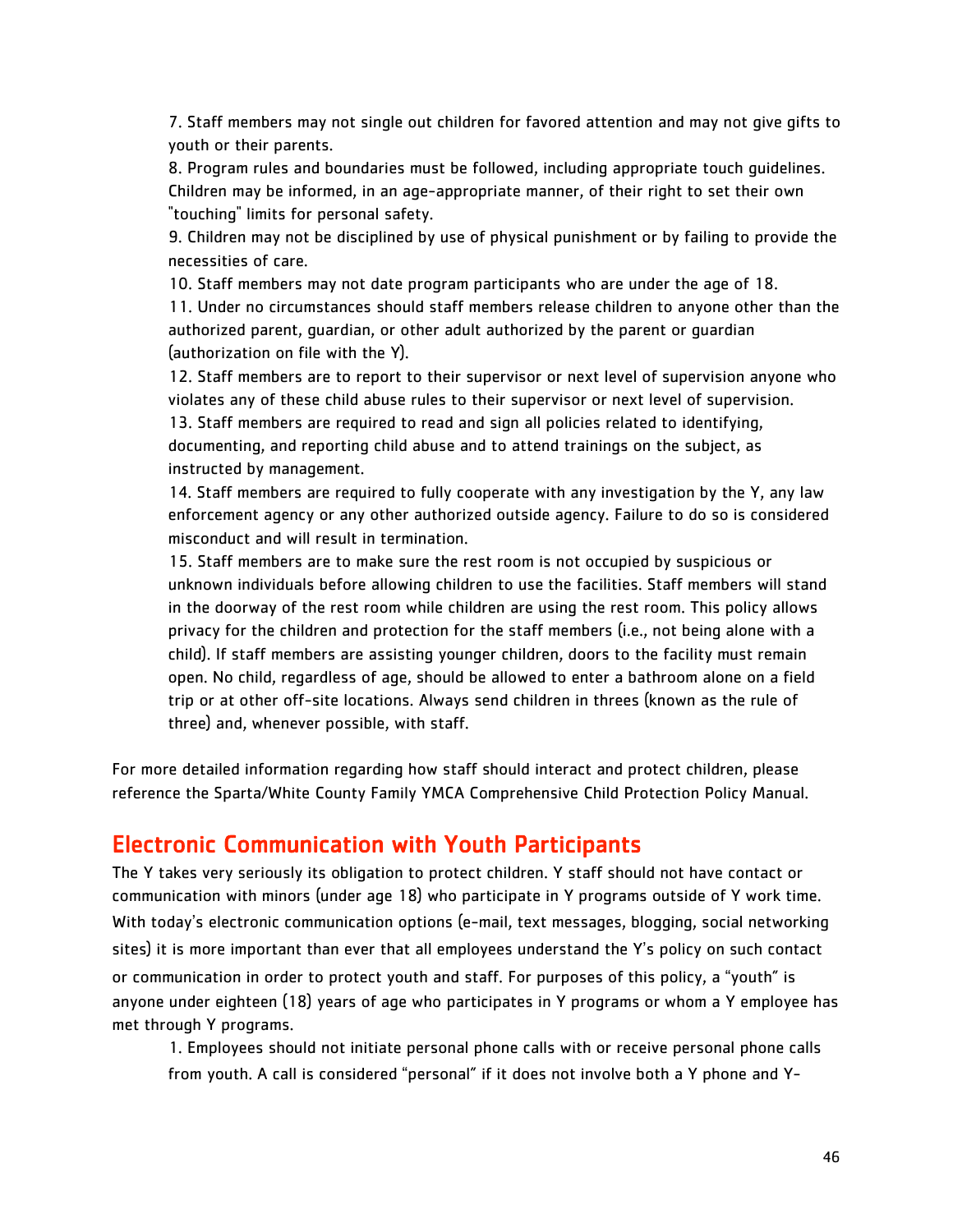specific subject matter. When employees receive calls from youth on non-Y phones and/or regarding a non-Y subject, this must be immediately reported to a supervisor.

2. Text messaging with youth is not permitted. If an employee receives a text message from a youth, a supervisor must immediately be made aware.

3. Employees must not share any personal e-mail addresses or instant message names or nicknames with youth. Employees should not initiate or respond to e-mail or instant messages from youth while using any personal (non-Y) connection to the Internet.

4. Use of social networking sites to communicate with youth is only permitted if done through a Y-sponsored or approved site. No personal blog or social networking site should be used. Any website or blog maintained by an employee should not have pictures of or make reference to any youth, and employees should not request or accept to be linked as "friends" or connections with youth via social networking sites.

5. Communication between employees and youth should only be through Y e-mail accounts and phones, and any such communication with youth should be immediately reported to the employee's supervisor.

Employees violating this policy or using electronic communication systems improperly are subject to disciplinary action, up to and including termination of employment. Employees using Y electronic communication systems for defamatory, illegal, or fraudulent purposes also are subject to potential civil liability and/or criminal prosecution.

## Alcohol and Drugs Prohibited

To protect youth, families, members, and staff, the use, sale, manufacture, or possession of alcohol or non-prescribed drugs is prohibited in any Y workplace including, but not limited to:

- any Y facility,
- property owned by the Y or used to run Y programs,
- YMCA rented, leased, or owned vehicles, or
- while conducting Y business.

An employee may not report to work under the influence of alcohol or non-prescribed drugs. Additionally, alcoholic beverages and non-prescribed drugs are not permitted in Y facilities or on Y property and Y funds may not be used to purchase alcohol. Treatment programs may be available through the medical insurance plans offered by the Y. Treatment programs may help individuals deal with an alcohol and/or drug problem before the problem affects performance and becomes a disciplinary issue. Employees with concerns regarding their own or another person's use of drugs or alcohol are encouraged to seek and obtain assistance from [a supervisor or the Human Resource Department].

All bus drivers and others with commercial driver's licenses ("CDLs") are enrolled in a federally mandated drug and alcohol testing program, which includes random testing. Employees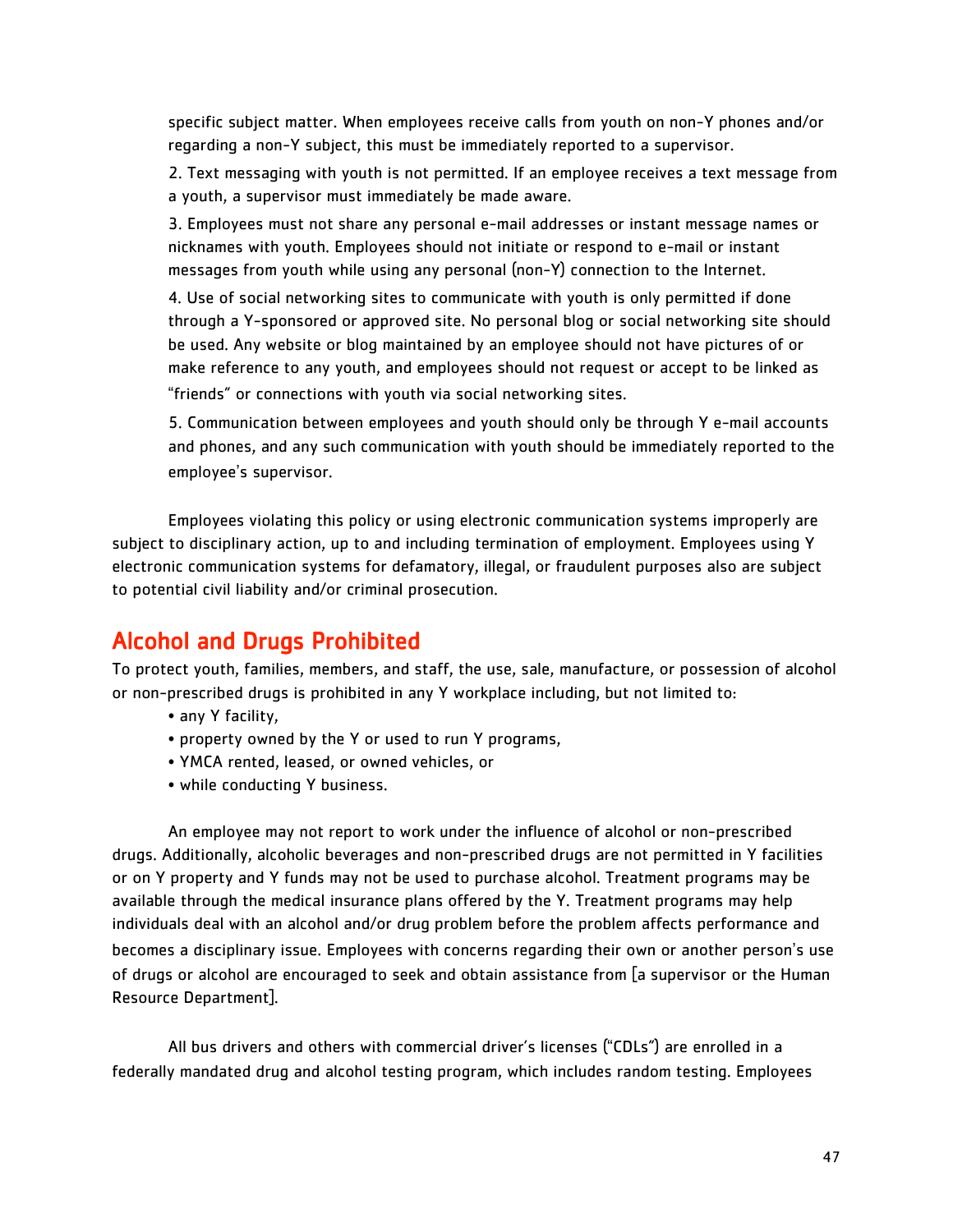who test positive for the presence of alcohol or drugs are subject to disciplinary action, up to and including termination of employment.

## Anti-Harassment Policy

The Sparta/White County Family YMCA prohibits sexual harassment and harassment based on pregnancy, childbirth or related medical conditions, race, religious creed, color, national origin, or ancestry, physical or mental disabilities, medical condition, marital status, age, sexual orientation, gender identity, or any other basis protected by federal, state or local laws & regulations. Any employee who engages in behaviors defined below violates the Sparta/White County Family YMCA's Anti-Harassment policy, and will be subject to disciplinary action up to, and including, termination.

#### DEFINITION OF HARASSMENT:

Prohibited unlawful harassment includes, but is not limited to, the following behaviors:

- 1. Unwanted sexual advances, invitations, propositions, comments or sexual flirtation
- 2. Offering employment benefits in exchange for sexual favors
- 3. Making or threatening reprisals after a negative response to sexual advances

4. Derogatory and/or sexually oriented posters, photography, cartoons, drawings, or gestures

- 5. Leering or making sexual gestures
- 6. Making or using derogatory comments, slurs or jokes
- 7. Verbal abuse of a sexual nature, sexual jokes, graphic verbal comments about an a.

individual's body, sexual degrading words used to describe one's body

- 8. Suggestive or obscene letters, notes or invitations
- 9. Verbal abuse based on any other protected basis, such as race, age religion, national origin, or sexual orientation
- 10. Unwanted touching
- 11. Assault
- 12. Retaliation for having reported or threatening to report harassment
- 13. Any verbal, visual, or physical conduct with a minor
- 14. Bullying, whether intentional or unintentional
	- f. Verbally: slandering, ridiculing or maligning a person or his/her family; persistent name calling which is hurtful, insulting or humiliating; using a person as butt of jokes; abusive and offensive remarks
	- g. Physically: pushing; shoving; kicking; poking; tripping; assault, or threat of physical assault; damage to a person's work area or property
	- h. Gestures: non-verbal threatening gestures, glances which can convey threatening messages
	- i. Exclusion: socially or physically excluding or disregarding a person in work-related activities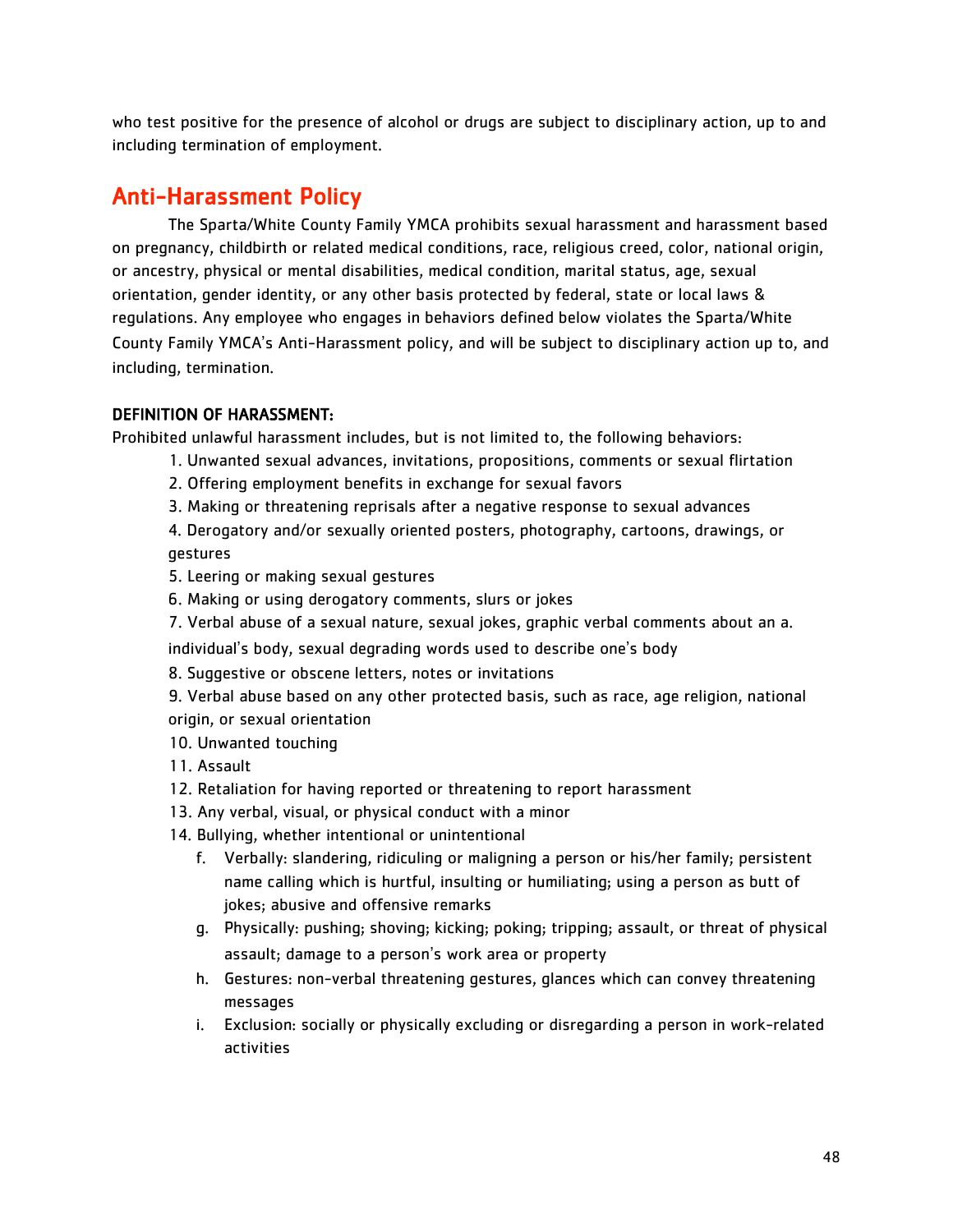#### Complaint Procedure

An employee who feels that a violation of this policy has occurred should contact the Business & Finance Manager. Each allegation will be investigated as quickly and discretely as possible. The Business & Finance Manager should take immediate and appropriate action:

- 1. Fully inform the complainant of their rights
- 2. Stop any further harassment
- 3. Eliminate any effects of the harassment

4. Provide a written determination to the complainant, alleged harasser, and others involved (if necessary)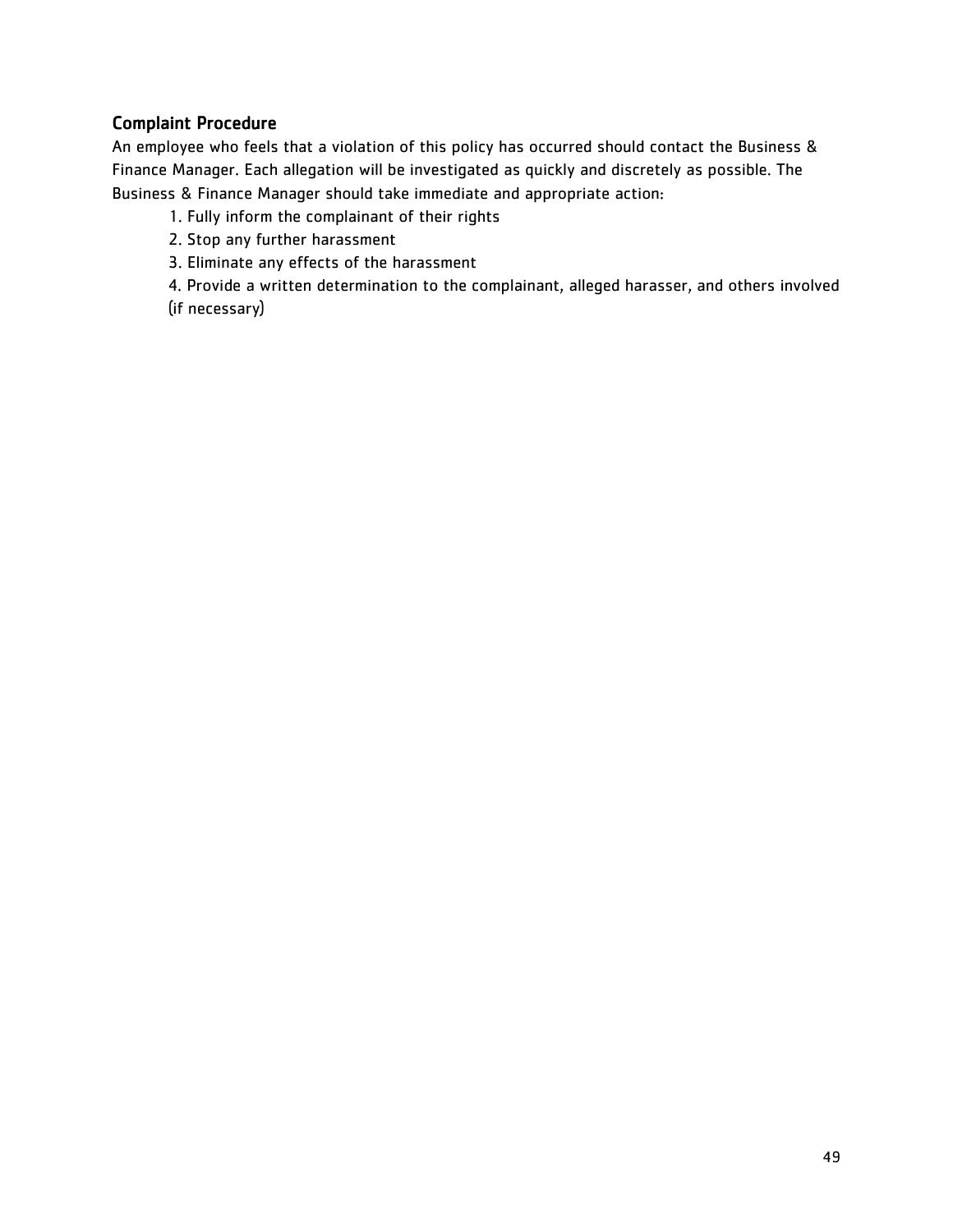## <span id="page-50-0"></span>DISCIPLINARY ACTION

## Employee Discipline Policy

The Sparta/White County Family Y has the right to discipline any employee for unsatisfactory job performance, failure to follow policies, and procedures set forth within this handbook, and/or any other conduct deemed inappropriate by the YMCA. Disciplinary action is intended to give employees advanced notice, whenever possible, of problems with their conduct or performance in order to provide an opportunity to change or improve their behavior.

Disciplinary action may consist of verbal warnings, written warnings, suspensions and terminations. Other actions may be taken such as a pay reduction, job demotion or transfer. Employees may receive immediate suspension, with or without pay, to investigate allegations of child abuse, harassment, safety violations or workplace violence. The Sparta/White County Family YMCA remains to be an at-will employer and can terminate employment with or without cause and with or without prior warning.

Rules of conduct are necessary for employee safety, good management, effective work, fairness and protection of the Sparta/White County Family YMCA, members and employees. Because it is not possible to list every form of unacceptable behavior and conduct, there may be others not listed that conflict with the Y's interest and are not allowed. The following behaviors and/or conduct can result in any level of disciplinary action, up to and including immediate termination:

1. Failure to adhere to the policies, procedures and/or guidelines of this handbook

2. Failure to adhere to the policies, procedures and/or guidelines in other departmental handbooks

3. Poor work performance, incompetence, inefficiency, or inability to maintain YMCA standards

4. Insubordination or refusal to comply with directives

5. Disrespect toward supervisors, coworkers, members, volunteers and/or community partners

6. Discrimination, harassment and/or bullying

7. Abuse (sexual, physical and/or emotional)

8. Damage to YMCA, member or co-worker property

9. Falsification, misrepresentation or omission of information, documents and/or records 10. Lying

11. Possession of a weapon or dangerous materials on Sparta/White County Family YMCA property

12. Disregard for safety and/or security procedures

13. Manufacture, possession, use, under the influence, distribution, sale, purchase, or dispensation of illegal drugs or alcohol on YMCA property or during working hours

14. Disorderly or disruptive conduct

15. Unauthorized use of company property, equipment, devices or assets, including damage, destruction and/or theft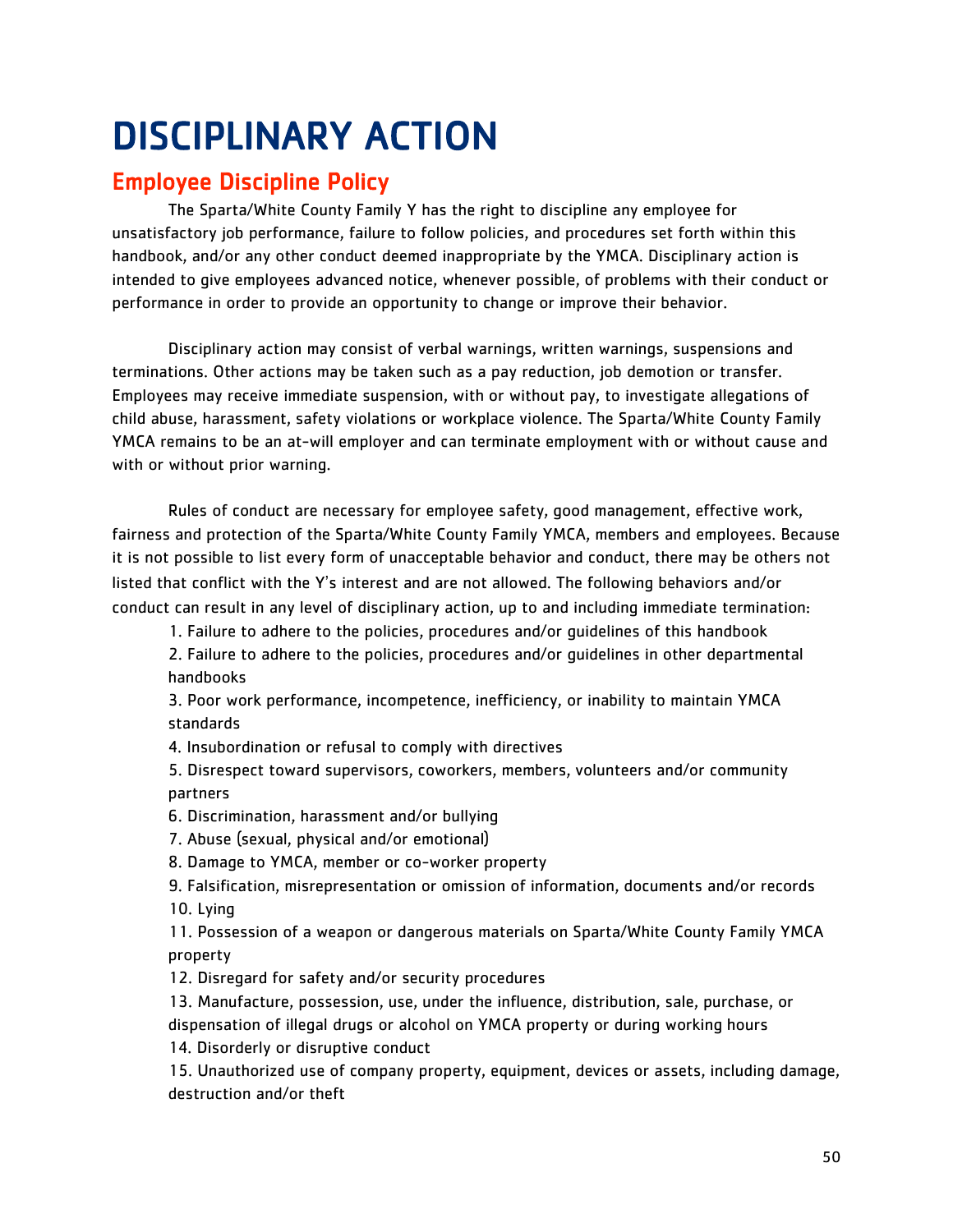- 16. Breach of confidentiality
- 17. Illegal or violent activity
- 18. Falsifying injury reports or reasons for leave
- 19. Practical jokes and/or horseplay
- 20. Sleeping on the job or giving the appearance of sleeping

21. Any other action or conduct that is consistent with Sparta/White County Family YMCA policies, procedures, standards and/or expectations

The Sparta/White County Family YMCA recognizes that illness and other circumstances may occasionally prevent employees from working. If, for any reason, an employee is sick or has an emergency arise that causes them to need to be absent from work, the employee must telephone their supervisor and talk directly to them, as early as possible, usually not less than two (2) hours before the start of their shift. It is not acceptable to leave a voicemail or send a text; the employee must speak directly to the supervisor. Best practice requires that the employee find coverage for their absence and have it approved by the supervisor, but that may not always be possible. If the employee fails to notify their supervisor of their absence, per the procedure stated above, their absence will be considered a no call, no show. One no call, no show occurrence can, and will, be considered a voluntary resignation on the employee's behalf. Again, dependability and punctuality are essential, and accountability is required.

Supervisors may use discretion when enforcing disciplinary action. The Sparta/White County Family YMCA is aware that the above policy will sometimes need more open interpretation and exceptions, under given circumstances, will need to be made. Proper documentation of any and all instances is required to maintain accurate attendance records.

## Complaint and/or Grievance Procedure

A complaint is a grievance of alleged violation toward a current employee of an approved personnel policy or practice or of an applicable state or federal law. The steps in the complaint procedure are as follows:

- 1. The first step in resolving a complaint is to meet with the employee's immediate supervisor. This may be done verbally or in writing. The supervisor will investigate the matter and provide the employee with a response. In normal situations, complaints will be resolved in Step 1. If the employee feels that the situation is not resolved, the employee should inform the supervisor that they plan to proceed to Step 2.
- 2. The employee may direct his/her complaint to the immediate supervisor's supervisor in writing. The employee will be given the opportunity to discuss the matter in private. The supervisor shall investigate the complaint and provide the employee with a written determination. If the decision does not satisfy the employee, then the employee may proceed to Step 3. If the immediate supervisor's supervisor is the CEO, then the employee may proceed to step 4.
- 3. The employee may direct his/her complaint to the Business & Finance Manager in writing. The employee will be given the opportunity to discuss the matter in private. The Business &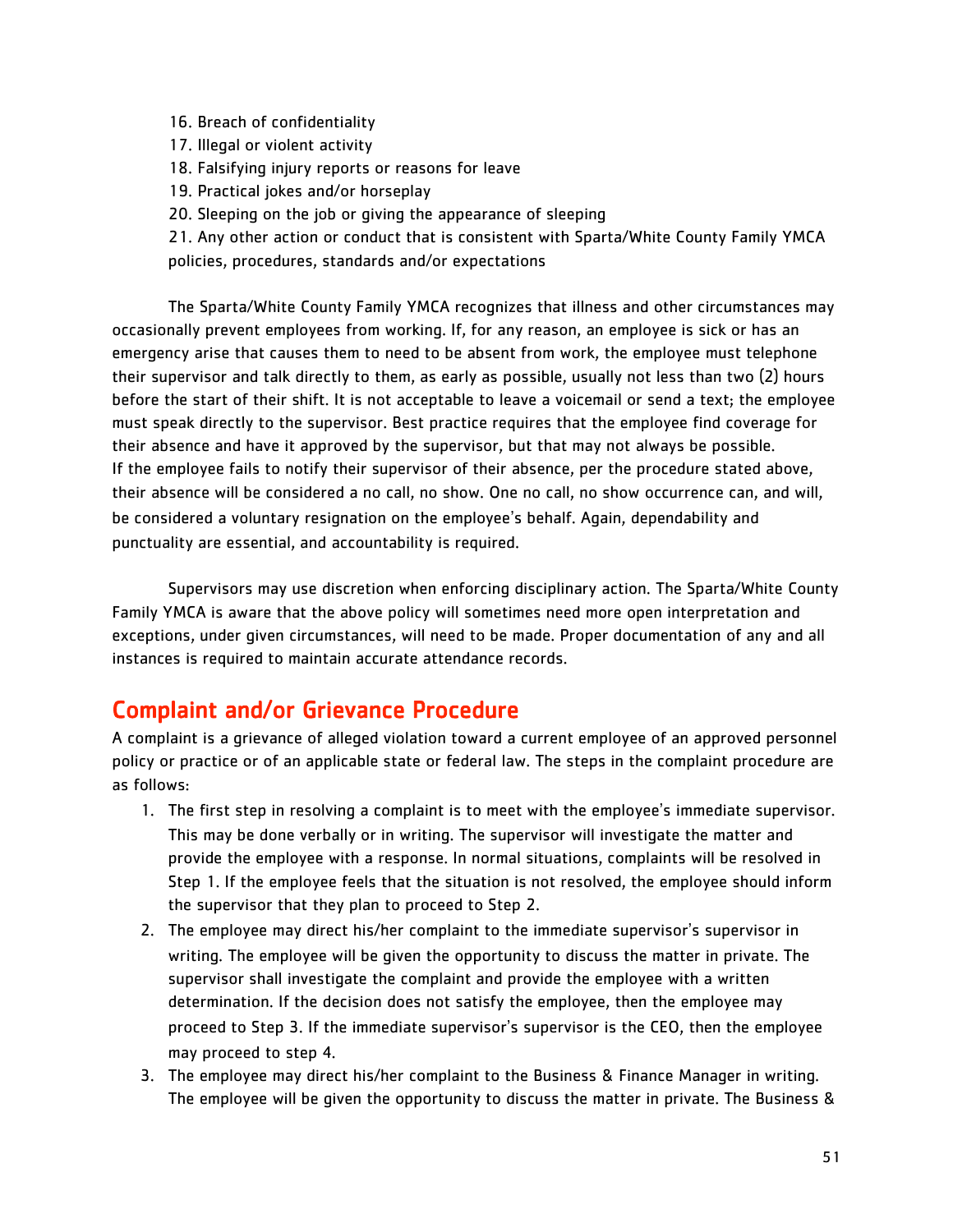Finance Manager shall investigate the complaint and provide a written determination. If the decision does not satisfy the employee, then he may proceed to the final step.

4. If the employee is not satisfied with any of the above decisions, the complaint may be presented in writing to the CEO. The CEO's decisions are final and binding. The CEO may select a committee to hear the grievances. The CEO will respond with a written decision to the employee. \*\*In most cases, the CEO will be the immediate supervisor listed in Step 2. If this is the case, there will be no need to proceed to step to Step 3.

The appropriate timeline may not exceed ten (10) days between steps. If more than ten days have lapsed between steps by the employee, the complaint/grievance will be dismissed without further investigation.

The following are instances where the complaint procedure does not apply:

- 1. Complaints concerning employee benefits, which should be handled directly by the HR department (Business & Finance Manager and the CEO.
- 2. Complaints concerning employee termination, which should be directed, immediately, to the CEO or the Board Chair.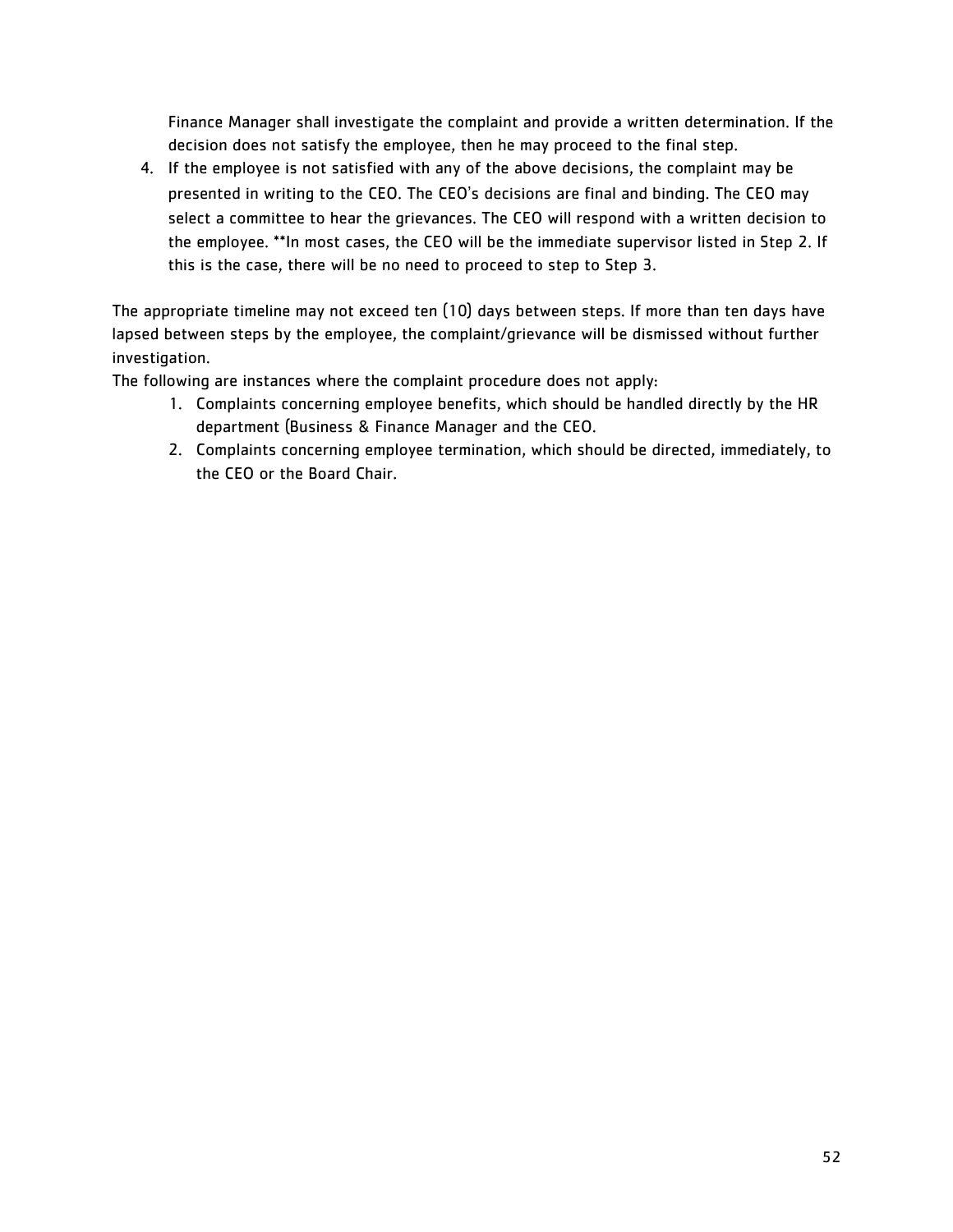## <span id="page-53-0"></span>SEPARATION OF EMPLOYMENT

By definition, the term termination will refer to any and all separation of the relationship between an employee and the Sparta/White County Family YMCA.

## Types of Employment Termination

#### Termination by Voluntarily Resignation

The decision by an employee to resign is a voluntary choice. Due to employment being atwill, an employee may resign at any time with or without notice. However, it is best practice for an employee to give advance notice, in writing, and continue to work until the last scheduled day of employment. An exempt employee should give thirty (30) days 'notice, and a non-exempt employee should give two (2) weeks 'notice. Separation paperwork is noted whether the employee followed best practice or not and, depending on the circumstances, may affect the employee's rehire status.

#### Involuntary Resignation

Due to employment at-will, the Sparta/White County Family YMCA may terminate an employee with or without cause and with or without notice. However, if an employee is terminated for unsatisfactory performance, the supervisor must have made a reasonable effort to resolve the problem, and should provide documentation of disciplinary action taken.

#### Reduction of the Workforce

An employee's position may be reduced or eliminated at the sole discretion of the Sparta/White County Family YMCA, at any time. Selection for reduction in force generally will be based on skills, abilities and performance. However, reductions will be made as it most benefits the YMCA. Whenever it is possible, written notice of work force reduction will be given, however, this is not always possible.

## Final Pay Check

The employee's final pay check will include all money owed to the employee, including unused vacation time. If assets issued to the employee by the Sparta/White County Family YMCA have not been returned, such as uniforms & keys, a deduction will be made on the final paycheck at replacement cost of the item(s). All final pay checks are processed as a manual, paper check and be mailed to the employee's address on file unless other arrangements have been made.

## Exit Interview Questionnaire

An exit interview questionnaire may, or may not, be included with the employee's final pay check, including a prepaid return envelope. All separated employees are encouraged to complete the exit interview questionnaire and return it as soon as possible.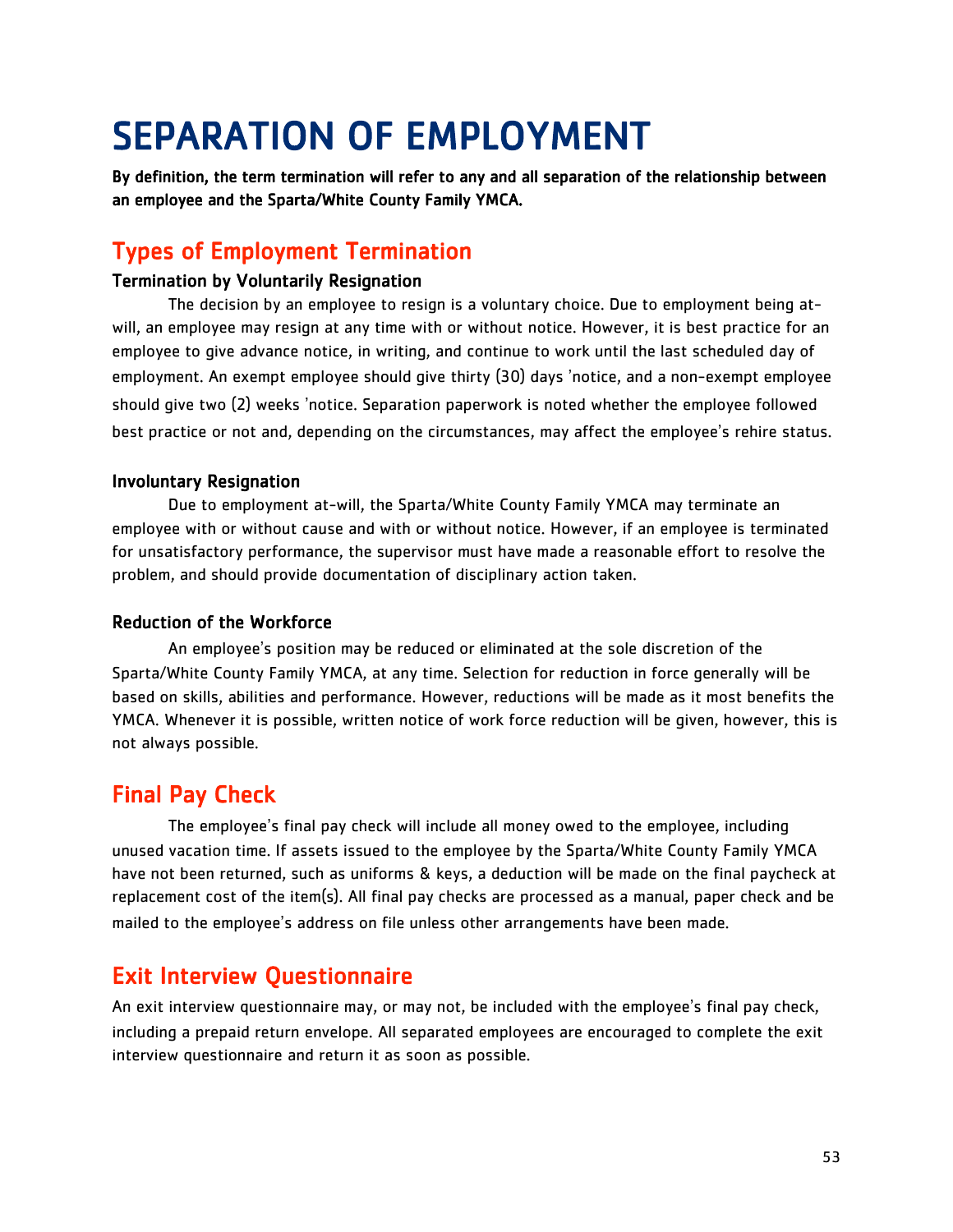## <span id="page-54-0"></span>Exhibit A: HANDBOOK ACKNOWLEDGEMENT

This Employee Handbook has been prepared as a reference manual to help employees understand the organization, their employee benefits, work policies and procedures, and other important information. The contents of this handbook, however, constitute only a relatively brief summary of employee benefits, personnel policies and employee regulations in effect at the time of its publication. This handbook should not be construed as creating any kind of employment contract guaranteeing employment for any specific duration. If an employee has any questions about any policy or benefit that is not answered to their satisfaction in this handbook, they should ask their department director or supervisor. The information contained in this handbook is subject to change by the Sparta/White County Family YMCA without prior notice.

This is to acknowledge that I have received a copy of the Sparta/White County Family YMCA's employee handbook. I understand that it is my responsibility to read the handbook and understand its terms. By signing the Employee Handbook Acknowledgement form, the employee acknowledges that they have received a copy of the Sparta/White County Family YMCA's Employee Handbook. They also understand:

1. It is the employee's responsibility to read the handbook and understand its terms

2. If the employee has any questions concerning the information, they are to bring it to the attention of their department director or CEO.

3. The statements contained in the handbook constitute management and employee guidelines only

4. The Sparta/White County Family YMCA reserves the right to change, modify or delete any of its work rules and policies at any time, with or without notice

5. The Employee Handbook is not a contract of employment and that no expressed or implied promise or guarantee with regard to the duration or terms of my employment, wages or benefits is binding unless made in writing and duly executed by the CEO.

This will also confirm that I understand that this employee handbook is not a contract of employment and that no expressed or implied promise or guarantee with regard to the duration of terms of my employment, wages, or benefits is binding upon the Sparta/White County Family YMCA unless made in writing and duly executed by the CEO as clearly and specifically intended as a contract or agreement.

I give permission to garnish my last paycheck if there are any outstanding balances owed to the Sparta/White County Family YMCA upon my resignation or termination of employment for child care fees, additional memberships, and unreturned uniforms or company assets.

\_\_\_\_\_\_\_\_\_\_\_\_\_\_\_\_\_\_\_\_\_\_\_\_\_\_\_\_\_\_\_\_\_\_\_\_\_\_\_\_\_\_\_\_\_\_\_\_\_\_\_\_\_\_\_\_\_\_\_\_\_\_\_\_\_\_\_\_\_\_\_ \_\_\_\_\_\_\_\_\_\_\_\_\_\_\_\_\_\_\_\_\_\_\_\_\_

Employee Signature **Date**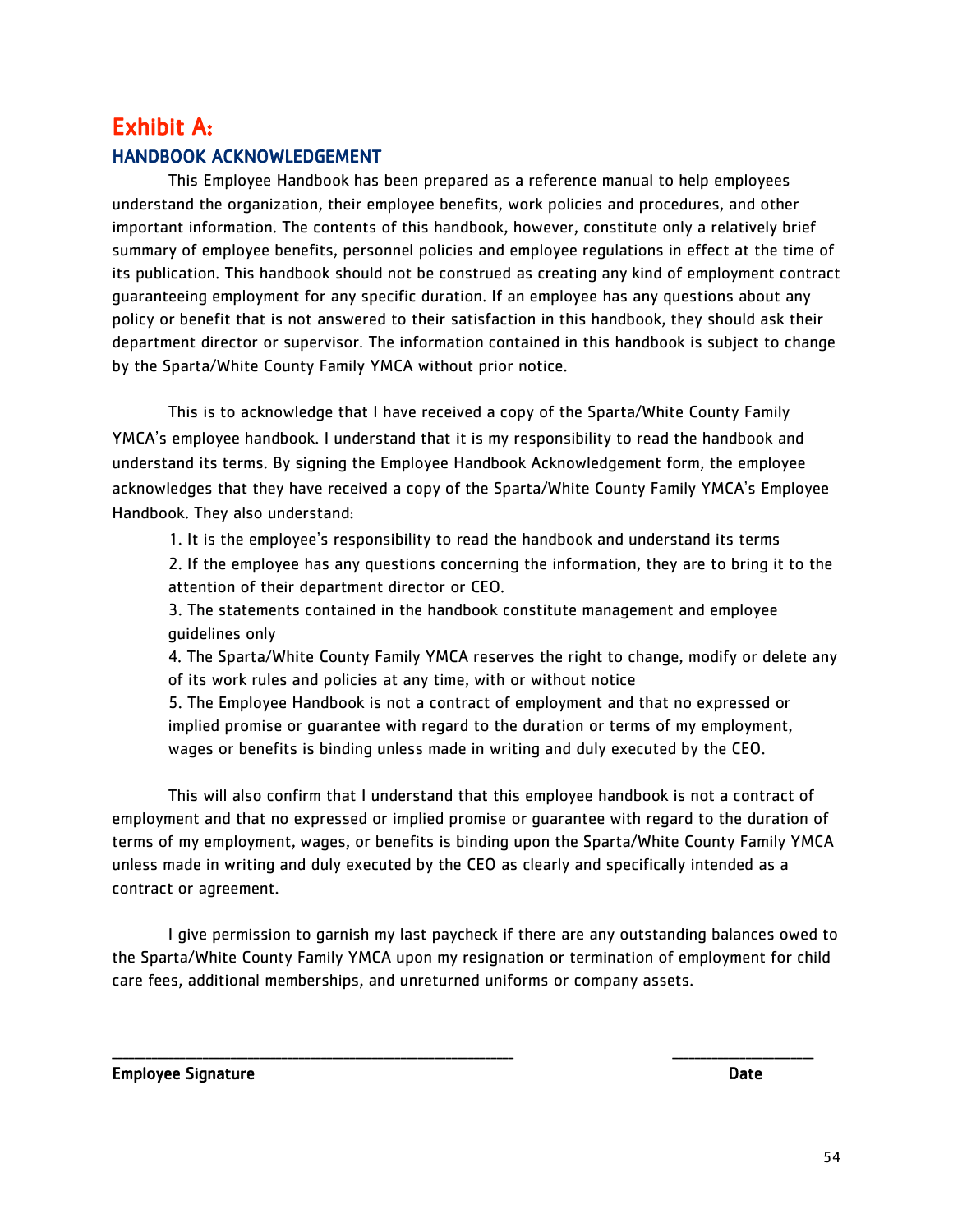## <span id="page-55-0"></span>Exhibit B: SOCIAL MEDIA POLICY

Personal Web sites, social media networking sites, and Web blogs have become prevalent methods of self-expression in our culture. The Sparta/White County Family YMCA respects the right of employees to use these mediums during their personal time. If an employee chooses to identify himself or herself as an employee of the Sparta/White County Family YMCA on a web site, social media networking site, or be blog, he or she must adhere to the following guidelines:

• Make it clear to the readers that the views expressed are the employees alone and that they do not necessarily reflect the views of the Sparta/White County Family YMCA

• Do not disclose any information that is confidential or proprietary to the Sparta/White County Family YMCA or to any third party that has disclosed information to the company. Consult the company's confidentiality policy for guidance about what constitutes confidential information. Employees are not permitted to post pictures of members or child care participants on any website or social media site.

• Uphold the Sparta/White County Family YMCA's core values and respect the individual and avoid making defamatory statements about the Sparta/White County Family YMCA employees, programs, members, child care participants, partners, affiliates, and others, including competitors.

• Do not let blogging interfere with your job or client commitments.

If blogging activity is seen as compromising the firm, the Sparta/White County Family YMCA may request a cessation of such commentary and the employee may be subject to counseling and potential disciplinary action. Employees who fail to comply with our social media policy may face disciplinary action up to and including termination. For any questions about these guidelines or any matter related to personal web sites, social media networking sites, or blogs contact the Office Administrator or CEO.

By signing the Social Media Policy, I acknowledge that I have read, understood, and will abide by the rules per this policy.

\_\_\_\_\_\_\_\_\_\_\_\_\_\_\_\_\_\_\_\_\_\_\_\_\_\_\_\_\_\_\_\_\_\_\_\_\_\_\_\_\_\_\_\_\_\_\_\_\_\_\_\_\_\_\_\_\_\_\_\_\_\_\_\_\_\_\_\_\_\_\_ \_\_\_\_\_\_\_\_\_\_\_\_\_\_\_\_\_\_\_\_\_\_\_\_\_

Employee Signature **Date** Date of the Date of the Date of the Date of the Date of the Date of the Date of the Date of the Date of the Date of the Date of the Date of the Date of the Date of the Date of the Date of the Date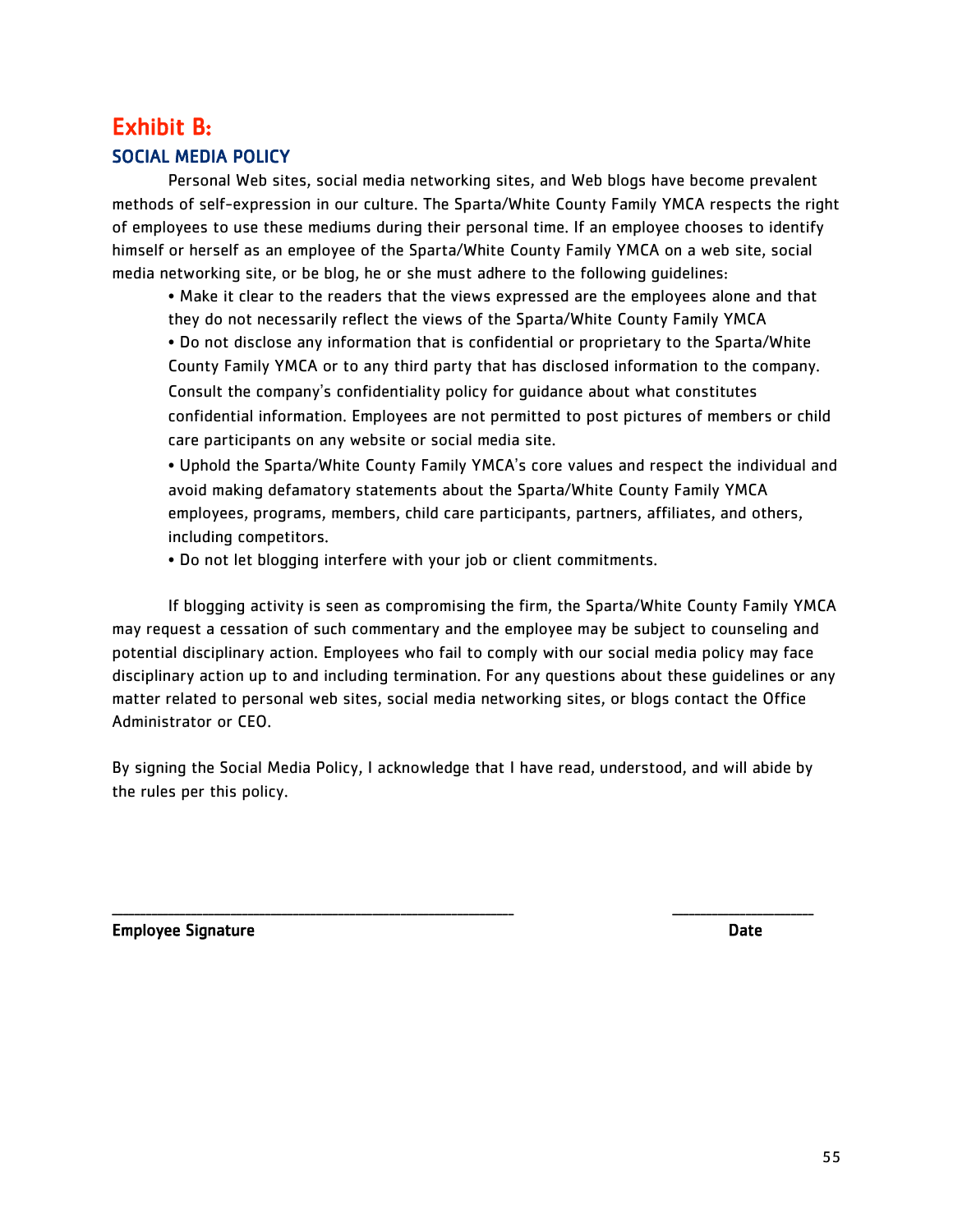## <span id="page-56-0"></span>Exhibit C: DIVERSITY & INCLUSION

The Y is a diverse organization of people joined together by a shared commitment to ensure that everyone has the opportunity to learn, grow, and thrive. Cause-driven YMCAs are led by staff and volunteers who intentionally and continuously strive to promote an inclusive organizational culture that values diversity, strengthens inclusion, and builds global community in the U.S. and abroad. By prioritizing diversity and inclusion, we seek to ensure that all segments of society have access to the Y and feel welcome and fully engaged as participants, members, staff, and volunteers. The Y is a force for building bridges among all people to advance our cause of strengthening community.

#### STAFF AND VOLUNTEER ENGAGEMENT

The Y excels by intentionally engaging the entire organization and actively involving staff, policy volunteers, and program volunteers in the development and implementation of diversity, inclusion, and global efforts. This helps YMCAs create an environment where members and the community feel appreciated and connected. Ensuring that Y staff, policy volunteers, program volunteers, members, and community stakeholders know and represent the community is vital to organizational success and advancing the Y's cause of strengthening community.

The Sparta/White County Family YMCA is fully committed to meeting and maintaining the standards and Best Practices of the YMCA of the USA. This means as an employee of this department you are expected to follow the guidelines stated above and in the Sparta/White County Family YMCA Employee Handbook.

#### Please Note the following Guidelines:

Verbal discrimination and Misconduct against our Members and your Co-Workers will not be tolerated and can result in disciplinary action and immediate termination. While verbal abuse is primarily perceived as oral profanity towards another person, it can also existing written form. While profanity seems to be the most common trigger of verbal abuse, there are other mechanisms that can be classified as verbal abuse. Sarcasm, racism, sexism, belittling and more so undesired attacks are all included in the scope of verbal abuse.

Any type of Bullying against our Members and your Co-Workers will not be tolerated and can result in disciplinary action and immediate termination Bullying may be intentional or unintentional. However, it must be noted that where an allegation of bullying is made, the intention of the alleged bully is irrelevant, and will not be given consideration when meting out discipline. As in sexual harassment, it is the effect of the behavior upon the individual which is important.